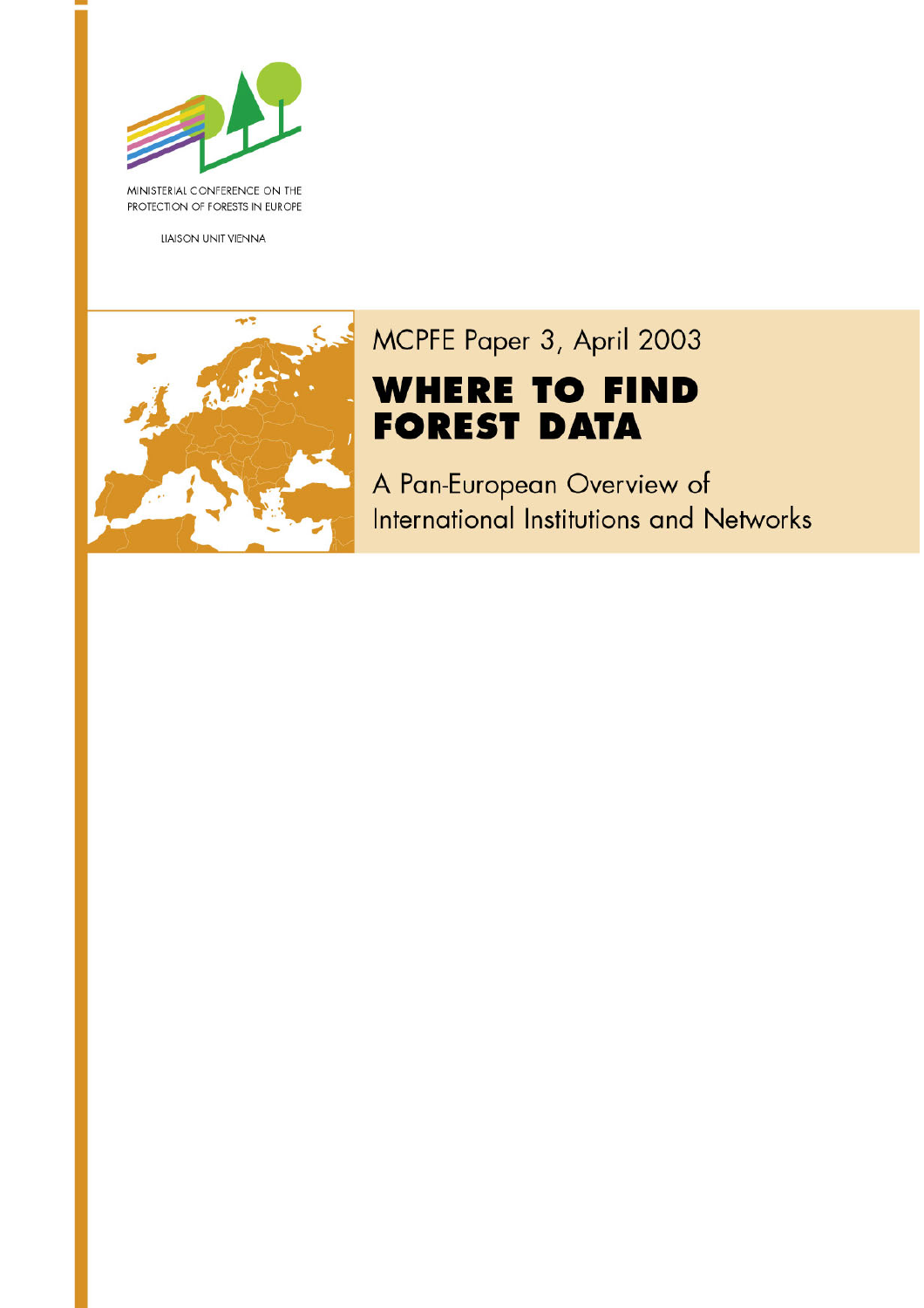# MCPFE Paper 3, April 2003 WHERE TO FIND FOREST DATA

# A Pan-European Overview of International Institutions and Networks for Data Collection, Storage and Reporting Related to Sustainable Forest Management in 2003

Published by Ministerial Conference on the Protection of Forests in Europe Liaison Unit Vienna Marxergasse 2, A-1030 Vienna, Austria Tel: +43 1 710 77 02, Fax: +43 1 710 77 02 13 E-mail: liaison.unit@lu-vienna.at http://www.mcpfe.org

2003 by the publisher

#### **Disclaimer**

The contents of this paper are for information purposes only. The MCPFE does not claim to represent any of the organisations mentioned in this paper, but is displaying information of the organisations provided by them either on their homepage or specially distributed to the MCPFE for the purpose of this paper.

The MCPFE does not offer any guarantee for the accuracy and comprehensiveness of the contents. Whilst every effort has been taken to ensure the accuracy of the information and related links, their content is naturally subject to change.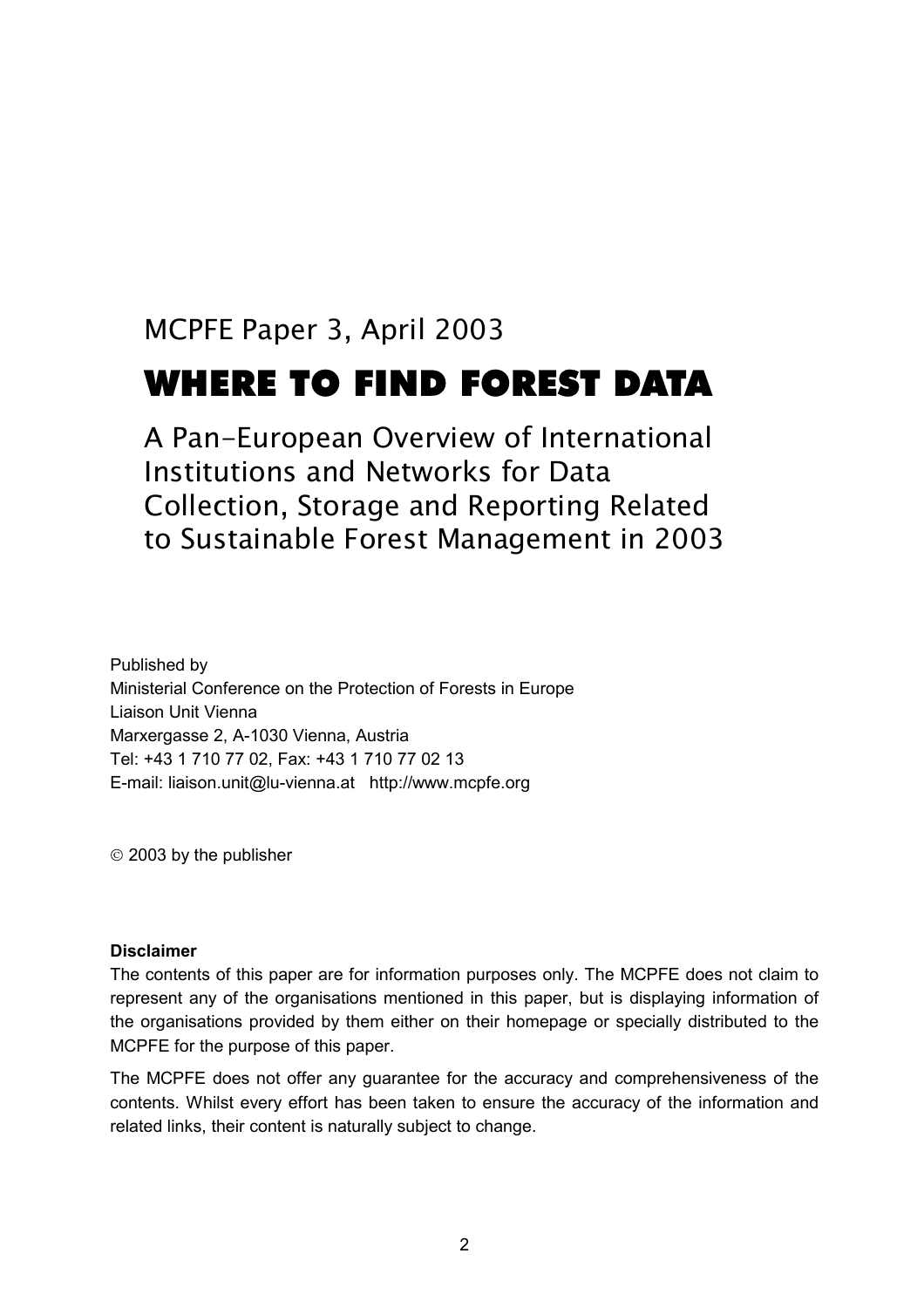# **Contents**

| 1            |     |                                                                                    |  |
|--------------|-----|------------------------------------------------------------------------------------|--|
|              | 1.1 |                                                                                    |  |
|              | 1.2 |                                                                                    |  |
|              | 1.3 |                                                                                    |  |
|              |     |                                                                                    |  |
|              | 1.4 |                                                                                    |  |
| $\mathbf{2}$ |     |                                                                                    |  |
|              | 2.1 |                                                                                    |  |
|              | 2.2 |                                                                                    |  |
|              | 2.3 |                                                                                    |  |
| 3            |     |                                                                                    |  |
|              | 3.1 |                                                                                    |  |
|              | 3.2 | Geo-Information for Development and Environmental Monitoring Project (EURO-        |  |
|              |     |                                                                                    |  |
|              | 3.3 |                                                                                    |  |
|              | 3.4 |                                                                                    |  |
|              | 3.5 |                                                                                    |  |
|              |     |                                                                                    |  |
| 4            |     |                                                                                    |  |
|              | 4.1 |                                                                                    |  |
|              | 4.2 | Geographical Information System of the European Commission (GISCO)  15             |  |
|              | 4.3 |                                                                                    |  |
|              | 4.4 |                                                                                    |  |
|              |     | 4.4.1                                                                              |  |
|              |     | Economic Accounts for Agriculture and Forestry for Candidate Countries 17<br>4.4.2 |  |
|              |     | 4.4.3                                                                              |  |
|              |     | 4.4.4                                                                              |  |
|              | 4.5 |                                                                                    |  |
|              | 4.6 |                                                                                    |  |
|              | 4.7 | European Framework for Integrated Environmental and Economic Accounting for        |  |
|              | 4.8 |                                                                                    |  |
| 5            |     |                                                                                    |  |
|              | 5.1 | European Environment Information and Observation Network (EIONET) 19               |  |
|              | 5.2 |                                                                                    |  |
|              |     | 5.2.1                                                                              |  |
|              |     | 5.2.2                                                                              |  |
|              |     | 5.2.3                                                                              |  |
|              |     | 5.2.3.1                                                                            |  |
|              |     | 5.2.3.2                                                                            |  |
|              | 5.3 |                                                                                    |  |
|              |     | 5.3.1                                                                              |  |
|              |     | 5.3.2                                                                              |  |
|              |     | 5.3.3                                                                              |  |
|              | 5.4 |                                                                                    |  |
|              | 5.5 | European Community Clearinghouse Mechanism (EC-CHM) for Biodiversity  23           |  |
|              | 5.6 |                                                                                    |  |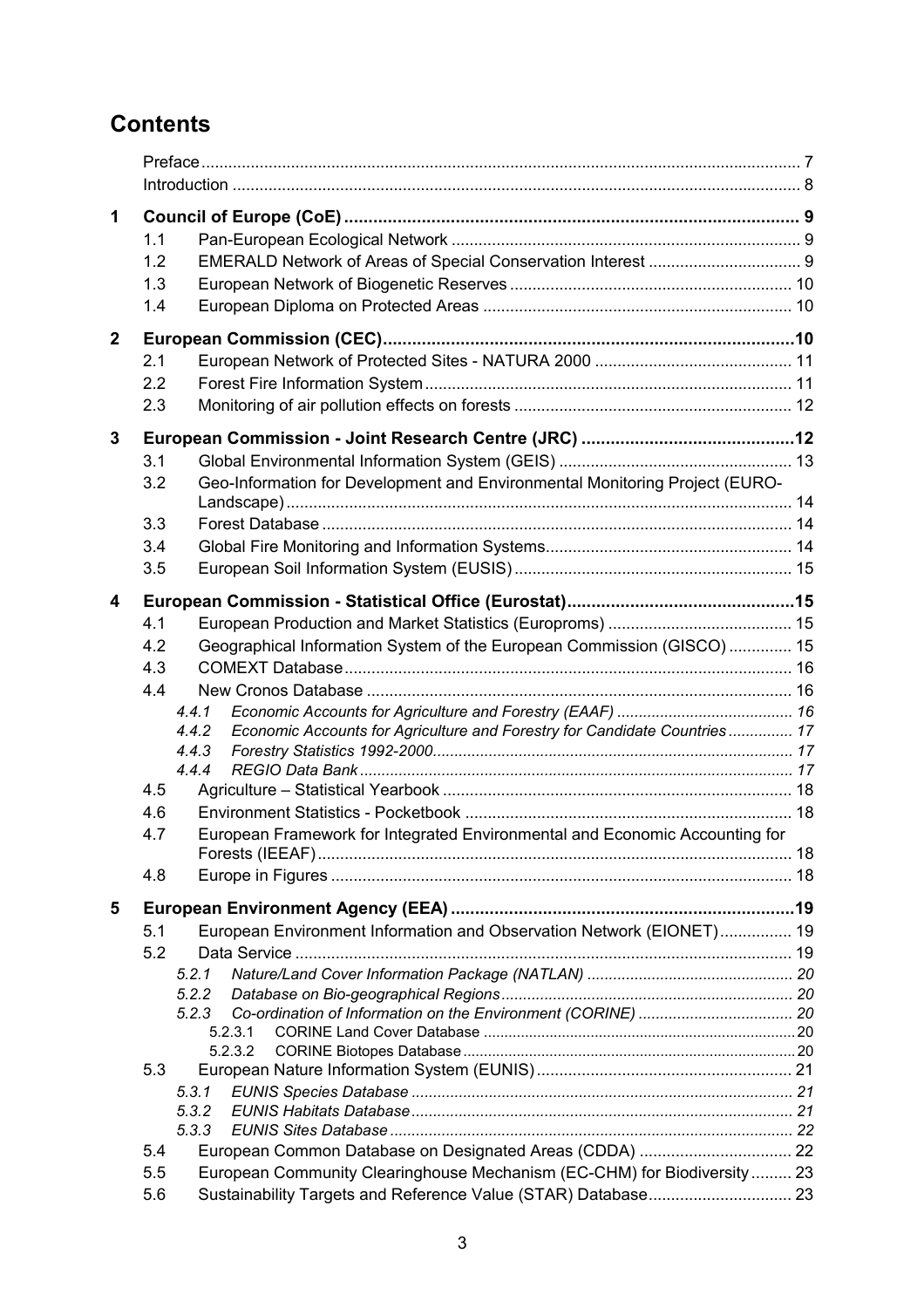|    | 5.7   |                                                                                |  |
|----|-------|--------------------------------------------------------------------------------|--|
|    | 5.7.1 |                                                                                |  |
|    | 5.7.2 |                                                                                |  |
|    | 5.8   |                                                                                |  |
| 6  |       |                                                                                |  |
|    | 6.1   | European Forestry Information and Data Analysis System (EFIDAS) 25             |  |
|    | 6.2   |                                                                                |  |
|    | 6.3   |                                                                                |  |
|    | 6.4   | Database on Forest Research Capacities in 18 European Countries 26             |  |
|    | 6.5   |                                                                                |  |
|    | 6.6   |                                                                                |  |
|    | 6.7   |                                                                                |  |
|    | 6.8   |                                                                                |  |
|    |       |                                                                                |  |
| 7  |       |                                                                                |  |
|    | 7.1   |                                                                                |  |
|    | 7.2   |                                                                                |  |
| 8  |       | Food and Agriculture Organization of the United Nations (FAO) 29               |  |
|    | 8.1   |                                                                                |  |
|    | 8.2   |                                                                                |  |
|    | 8.3   |                                                                                |  |
|    | 8.4   |                                                                                |  |
|    | 8.5   | World-wide Information System on Forest Genetic Resources (REFORGEN)  30       |  |
|    | 8.6   |                                                                                |  |
|    | 8.7   | Global Information and Early Warning System on Food and Agriculture (GIEWS) 31 |  |
|    | 8.8   |                                                                                |  |
|    | 8.8.1 |                                                                                |  |
|    | 8.9   |                                                                                |  |
|    | 8.10  |                                                                                |  |
|    | 8.11  |                                                                                |  |
|    | 8.12  |                                                                                |  |
|    | 8.13  |                                                                                |  |
| 9  |       |                                                                                |  |
|    | 9.1   |                                                                                |  |
|    | 9.2   |                                                                                |  |
|    | 9.3   |                                                                                |  |
|    |       |                                                                                |  |
| 10 |       |                                                                                |  |
|    | 10.1  |                                                                                |  |
| 11 |       |                                                                                |  |
|    | 11.1  | European Forest Genetic Resources Programme (EUFORGEN)  35                     |  |
|    |       |                                                                                |  |
|    | 11.2  | Information Platform on Forest Genetic Resources Activities in Europe  36      |  |
| 12 |       |                                                                                |  |
|    | 12.1  |                                                                                |  |
|    | 12.2  |                                                                                |  |
|    |       |                                                                                |  |
| 13 |       | International Union of Forest Research Organizations (IUFRO)37                 |  |
|    | 13.1  |                                                                                |  |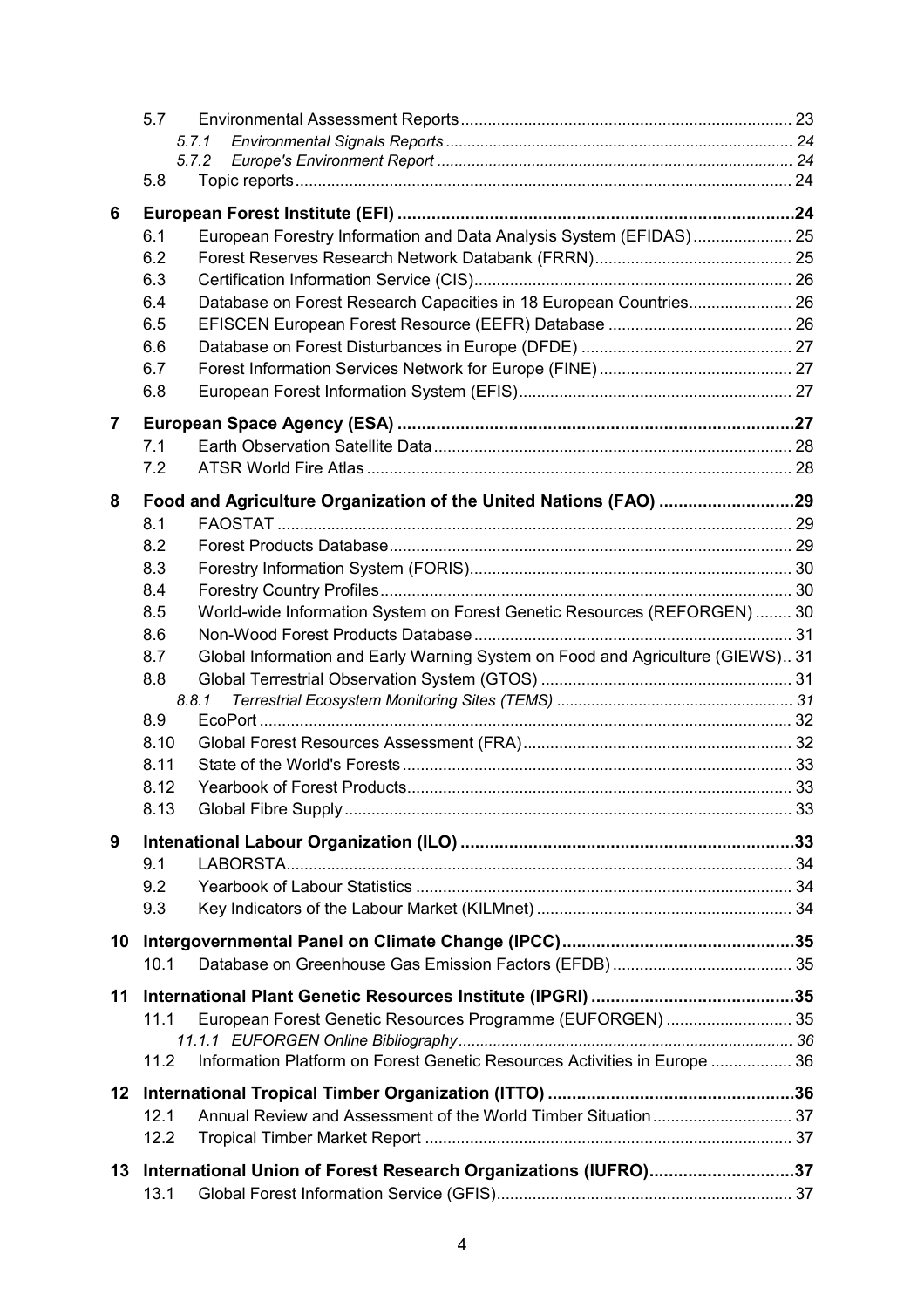|    | 13.2  | International Bibliography of Forestry Dictionaries, Glossaries and Terminological |  |
|----|-------|------------------------------------------------------------------------------------|--|
|    | 13.3  |                                                                                    |  |
| 14 |       |                                                                                    |  |
|    | 14.1  |                                                                                    |  |
|    | 14.2  |                                                                                    |  |
|    | 14.3  |                                                                                    |  |
|    | 14.4  |                                                                                    |  |
| 15 |       | Ministerial Conference on the Protection of Forests in Europe (MCPFE)40            |  |
|    | 15.1  |                                                                                    |  |
| 16 |       | Organisation for Economic Co-operation and Development (OECD) 41                   |  |
|    | 16.1  |                                                                                    |  |
|    | 16.2  |                                                                                    |  |
|    | 16.3  |                                                                                    |  |
|    | 16.4  |                                                                                    |  |
|    | 16.5  |                                                                                    |  |
|    | 16.6  |                                                                                    |  |
|    | 16.7  | Towards Sustainable Development: Indicators to Measure Progress  43                |  |
| 17 |       | United Nations Commission on Sustainable Development (CSD)43                       |  |
|    | 17.1  |                                                                                    |  |
| 18 |       | United Nations Economic Commission for Europe (UNECE) Timber Committee44           |  |
|    | 18.1  | Forest Resources of Europe, CIS, North America, Australia, Japan and New Zealand   |  |
|    | 18.2  |                                                                                    |  |
|    | 18.3  |                                                                                    |  |
|    | 18.4  |                                                                                    |  |
|    | 18.5  |                                                                                    |  |
|    |       |                                                                                    |  |
|    | 18.6  |                                                                                    |  |
|    | 18.7  | 18.6.1 European Timber Trends and Prospects into the 21 <sup>st</sup> Century  47  |  |
|    | 18.8  |                                                                                    |  |
|    | 18.9  |                                                                                    |  |
|    | 18.10 |                                                                                    |  |
|    | 18.11 |                                                                                    |  |
| 19 |       | UNECE Convention on Long-range Transboundary Air Pollution (CLRTAP) 48             |  |
|    | 19.1  | International Co-operative Programme on Assessment and Monitoring of Air           |  |
|    | 19.2  | Co-operative Programme for Monitoring and Evaluation of the Long-range             |  |
|    | 19.3  |                                                                                    |  |
| 20 |       |                                                                                    |  |
|    | 20.1  |                                                                                    |  |
|    |       |                                                                                    |  |
|    | 20.2  |                                                                                    |  |
|    | 20.3  | Environment and Natural Resources Information Network in Central and Eastern       |  |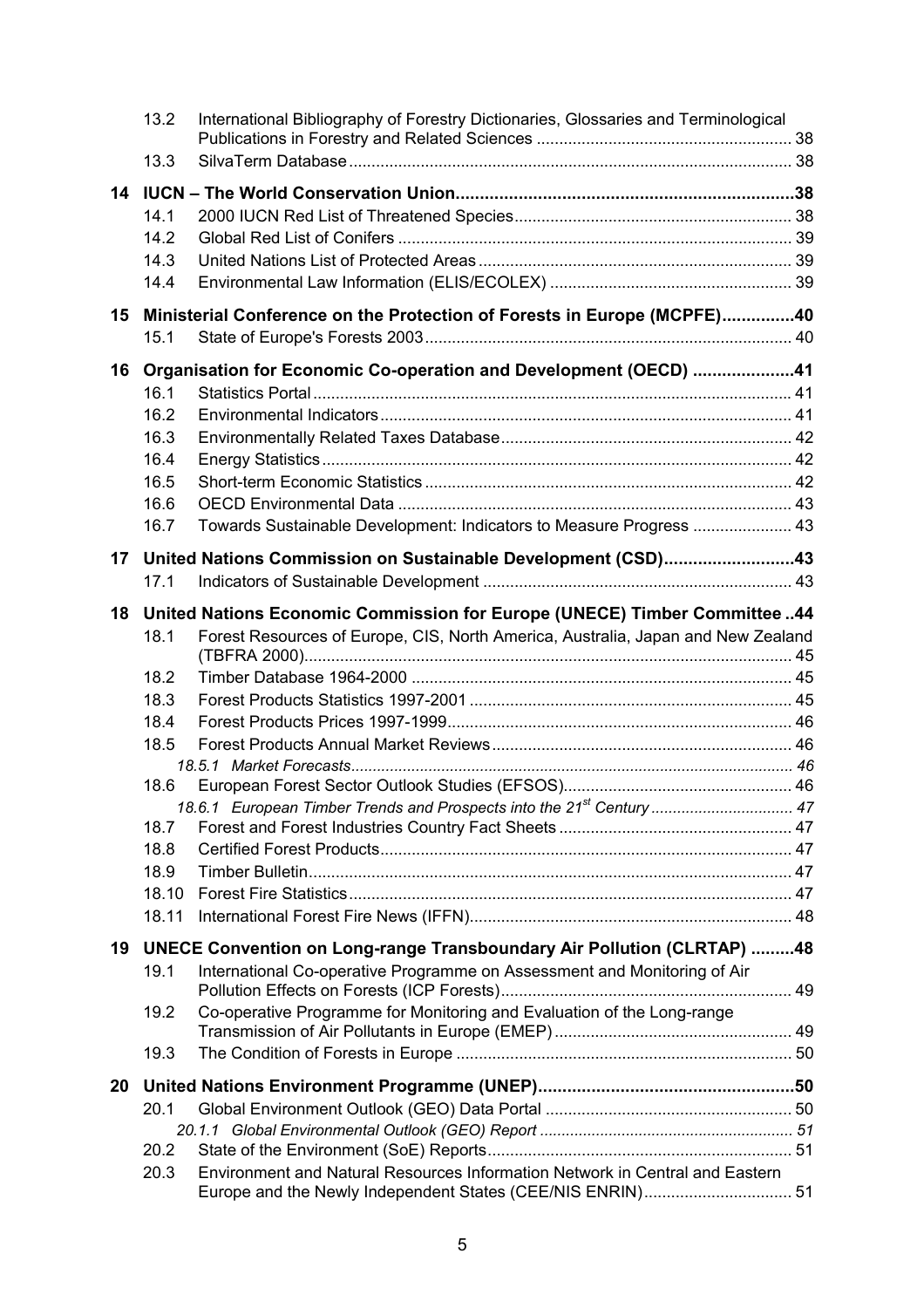|    | 20.4 |                                                                                    |  |
|----|------|------------------------------------------------------------------------------------|--|
|    |      |                                                                                    |  |
|    |      |                                                                                    |  |
|    | 20.5 |                                                                                    |  |
| 21 |      | UNEP World Conservation Monitoring Centre (UNEP-WCMC) 53                           |  |
|    | 21.1 |                                                                                    |  |
|    | 21.2 |                                                                                    |  |
|    | 21.3 |                                                                                    |  |
|    | 21.4 |                                                                                    |  |
|    | 21.5 |                                                                                    |  |
| 22 |      |                                                                                    |  |
|    | 22.1 |                                                                                    |  |
|    | 22.2 |                                                                                    |  |
|    | 22.3 |                                                                                    |  |
| 23 |      |                                                                                    |  |
|    | 23.1 |                                                                                    |  |
|    | 23.2 |                                                                                    |  |
|    |      |                                                                                    |  |
| 24 |      |                                                                                    |  |
|    | 24.1 |                                                                                    |  |
|    | 24.2 |                                                                                    |  |
| 25 |      |                                                                                    |  |
|    | 25.1 |                                                                                    |  |
| 26 |      |                                                                                    |  |
|    | 26.1 |                                                                                    |  |
|    | 26.2 |                                                                                    |  |
|    | 26.3 |                                                                                    |  |
|    | 26.4 |                                                                                    |  |
|    | 26.5 | Networking of Long-term Integrated Monitoring in Terrestrial Systems (NoLIMITS) 60 |  |
|    |      |                                                                                    |  |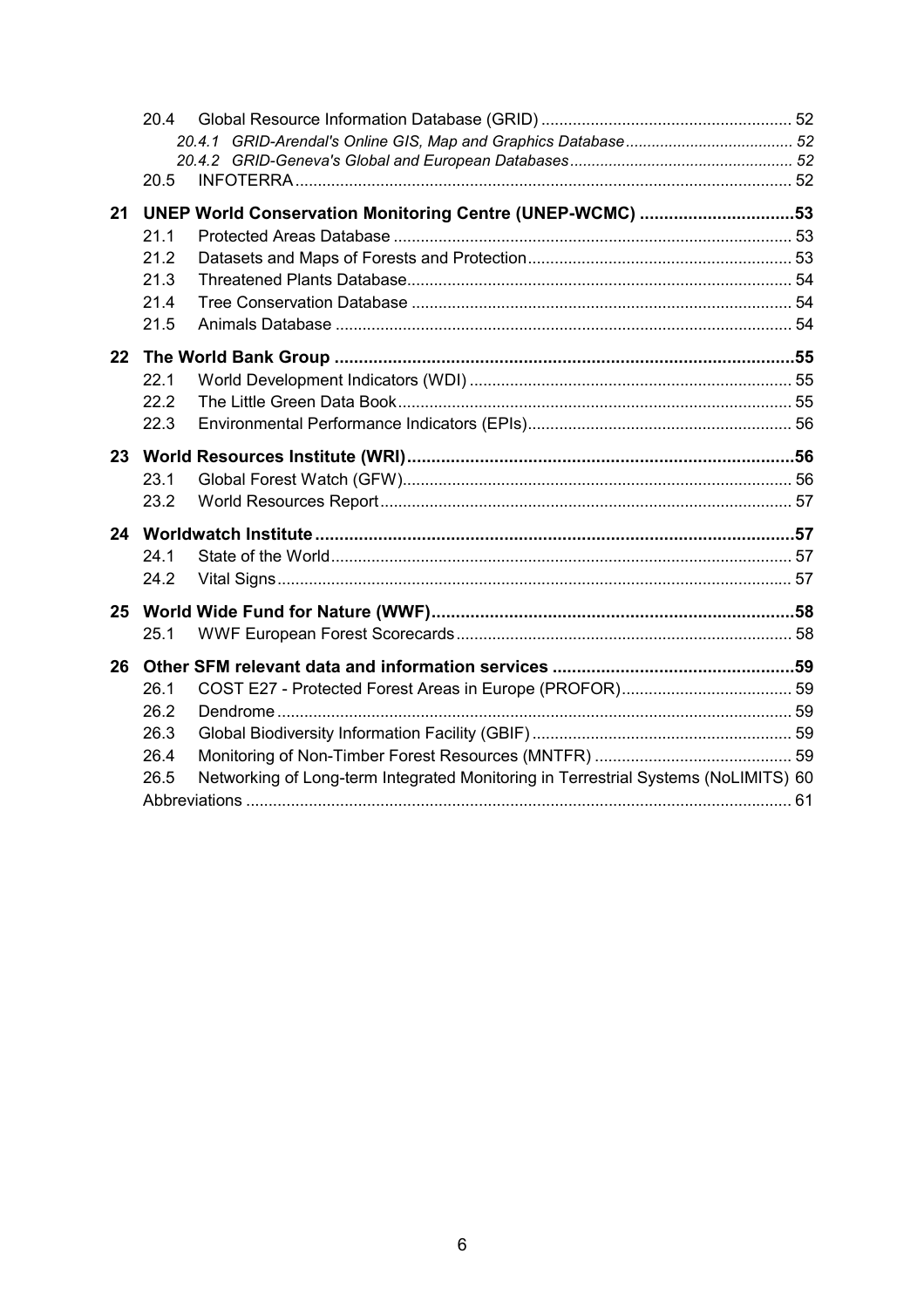### <span id="page-6-0"></span>**Preface**

During 2001 and 2002 the MCPFE conducted a process of improving the Pan-European Indicators for Sustainable Forest Management with the involvement of a broad range of actors. In the course of this improvement process the MCPFE aimed to build on up-to-date forest-related information and was looking into an overwhelming and complex amount of facts and figures. In order to get an overview of all this information the MCPFE Paper 3 "Where to Find Forest Data. A Pan-European Overview of International Institutions and Networks" was elaborated.

A multitude of institutions are working to monitor, assess and report forest-related information. The number of Internet web-sites, documents and databases on forest-related matters has rapidly increased during the last few years, making this information much more accessible for interested persons.

In a snapshot of information of early 2003, this paper intends to show which institutions contribute mainly to the provision of adequate forest-related databases and reports with a pan-European focus. It aims to help decision-makers, researchers and practitioners in locating sources of reliable, profound and updated data related to forests, forestry and sustainable forest management.

The compilation of the information contained in this paper would not have been possible without the kind support of many organisations and contact persons providing information on forest-related data sources. I sincerely want to thank all of them.

April 2003

Peter Marge

Peter Mayer Head of the MCPFE Liaison Unit Vienna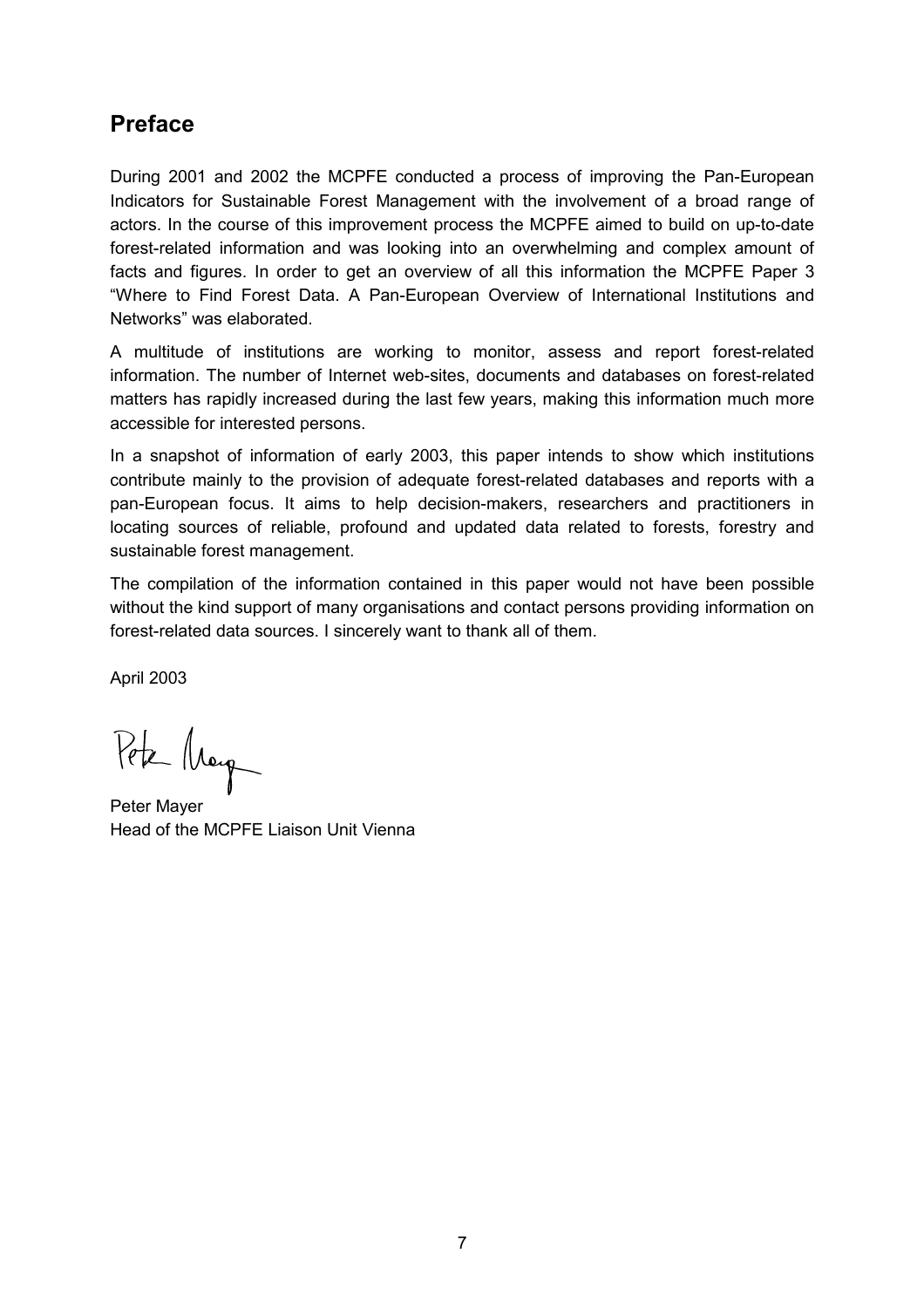### <span id="page-7-0"></span>**Introduction**

The MCPFE Paper *"Where to Find Forest Data – A Pan-European Overview of International Institutions and Networks for Data Collection, Storage and Reporting Related to Sustainable Forest Management in 2003"* has been compiled by the MCPFE Liaison Unit Vienna in the course of the improvement of the Pan-European Indicators for Sustainable Forest Management.

This paper provides a comprehensive overview of relevant data sources on forests, forestry and sustainable forest management (SFM) in Europe. It briefly introduces around 25 major international institutions as well as diverse networks which focus on data collection, data storage and reporting in this field of interest.

The paper should give an overview of the institutional landscape and the multiple activities that are on-going in Europe. The overview and information contained in the paper is based on a broad review of literature and the World Wide Web. All listed data providing institutions and networks were contacted directly in order to confirm or up-date the information.

After a brief description of each institution, listed in alphabetical order, the report provides SFM relevant data and information services, including periodical data reports. Also some further SFM relevant information services with no direct relation to a major co-ordinating institution are shortly presented.

The geographic focus of this overview is Europe. It presents multinational databases and reports which range from databases and reports covering only a few European countries (e.g. EU 15) to global databases and reports with a European component. If more than one organisation contributes to data collection, storage and distribution the databases or reports are listed under the co-ordinating institution.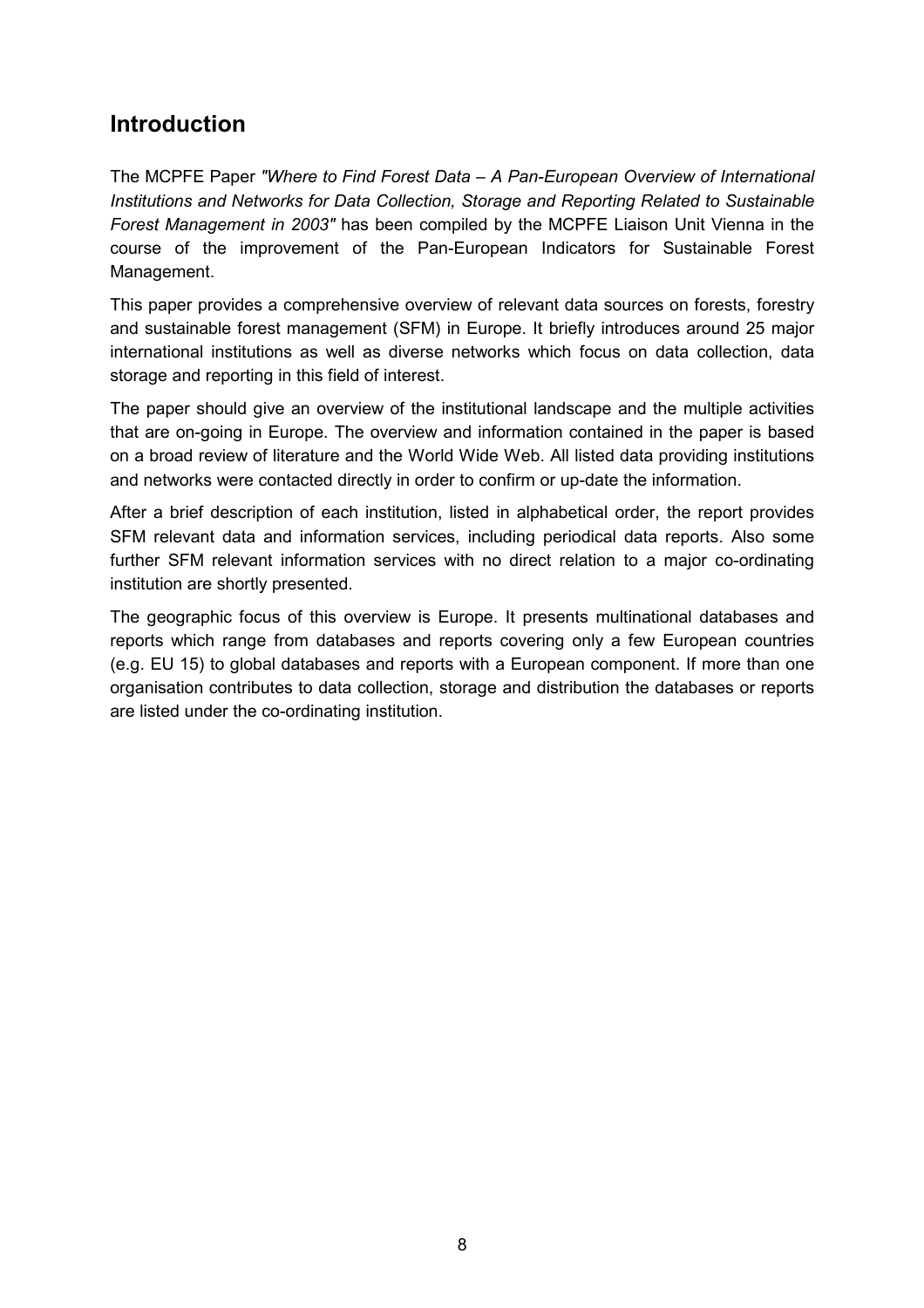# <span id="page-8-0"></span>**1 COUNCIL OF EUROPE (COE)**

The 'Council of Europe' is an intergovernmental organisation which aims to

- Protect human rights, pluralist democracy and the rule of law
- Promote awareness and encourage the development of Europe's cultural identity and diversity
- Seek solutions to problems facing European society (discrimination against minorities, xenophobia, intolerance, environmental protection, human cloning, Aids, drugs, organised crime, etc.)
- Help consolidate democratic stability in Europe by backing political, legislative and constitutional reform

The Council of Europe covers all major issues facing European society other than defence, including the environment and forests. More information is available at: http://www.coe.int

#### **SFM relevant data and information services provided by CoE**

### <span id="page-8-1"></span>**1.1 Pan-European Ecological Network**

The Pan-European Biological and Landscape Diversity Strategy seeks to conserve ecosystems, habitats, species, their genetic diversity, and landscapes of European importance through the development of the Pan-European Ecological Network within ten years. It contributes to achieving the main goals of the Strategy by ensuring that: a full range of ecosystems, habitats, species and their genetic diversity and landscapes of European importance are conserved; habitats are large enough to place species in a favourable conservation status; there are sufficient opportunities for the dispersal and migrations of species; and damaged elements of the key systems are restored and the systems are buffered from potential threats. More information is available at:

http://www.coe.int/t/e/Cultural\_Co-operation/Environment/Nature\_and\_biological\_diversity/ Ecological\_networks/PEEN/default.asp#TopOfPage

### <span id="page-8-2"></span>**1.2 EMERALD Network of Areas of Special Conservation Interest**

The EMERALD network is a network of 'Areas of Special Conservation Interest' (ASCI), which is to be established in the territory of the contracting parties and observer states to the Berne Convention<sup>1</sup>, including, among others, Central and Eastern European countries and the European Union (EU) member states. For EU member states EMERALD network sites are those of the 'Natura 2000' network. The overall objective of the EMERALD network pilot project currently is to develop a pilot database, containing a fair proportion of the areas of special conservation interest and to submit a proposal for designation of the selected sites to the standing committee of the Berne Convention. More information is available at: <http://www.nature.coe.int/english/main/econets/emerald/intro.htm>

<span id="page-8-3"></span> $1$  Council of Europe Convention on the Conservation of European Wildlife and Natural Habitats (1979).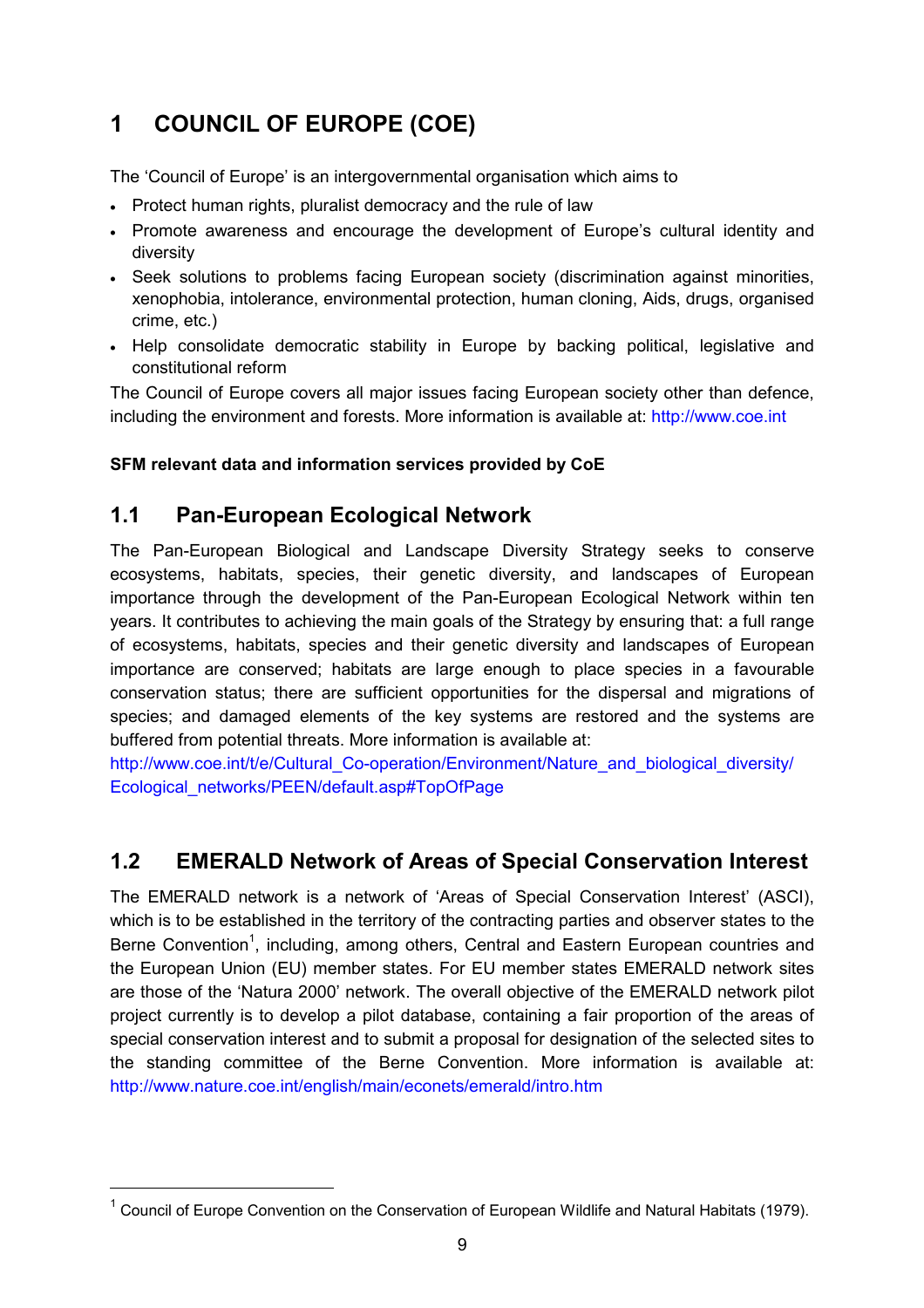### <span id="page-9-0"></span>**1.3 European Network of Biogenetic Reserves**

This network is designed to conserve representative examples of the European natural heritage which contain specimens of flora or fauna that are typical, unique, rare or endangered. So far 340 reserves have been incorporated into the network. More information is available at: http://www.nature.coe.int/english/main/econets/biogen/ resbiogen.htm

### <span id="page-9-1"></span>**1.4 European Diploma on Protected Areas**

The diploma is awarded to sites of European importance from the point of view of fauna, flora and landscape and which are particularly well protected. The protected area must be subject to stringent protection and integrate successfully nature conservation and certain human activities. So far 61 diplomas have been awarded in 22 CoE member states and in one non-member state (Belarus). More information is available at:

http://www.coe.int/t/e/Cultural\_Co-operation/Environment/Nature\_and\_biological\_diversity/ Ecological\_networks/The\_European\_Diploma/

### <span id="page-9-2"></span>**2 EUROPEAN COMMISSION (CEC)**

The Commission of the European Community (CEC) embodies and upholds the EC's general interest. The treaties on European Union make no provision for a comprehensive common forestry policy. The management, conservation and sustainable development of forests are nevertheless vital concerns of existing common policies like the Common Agricultural Policy and the rural development, environment, trade, internal market, research, industry, development co-operation and energy policies and have been reflected inter alia in:

- Council Directive 79/409/EEC of 1979 on the conservation of wild birds
- Council Regulation 1615/89/EEC of 1989 on the establishment of a European Forestry Information and Communication System (EFICS)
- Council Directive 92/43/EEC of 1992 on the conservation of natural habitats and of wild fauna and flora
- Council Resolution C 56/01 of 1999 on a forestry strategy for the European Union

A Council Regulation concerning monitoring of forests and environmental interactions in the Community (Forest Focus) is presently under preparation (April 2002).

The CEC is organised in various Directorates General (DGs). Several DGs are in charge of forest related matters. Most important for SFM related data and information services are DG Agriculture, DG Environment and DG Enterprise. More information is available at: http://www.europa.eu.int/inst-en.htm#3

#### **SFM relevant data and information services provided by CEC**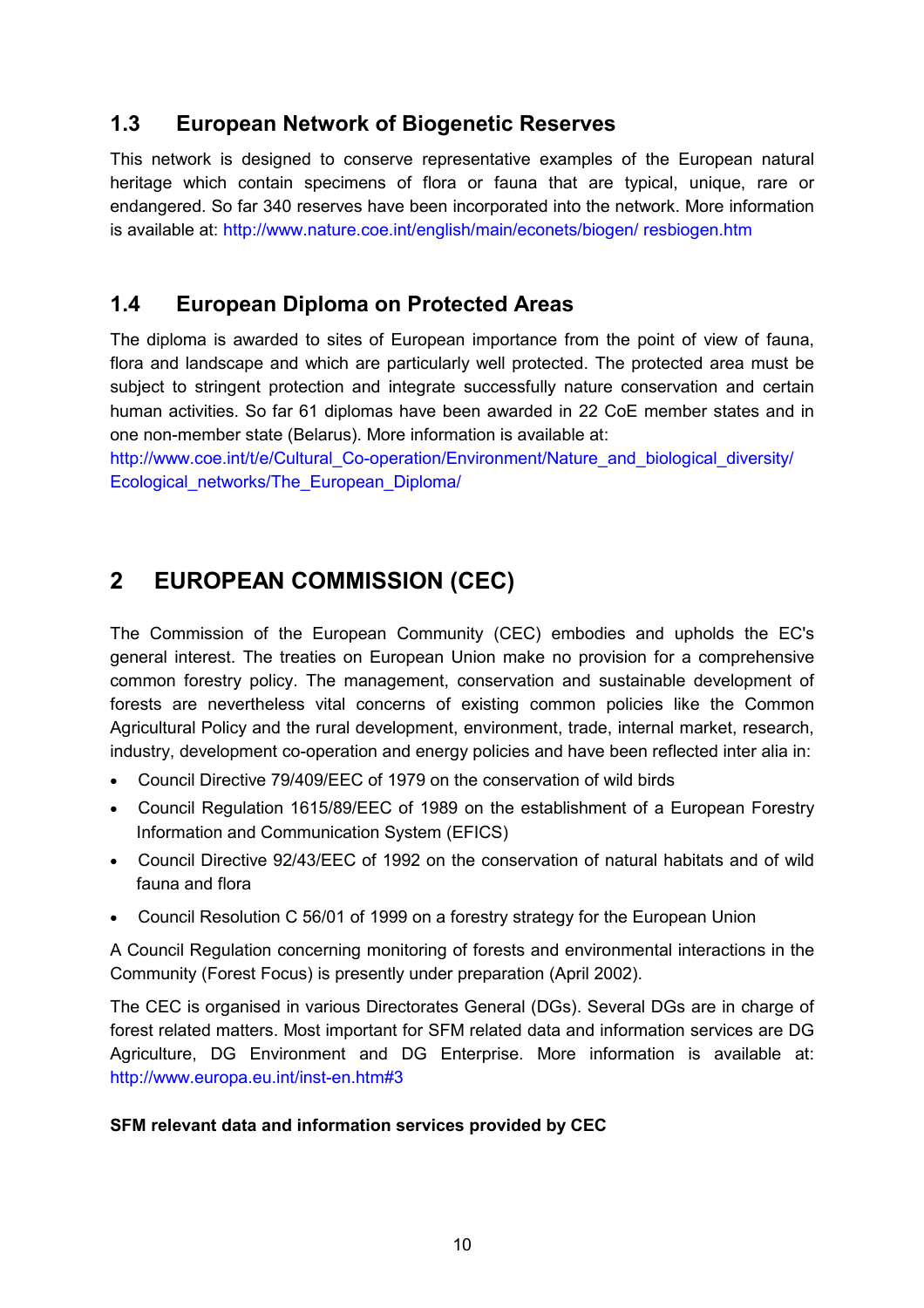### <span id="page-10-0"></span>**2.1 European Network of Protected Sites - NATURA 2000**

Council Directive 79/409/EEC of April 1979 on the conservation of wild birds and Council Directive 92/43/EEC of May 1992 on the conservation of natural habitats and of wild fauna and flora constitute a legal basis for the protection of rare and endangered species and natural habitats. The Special Protection Areas (SPAs) created under the "Birds Directive" and the Special Areas of Conservation (SACs) under the "Habitats Directive" make up the 'European network of protected sites - Natura 2000'.

EEA's European Topic Centre on Nature Protection and Biodiversity (ETC/NPB) provides scientific and technical support to the European Commission, DG Environment, in handling data provided by member states in this framework (cf. chapters 5.3.1-3). For SPAs, the work consists in incorporating annually the new sites designated by member states, as well as ensuring a permanent update of the full database through the incorporation of new data concerning already designated sites. This information is the basis for the preparation of the DG Environment annual report "Special Protected Areas". In the case of the Habitats Directive, the work consists in assessing data for evaluation of sites provided by member states as proposed Sites of Community Interest (SCIs) on a European biogeographic basis. If finally retained in the Community List, the SCIs have to be designated by member states as SACs before the year 2004. More information is available at:

http://nature.eionet.eu.int/activities/Natura\_2000

### <span id="page-10-1"></span>**2.2 Forest Fire Information System**

In 1992, the European Union introduced a legal basis to protect the Community's forests against fire: Council Regulation 2158/92/EEC. Based on this regulation the member states collected from 1992 to 2002 data on at-risk areas and forest fire protection plans. Areas with a risk of forest fires are presented in a forest fire risk map which distinguishes between highrisk, medium-risk and low risk areas*.* More information is available at:

http://www.europa.eu.int/comm/agriculture/fore/fires/regul/zrisk\_en.htm

Based on Article 3 of the above mentioned regulation member states have also provided information on forest fire protection plans for the areas classified as high risk and medium risk. In 2000, there were 48 plans for high-risk areas, 27 for medium-risk areas and nine for forests straddling high and medium risk areas. These plans ensure that there are coherent protection strategies which comprise the analysis of the causes of fires, creation and improvement of infrastructure for protection, monitoring, control and prevention. The protection plans also analyse the main causes of fires that have occurred. More information is available at: http://www.europa.eu.int/comm/agriculture/fore/fires/regul/plprot\_en.htm

In 1994, the CEC adopted Regulation 804/94/EEC on implementing the Community Forest Fire Information System. This Regulation introduced the systematic collection of a minimum core set of data on each forest fire occurring for all areas at risk of fire in the member states. The Forest Fire Information System now covers 319 administrative areas (NUTS level III) in the following member states of the European Union with forest fire risk areas: Germany, Portugal, Spain, France, Italy and Greece. The system contains data on over 650 000 forest fires covering over 6 million hectares from 1985 to 1999. This information provides not only a very detailed description of forest fire at Community, national and regional level, but also an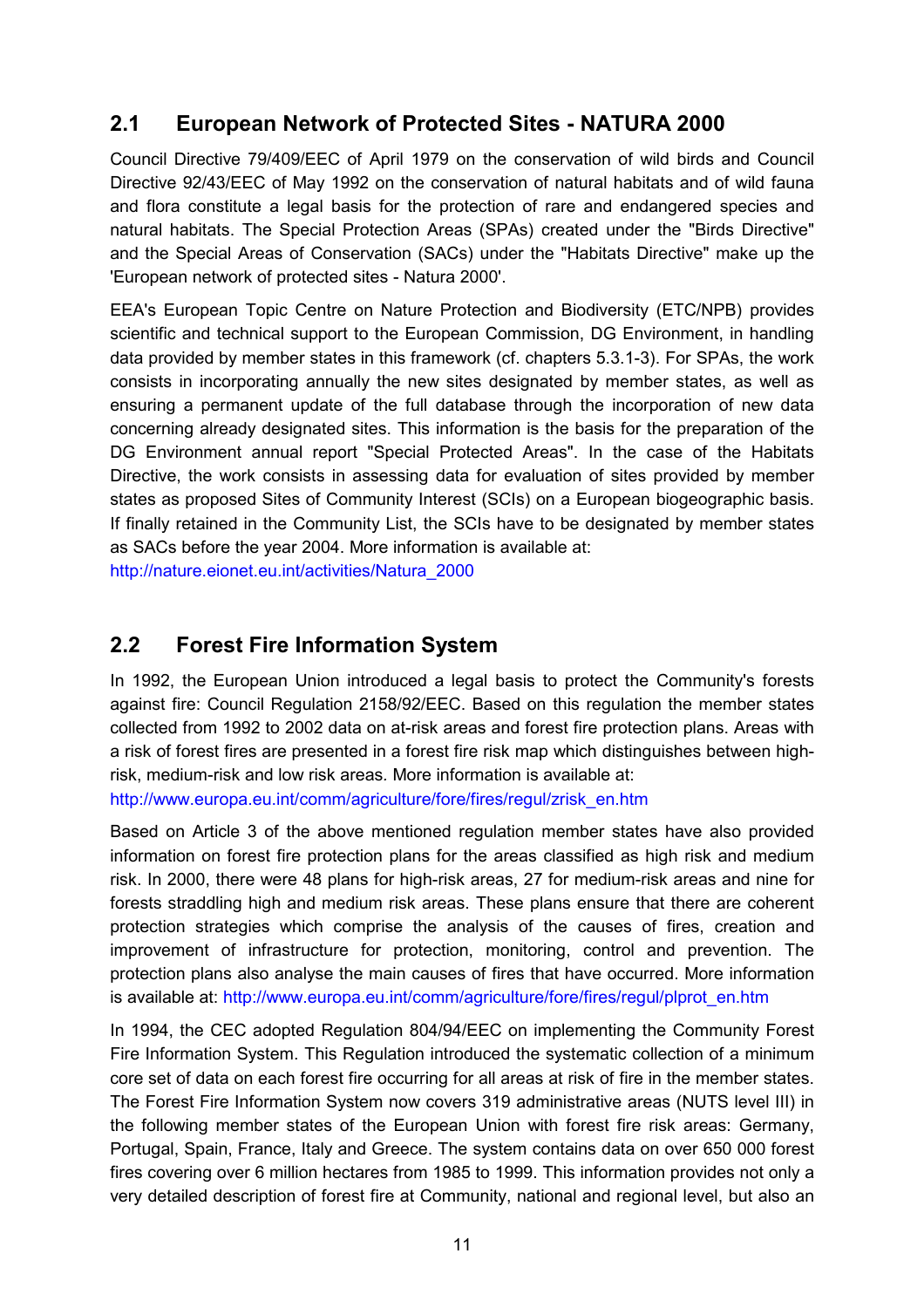operational tool for monitoring and assessing the measures taken by the member states and the European Commission. It also provides useful pointers for adapting forest protection plans and forestry strategies. More information is available at: http://www.europa.eu.int/comm/agriculture/fore/fires/scif/index\_en.htm

A new Council Regulation on monitoring of forests and environmental interactions to protect the Community's forests (Forest Focus) is under elaboration by the Council of the European Union (Status, April 2003). Forest Focus shall ensure the monitoring and collection of appropriate data on forest fires until the end of 2008. More information is available at: http://europa.eu.int/scadplus/leg/en/lvb/l28125.htm

### <span id="page-11-0"></span>**2.3 Monitoring of air pollution effects on forests**

In 1986 the CEC adopted Regulation 3528/86/EEC on the protection of forests against air pollution. In order to contribute to a better understanding of processes affecting forest ecosystem conditions this Community scheme had for the period of 1987 to 2001 the following main objectives:

- to set up a forest observation network;
- $\bullet$  on the basis of common methods, to produce periodic inventories of damage caused to forests, in particular by atmospheric pollution;
- $\bullet$ to monitor forests intensively and continuously;
- $\bullet$  to improve, through experiments, our understanding of the effects of this pollution, and to improve methods of observing and measuring damage to forests;
- $\bullet$ through pilot projects, to devise methods of maintaining and restoring damaged forests

The Regulation is implemented by a co-operation of CEC and the Working Group on Effects/ICP Forests (see also chapter 19.1 f.) More information is available at: http://europa.eu.int/comm/agriculture/fore/monitor/2000/strat\_en.pdf

A new Community Regulation on monitoring of forests and environmental interactions to protect the Community's forests (Forest Focus) is under elaboration by the Council of the European Union (Status, April 2003). Forest Focus shall ensure the monitoring and collection of appropriate data on air pollution effects on forests until the end of 2008. More information is available at: http://europa.eu.int/scadplus/leg/en/lvb/l28125.htm

# <span id="page-11-1"></span>**3 EUROPEAN COMMISSION - JOINT RESEARCH CENTRE (JRC)**

The Joint Research Centre (JRC) is an integral part of the European Commission (CEC) providing customer-driven independent scientific and technical advice to the CEC, the European Parliament, the Council of Ministers and EU member states in support of EU policies. Its seven scientific institutes carry out research of direct concern to EU citizens. The JRC provides technical know-how both directly and through co-ordinating and contributing to numerous broader networks linking industry, universities and national institutes. The JRC is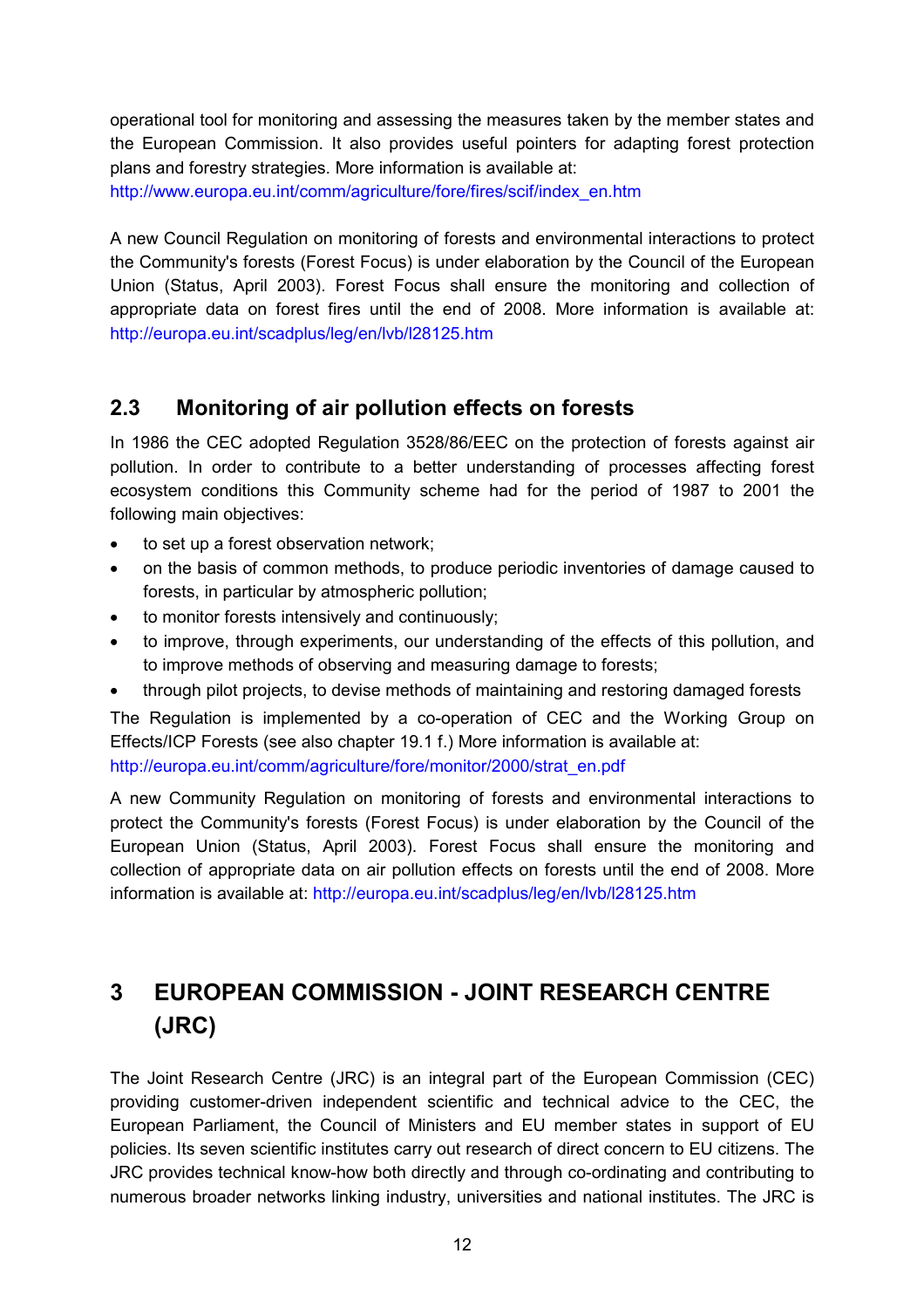playing an important role in helping establish the European Research Area and is working closely with applicant countries to assist in the development of their understanding of the body of EU law as a support to the EU enlargement process. More information is available at: http://www.jrc.org/

The most relevant JRC institute in relation to forests is the Institute for Environment and Sustainability (IES). It provides scientific and technical support to EU strategies for the protection of the environment and sustainable development. Prime objectives of IES are to investigate the level and fate of contaminants in the air, water and soil, to assess the effects of these contaminants upon the environment and individuals and to promote a sustainable energy supply. The IES uses earth observing satellites and other remote-sensing techniques to provide information for policy decisions on several subjects, including forestry. Within the IES work related to forest data is performed by the following three units:

- The Global Vegetation Monitoring (GVM) Unit's mission is to provide accurate information on changes in the world's vegetation cover. The focus is provision of information and methodologies that support the implementation of international environmental treaties and conventions (such as FCCC, CBD and CCD) and to support the EU's aid and development programmes. Research concentrates on the generation of information and products on forest condition, fire dynamics, land cover change and physical and biophysical parameters for bio-geological models. More information is available at: http://ies.jrc.cec.eu.int/Units/gvm
- The Land Management (LM) Unit is working in the thematic issues related to the spatial characterisation of the European territory in terms of landscape ecology, forestry, biodiversity, hydrology, agri-environment, urban and regional development, natural hazards related to forest fire and flooding. The LM Unit focuses as well on the creation of harmonised pan-European geographic databases and the European Geographic Information Infrastructure. More information is available at: http://ies.jrc.cec.eu.int/Units/lm
- The Soil and Waste (SW) Unit carries out research in support of EU policies regulating the environmental impacts of waste management strategies and protecting soil resources. The European Soil Bureau is incorporated in the SW Unit. Its main objective is to provide harmonised and coherent information on European soils to policy-makers and other users. This addresses both the current status and the indicators of future changes in soil quality. The geographic area covered by this activity corresponds to the EU and its accession countries and other areas of interest to EU policies. More information is available at: http://ies.jrc.cec.eu.int/Units/sw/ and http://ies.jrc.cec.eu.int/Projects/ESB/

#### **SFM relevant data and information services provided by JRC/IES**

### <span id="page-12-0"></span>**3.1 Global Environmental Information System (GEIS)**

The objective of GEIS is to provide information on changes in the location and condition of global vegetation types and marine primary production. GEIS analyses global earth observation data from 1982 to 1998 and determines broad changes in vegetation cover and seasonality, and changes in global fire activity. This provides a global context for the Kyoto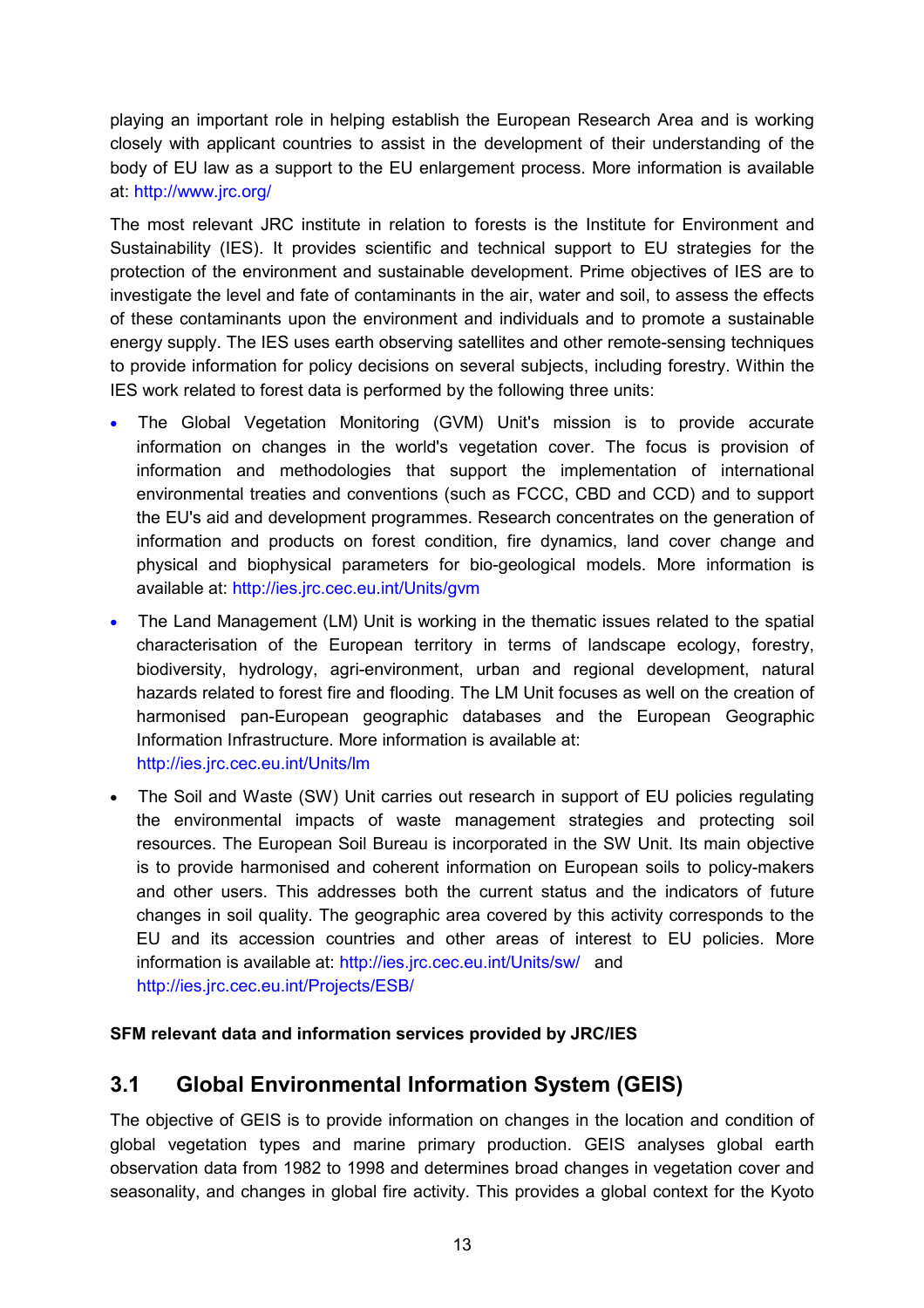reference year of 1990. It shows the impact of short-term climatic variations such as 'El Nino'/'La Nina'. A land cover map and seasonal parameters from 1999 onwards is created using vegetation data. Also quantitative information on the current global forest resources are provided. Deforestation risk models are developed to predict changes. GEIS also develops detection procedures to identify significant events, such as forest fires. More information is available at: http://ies.jrc.cec.eu.int/Projects/GEIS

# <span id="page-13-0"></span>**3.2 Geo-Information for Development and Environmental Monitoring Project (EURO-Landscape)**

This project aims to develop the application of earth observation data and geographical information to assess, map and monitor the European landscape with special emphasis on the development of criteria and indicators for sustainable development, environmental conditions and biodiversity.

The core elements of the EURO-Landscape project are forests, other wooded land, grasslands, terrain characteristics, drainage networks and catchment boundaries, their socio-economic importance and the impact of legislation. The project links closely to EU regulations and agendas on environmental conservation, rural development, forestry, desertification, biodiversity and water. In the field of forestry emphasis is placed on:

- The development of methods for the provision of geo-referenced information related to the distribution and composition of forests in Europe.
- The development, implementation and evaluation of techniques to aid the assessment of forest ecosystem diversity.
- Investigating the cause-effect relationships of forest condition and the impact of environmental stress factors.

In particular support is given to the European Forest Information and Communication System (EFICS). More information is available at: http://eurolandscape.jrc.it/

### <span id="page-13-1"></span>**3.3 Forest Database**

The forest database contains the results of a satellite interpretation of forest characterisation comprising coniferous, mixed, broadleaved and no forest as well as nine different soil depths, covering the territory of the 15 EU member states. The information is also presented in form of a 'Forest Characterisation Map' with the area divided into cells of 1\*1 km. More information is available at: http://www.aris.sai.jrc.it/en/data-dist/forest.html

### <span id="page-13-2"></span>**3.4 Global Fire Monitoring and Information Systems**

The 'Global Fire Monitoring System' documents the evolution of global fire activity from 1982 to 1998. The 'Global Fire Information System' is a further development of the 'World Fire Web Network' which provides a global fire mapping system and a means to disseminate 'near real-time' fire related information. More information is available at: http://www.gvm.sai.jrc.it/fire/activities.htm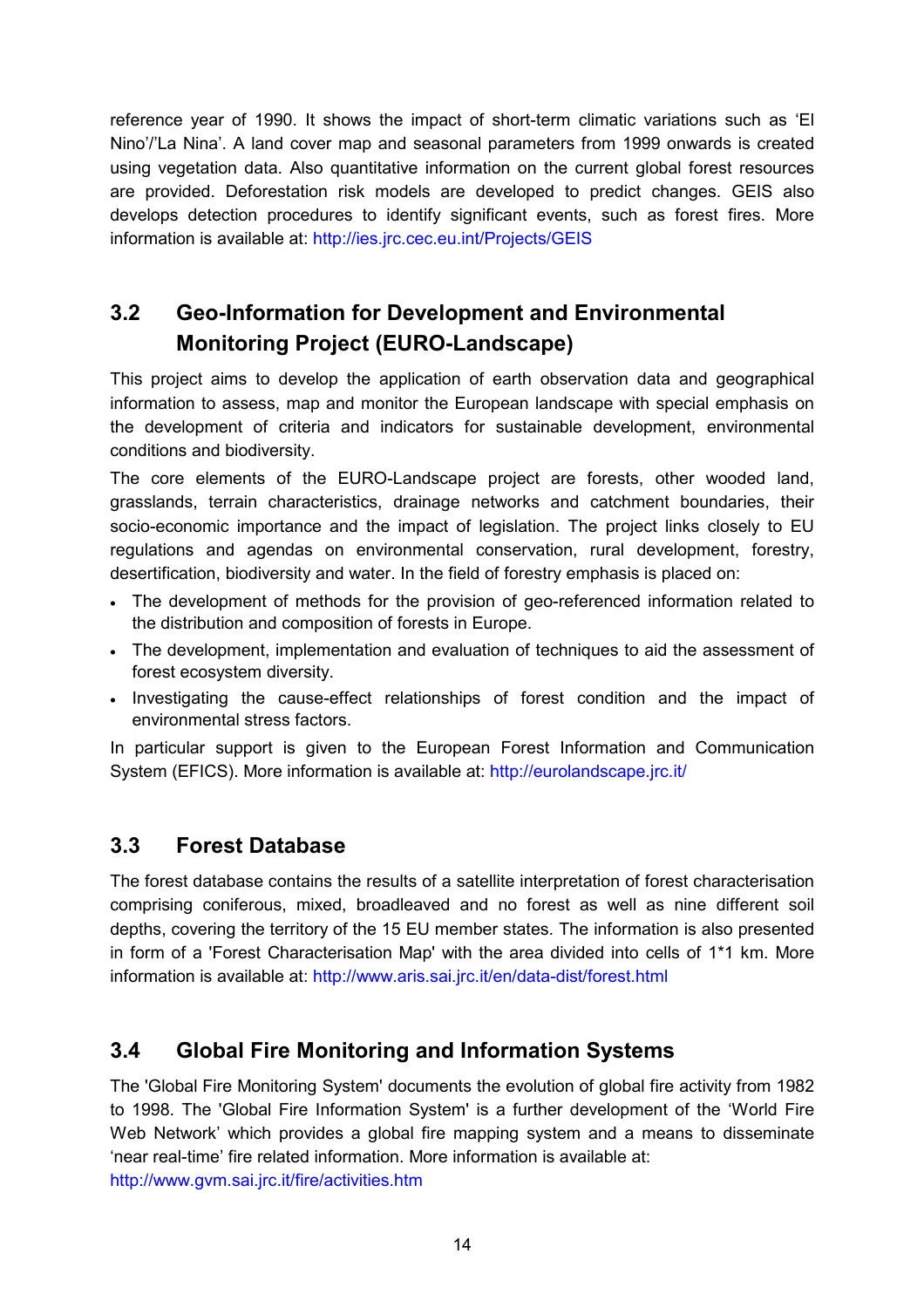### <span id="page-14-0"></span>**3.5 European Soil Information System (EUSIS)**

EUSIS is the only homogeneous soil information available at EU scale. It was developed by the JRC/ESB and the National Soil Surveys. Currently it extends to the EU, EFTA and the Central and Eastern European countries. EUSIS provides soil maps at 1 : 1 000 000 scale, appropriate to respond to the main issues relevant to the EU policies on soil. It also provides a number of interpretative models for more complex information of environmental interest such as soil erosion risk, soil organic carbon content and soil compaction risk. The system is fully accessible and includes the relevant indicators in support of the development of a coherent soil protection policy within Europe. More information is available at: http://www.bgr.de/N2/PROCEED/1\_4.pdf

# <span id="page-14-1"></span>**4 EUROPEAN COMMISSION - STATISTICAL OFFICE (EUROSTAT)**

Eurostat is the Statistical Office of the European Commission. In the framework of the European Statistical System (ESS) and in collaboration with the national statistical institutes (NSIs) in the member states and of the EFTA countries, Eurostat produces reliable, comparable and harmonised statistics covering the Euro-zone, the EU15 and the European Economic Area.

Eurostat disseminates statistics to decision-makers and the citizens but also provides European institutions and member states with the data they need to implement, monitor and evaluate community policies. Together with the NSIs Eurostat develops common statistical methods and standards. Eurostat supports the development of statistical systems in the accession countries to the EU and in countries moving towards market economy. Eurostat offers a web site which is updated daily at: http://europa.eu.int/comm/eurostat.

#### **SFM relevant data and information services provided by Eurostat**

### <span id="page-14-2"></span>**4.1 European Production and Market Statistics (Europroms)**

The European production and market statistics (Europroms*)* are the only source of information in Europe that supplies detailed and comparable data on the production, external trade and markets of almost 4 400 industrial products in the EU. It makes it possible to calculate in precise terms the domestic market for these products for most EU countries. Data are available for the period from 1993 to today. More information is available at: http://europa.eu.int/comm/eurostat/Public/datashop/printcatalogue/EN?catalogue=Eurostat&product=OCEP001G-02-EN

### <span id="page-14-3"></span>**4.2 Geographical Information System of the European Commission (GISCO)**

The GISCO database contains geographical information on a large range of subjects from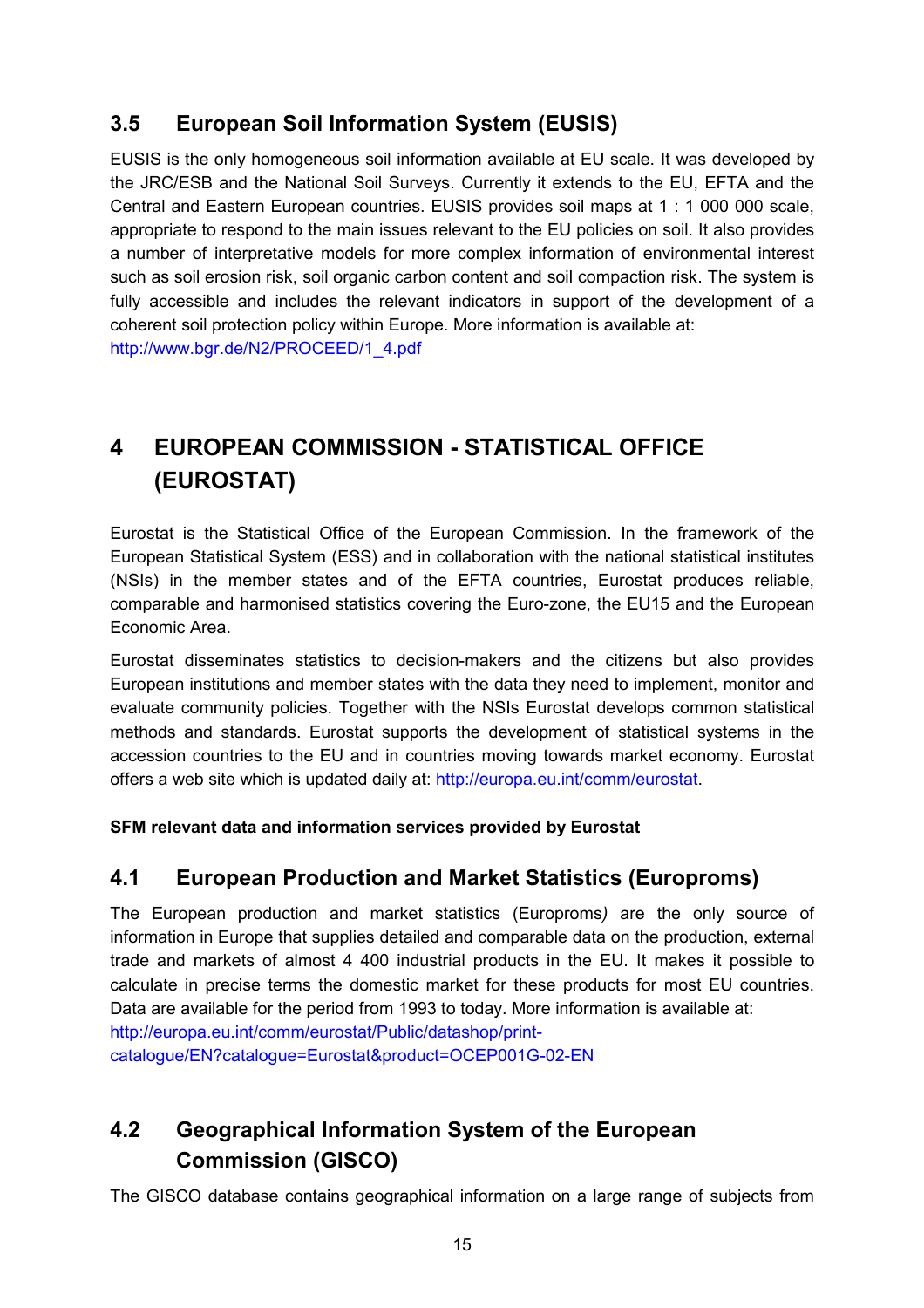basic topographical data on administrative regions to data on the environment and natural resources. Thematic data comprise inter alia:

- Environment
- Industrial Themes
- Infra Regional Statistics
- Land Resources
- Nature Resources

More information is available at: http://www.datashop.org/gisco/index.html

### <span id="page-15-0"></span>**4.3 COMEXT Database**

COMEXT is a database for statistics on the EU's external trade and trade between member states. External trade statistics in COMEXT cover all transactions in movable goods like for example timber. For each type of good statistics indicate the:

- $\bullet$ direction of trade flow (import, export and balance)
- reference period
- reporting country
- statistical procedure
- partner country
- type of data: statistical value expressed in thousands of Euro or in hundreds of national monetary units, quantity in tonnes or in items, pairs, hectolitres, etc.

Annual statistics are available from 1976 to 1987. Monthly, quarterly, half-yearly and annual statistics are accessible from 1988 to today. More information is available at: http://www.datashop.org/en/bases/comext.html

### <span id="page-15-1"></span>**4.4 New Cronos Database**

New Cronos contains more than 270 million social and economic statistical data covering the European Union member states and also, in many cases, Japan, the United States, the accession countries to the EU and the principal economic partners of the EU. The data are available daily, monthly, quarterly, half-yearly or annual from 1960 to today.

New Cronos is subdivided into nine themes, comprising several domains, each covering a specific sector. Theme 5 contains data on agriculture and fisheries, theme 8 contains data regarding environment and energy. More information is available at: http://www.datashop.org/en/bases/newcronos2.html

With regard to forestry Eurostat provides within the New Cronos database the following statistics:

### <span id="page-15-2"></span>*4.4.1 Economic Accounts for Agriculture and Forestry (EAAF)*

The Economic Accounts for Agriculture and Forestry contain the following data collections:

- Agricultural Labour Input Statistics (ALI)
- Economic Accounts for Agriculture (EAA)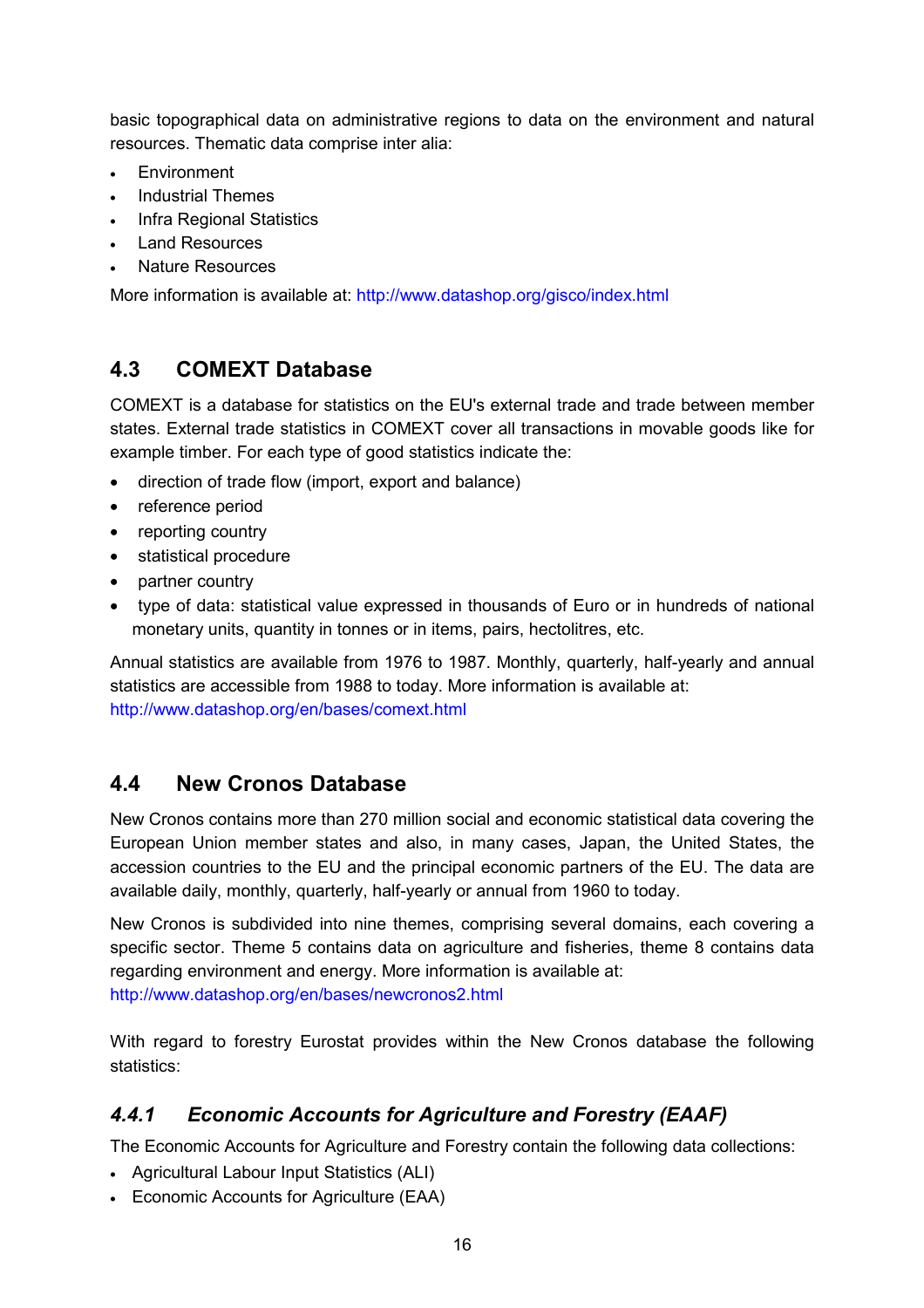- Economic Accounts for Forestry (EAF)
- Gross Domestic Product (GDP) data
- Income of the Agricultural Household Sector per socioprofessional group (IAHS statistics)
- Exchange rates (EUR, PPS) which have been used in the calculation of the derived series (data relevant for EAA and EAF)

The data collections are available at:

http://www.uv.es/~euroinfo/eurostat/newcronos/TEMA%205/cosa.htm

1973-2000 data of the Economic Accounts for Agriculture and Forestry and Agricultural Labour Input Statistics are also available on CD-Rom and can be ordered at: http://europa.eu.int/comm/eurostat/Public/datashop/print-catalogue/EN?catalogue=Eurostat &theme=5-AgricultureandFishery&product=KS-41-01-002-3A-Z-EN

### <span id="page-16-0"></span>*4.4.2 Economic Accounts for Agriculture and Forestry for Candidate Countries*

The Economic Accounts for Agriculture and Forestry for candidate countries include the following data collections:

- Agricultural Labour Input Statistics (ALI)
- Economic Accounts for Agriculture (EAA)
- Gross Domestic Product (GDP) data (data relevant for EAA/EAF)
- Exchange rates (EURO & PPS) (data relevant for EAA/EAF)

More information is available at: http://europa.eu.int/comm/eurostat/Public/datashop/printproduct/EN?catalogue=Eurostat&product=COSA\_CC-EN&mode=download

### <span id="page-16-1"></span>*4.4.3 Forestry Statistics 1992-2000*

This database gives a statistical insight into the forestry sector of the EU in 1992-2000. Besides the 15 EU member states, this database sets out the basic forestry statistics for Iceland, Liechtenstein, Norway and Switzerland and for the accession countries to the EU. The forestry statistics contain data on the following aspects:

- Forest resources
- Structures of forest holdings
- Forest condition
- Removals
- Production and trade for roundwood
- Production and trade for the major forest industry products

More information is available at: http://europa.eu.int/comm/eurostat/Public/datashop/printproduct/EN?catalogue=Eurostat&product=FOREST-EN&mode=download

### <span id="page-16-2"></span>*4.4.4 REGIO Data Bank*

The REGIO data bank is Eurostat's database for regional statistics and covers the main aspects of economic and social life in the regions of the EU. Created in 1975, REGIO is subdivided into statistical domains like demography, economic accounts, unemployment, labour force sample survey, energy statistics, transport, agriculture, living conditions, tourism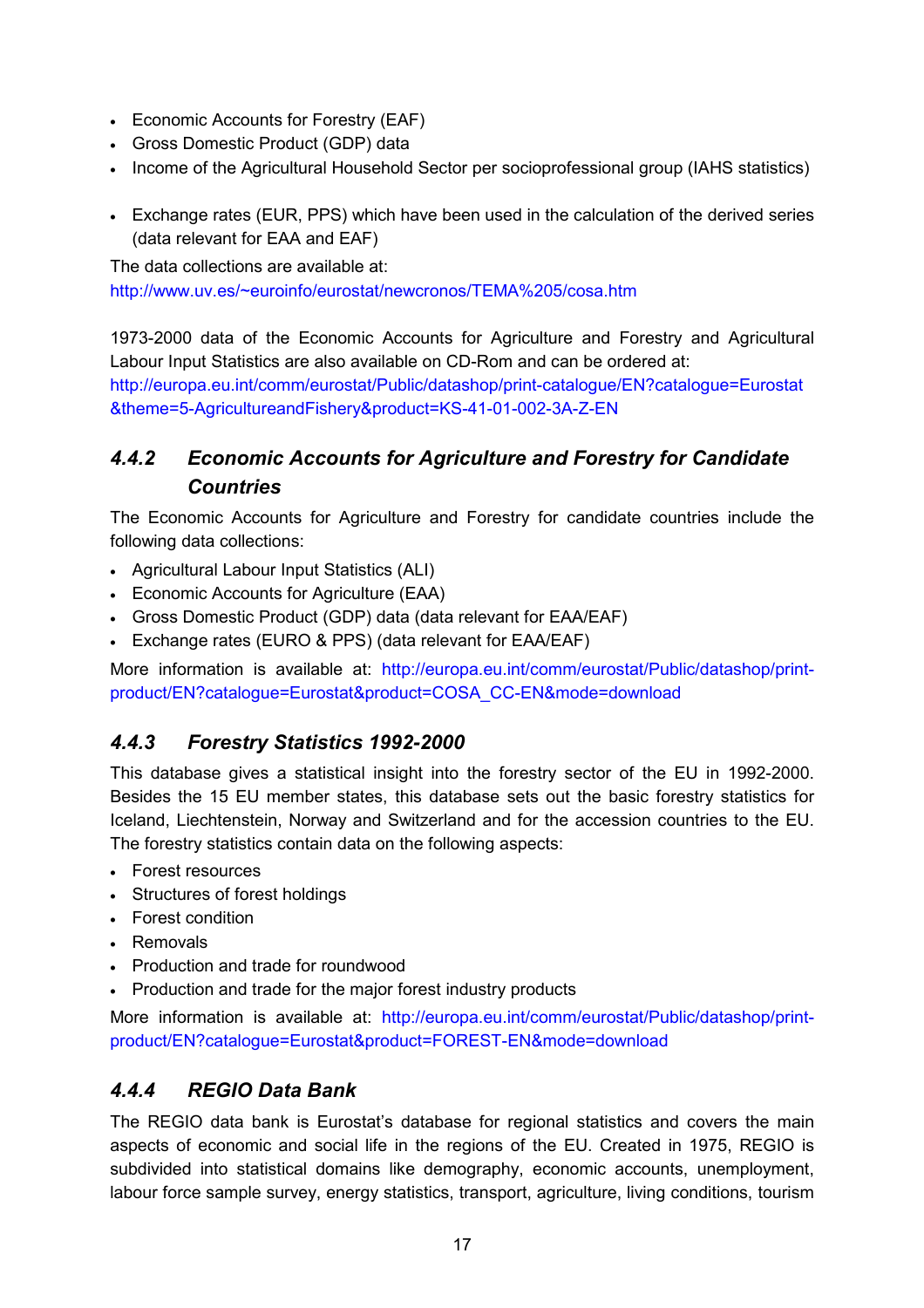and statistics concerning research and development. A reference guide describes in detail the various collections of the database and the tables they contain. It also gives basic definitions. The regions are classified according to NUTS (nomenclature of territorial units for statistics). More information is available at:

http://europa.eu.int/comm/eurostat/Public/datashop/printcatalogue/EN?catalogue=Eurostat&product=REGIO-EN

### <span id="page-17-0"></span>**4.5 Agriculture – Statistical Yearbook**

The yearbook contains the most important information from Eurostat's publications on agriculture, forestry and fisheries in abbreviated form. Forestry is as one topic presented. More information is available at: http://europa.eu.int/comm/eurostat/Public/datashop/printcatalogue/EN?catalogue=Eurostat&product=KS-AQ-02-001-3A-C-EN

### <span id="page-17-1"></span>**4.6 Environment Statistics - Pocketbook**

This booklet summarises the most important figures collected or calculated by Eurostat in the field of environment statistics. Information is given on the pressure of the economy on the environment, such as the emissions of various pollutants, the consumption of natural resources, and the production of waste. More information is available at:

http://europa.eu.int/comm/eurostat/Public/datashop/print-

catalogue/EN?catalogue=Eurostat&product=KS-41-01-074-\_\_-C-EN

## <span id="page-17-2"></span>**4.7 European Framework for Integrated Environmental and Economic Accounting for Forests (IEEAF)**

The IEEAF is a statistical handbook with production tables for integrated environmental and economic accounting for forests. Accounts included are monetary and physical balance sheets for forest land and for standing timber, economic accounts for forestry and logging, monetary and physical supply-use tables for wood products and material balances. Nonwood products and non-timber functions of forests are also addressed. More information is available at: http://europa.eu.int/comm/eurostat/Public/datashop/printcatalogue/EN?catalogue=Eurostat&product=CA-27-99-241-\_\_-C-EN

<span id="page-17-3"></span>**4.8 Europe in Figures** 

'Europe in figures' provides easy access to salient facts about the European Union and its member states. With sections on history, institutions, relations with the rest of the world, environment, population, education, research and development, labour market, living standards, agriculture including forests and forestry, fishing, energy, industry, services, external trade, etc., 'Europe in figures' looks at Europe in all its many facets. Up to date editions are published every five years. More information is available at: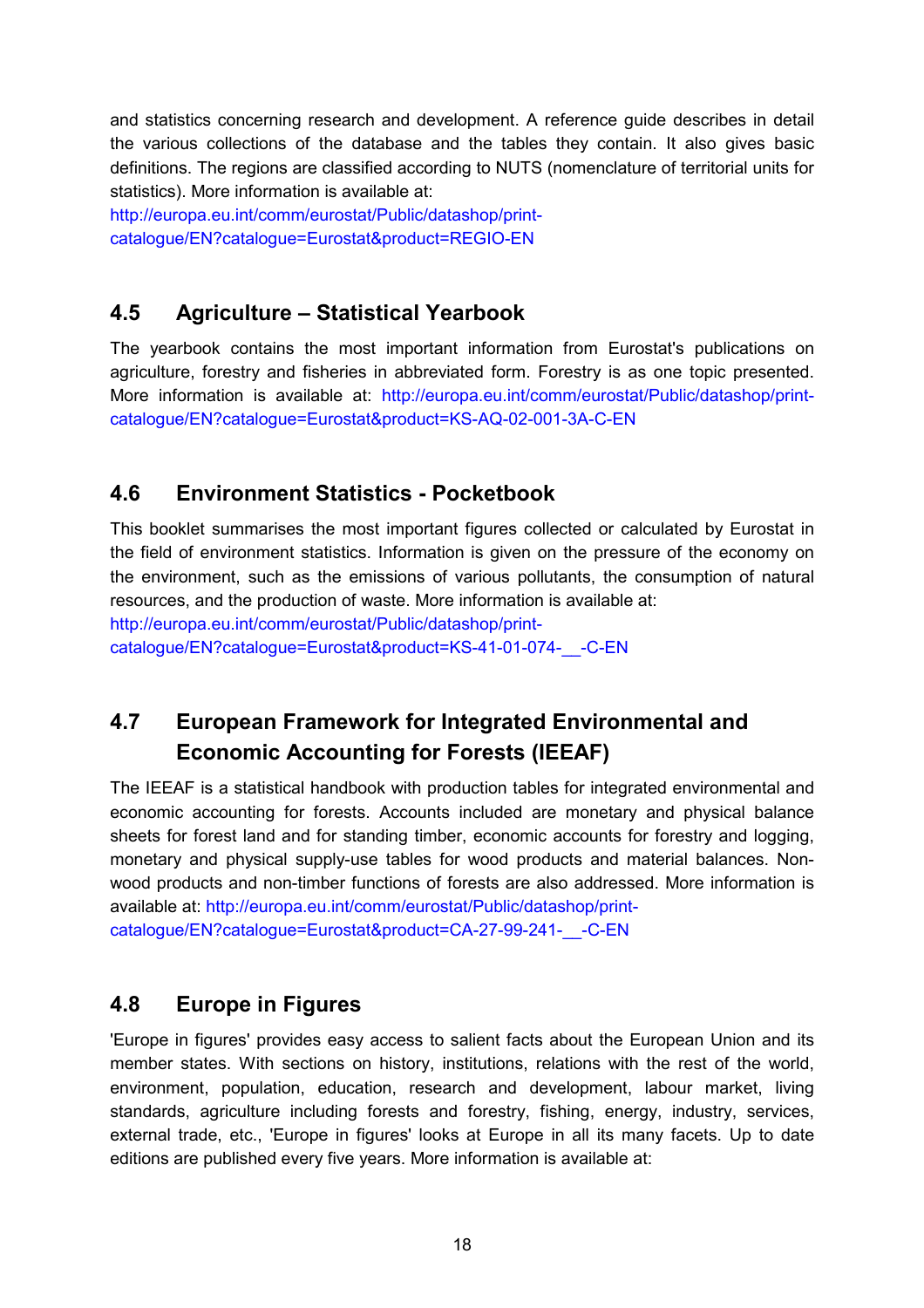<span id="page-18-0"></span>http://europa.eu.int/comm/eurostat/Public/datashop/printcatalogue/EN?catalogue=Eurostat&collection=04- Panorama%20of%20the%20EU&product=CA-21-99-036- -C-EN

# **5 EUROPEAN ENVIRONMENT AGENCY (EEA)**

Council Regulation 1210/90/EEC established the European Environment Agency (EEA) and also set-up the European Environment Information and Observation Network (EIONET). EEA came into function in 1994. EEA is one of the agencies of the European Community but not part of the European Commission. The EEA aims to support sustainable development and to help achieve significant and measurable improvement in Europe's environment through the provision of timely, targeted, relevant and reliable information to policy making agents and the public. More information is available at: http://www.eea.eu.int/

### <span id="page-18-1"></span>**5.1 European Environment Information and Observation Network (EIONET)**

EIONET is a collaborative network of the European Environment Agency and its member countries, connecting i.a. National Focal Points in the EU and in accession countries to the EU and European Topic Centres. These organisations jointly provide the information that is used for making decisions for improving the state of environment in Europe and making EU policies more effective. EIONET is both a network of organisations and an electronic network (e-EIONET). Currently there are 31 member countries and 5 collaborating countries as well as 6 the following European topic centres:

- European Topic Centre on Nature Protection and Biodiversity ETC/NPB (http://nature.eionet.eu.int/)
- European Topic Centre on Water ETC/WTR (http://water.eionet.eu.int/)
- European Topic Centre on Air and Climate Change ETC/ACC (http://etcacc.eionet.eu.int/)
- European Topic Centre on Terrestrial Environment ETC/TE (http://terrestrial.eionet.eu.int/)
- European Topic Centre on Waste and Material Flows ETC/WMF (http://waste.eionet.eu.int/)
- European Topic Centre on Catalogue of Data Sources ETC/CDS (http://www.mu.niedersachsen.de/cds/)

European Topic Centres have been designated by the EEA for the period 2001-2003 to assist in its work of collecting, analysing, evaluating and synthesising information relevant to national and international policies for the environment and sustainable development. More information is available at http://www.eionet.eu.int

#### <span id="page-18-2"></span>**SFM relevant data and information services provided by EEA**

### **5.2 Data Service**

In the EEA and its Topic Centres large amounts of data sets are being produced concerning environmental issues. This data is not easily accessible through EEA's reports. The Data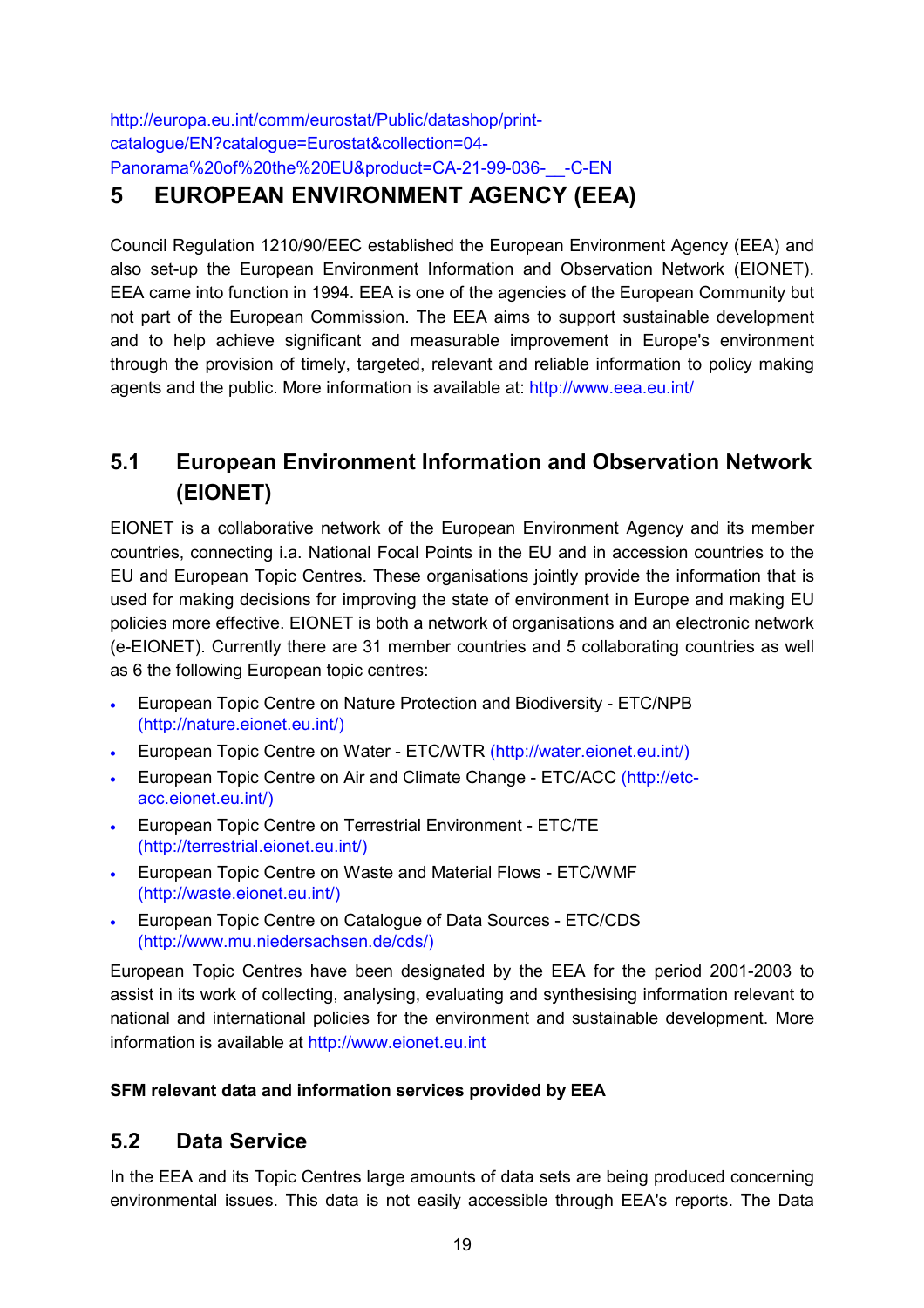<span id="page-19-0"></span>Service provides access to these data sets which contain aggregated national data with a geographical coverage of at least the 15 EU member states. Data Service is available at: http://dataservice.eea.eu.int/dataservice/

### *5.2.1 Nature/Land Cover Information Package (NATLAN)*

NATLAN is an information package in the Data Service. Information on the environment is linked to nature sites and areas, e.g. the geographical distribution of forests. The purpose of NATLAN is to give public access to this information with the help of maps. NATLAN allows navigation and viewing of information on different topics for any chosen area in Europe. More information is available at: http://org.eea.eu.int/news/Ann979228840

### <span id="page-19-1"></span>*5.2.2 Database on Bio-geographical Regions*

The bio-geographical regions map and the underlying database created by ETC/NPB [co](http://natlan.eea.eu.int/datasets.htm)ntain the official spatial delineations of reference units used in the Habitats Directive (cf. chapter 2.1) and for the EMERALD network set up under the Bern Convention (cf. chapter 1.2). More information is available at:

<span id="page-19-2"></span>http://dataservice.eea.eu.int/dataservice/metadetails.asp?table=bioregions&i=1

### *5.2.3 Co-ordination of Information on the Environment (CORINE)*

<span id="page-19-3"></span>From 1985 to 1990 the European Commission set up the CORINE programme. As a result an information system on the state of the environment in the European Community (EC) was created (the CORINE system). It consists of a series of data bases describing the environment in the EC and recently also on countries of Central and Eastern Europe. A number of the CORINE data sets are now disseminated and maintained by EEA.

### *5.2.3.1 CORINE Land Cover Database*

One of the major tasks undertaken in the framework of the CORINE programme has been the establishment of a computerised inventory on the land cover. CORINE Land Cover is a key database for integrated environmental assessment. In this database most Central and Western European countries, Morocco and Tunisia used one methodology to digitise land cover while interpreting 'Landsat Thematic Mapper Satellite' images. The database covers information on 3.2 million km<sup>2</sup> at an original scale of 1:100 000 using 44 classes of the CORINE nomenclature. The extension of the work to other European and North African countries is intended. More information is available at: http://terrestrial.eionet.eu.int/CLC2000 or http://dataservice.eea.eu.int/dataservice/metadetails.asp?id=188

### <span id="page-19-4"></span>*5.2.3.2 CORINE Biotopes Database*

<span id="page-19-5"></span>The CORINE biotopes database is an inventory of major nature sites with information about vulnerable ecosystems, habitats and species for Community environmental assessment. Data is collected by the European Topic Centre on Nature Protection and Biodiversity for the EU 15 (with the exception of Austria, Sweden) and the accession countries to the EU (with the exception of Cyprus, Malta, Slovenia, Turkey). More information is available at: http://dataservice.eea.eu.int/dataservice/metadetails.asp?id=548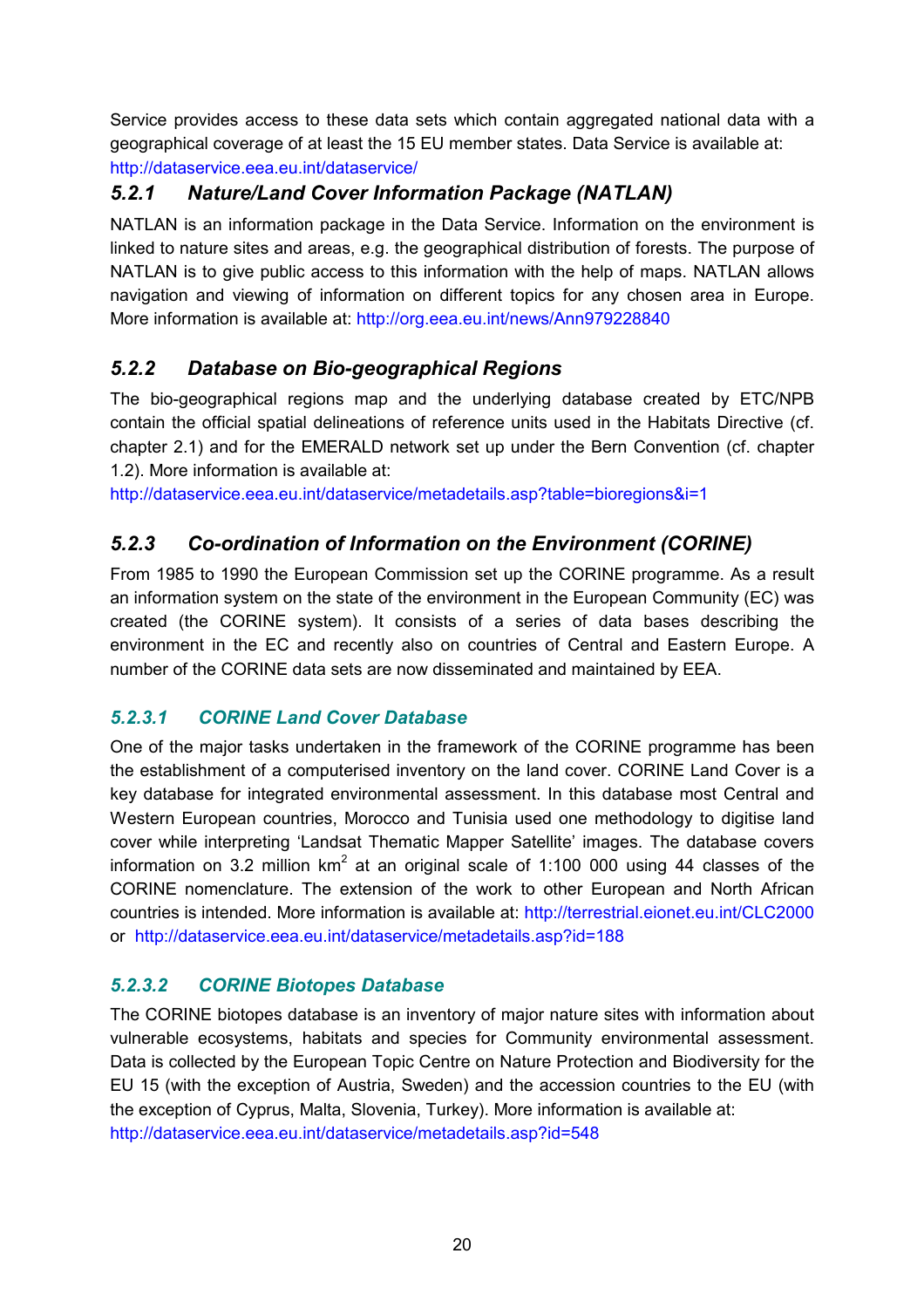### **5.3 European Nature Information System (EUNIS)**

The European Nature Information System (EUNIS), developed by the ETC/NPB, has the objectives to facilitate the use of data by promoting harmonisation of terminology and definitions and to build a European source of information on environmental aspects of species and habitats as well as sites.

The contribution to the EEA reporting activities and the support to the DG Environment of the CEC for implementing NATURA 2000 (cf. chapter 2.1) are priority projects for the ETC/NPB. Therefore, most data in EUNIS were collected in the framework of these projects. EUNIS consists of a central unit integrating data models on species, habitats and sites, several secondary databases which are managed by different partners and an increasing number of satellite databases. The data include not only those provided by member states (for example when describing the proposed NATURA 2000 sites), but also reference data collected by the ETC/NPB from literature and other sources on species and habitats in the related biogeographical regions. EUNIS also includes information on sites designated under national instruments. More information is available at:

<span id="page-20-0"></span>http://nature.eionet.eu.int/activities/products/eunis or http://eunis.eea.eu.int/ eunis3/eunis.jsp

### *5.3.1 EUNIS Species Database*

The EUNIS Species Database includes relevant information on a selection of plants and invertebrates species (at least those listed under the Habitats and Birds Directives (cf. chapter 2.1) and under the Bern Convention (cf. chapter 1.2)) and all European vertebrates. EUNIS is planned to be extended to cover other environmentally important species in the future.

By mid 2002, the database contained around 35 000 records on 2 659 valid species or subspecies. They include:

- Data on species collected by the ETC/NPB from literature and other sources as reference data
- Information on species and habitats taken into account in relevant international conventions
- Specific data collected in the framework of the EEA reporting activities, which also constitute a core set of data to be up-dated periodically

<span id="page-20-1"></span>More information and the database are available at: http://eunis.eea.eu.int/eunis3/eunis.jsp ; http://nature.eionet.eu.int/activities/products/eunis\_sp

### *5.3.2 EUNIS Habitats Database*

The habitat concept is the foundation for several EU and international initiatives such as NATURA 2000 (cf. chapter 2.1) and EMERALD (cf. chapter 1.2). Therefore, it is intended to gradually include in EUNIS basic information such as habitat description and distribution on habitat types of European concern. By mid 2002 the EUNIS habitats database contained around 20 000 records corresponding to the 198 habitat types listed in annex 1 of the Habitats Directive. As for the species, the amount of information on each habitat varies in accordance with the use of the data. Despite the difficulty of accessing harmonised spatiotemporal data on habitats, the EUNIS habitats model already hold more than 18 000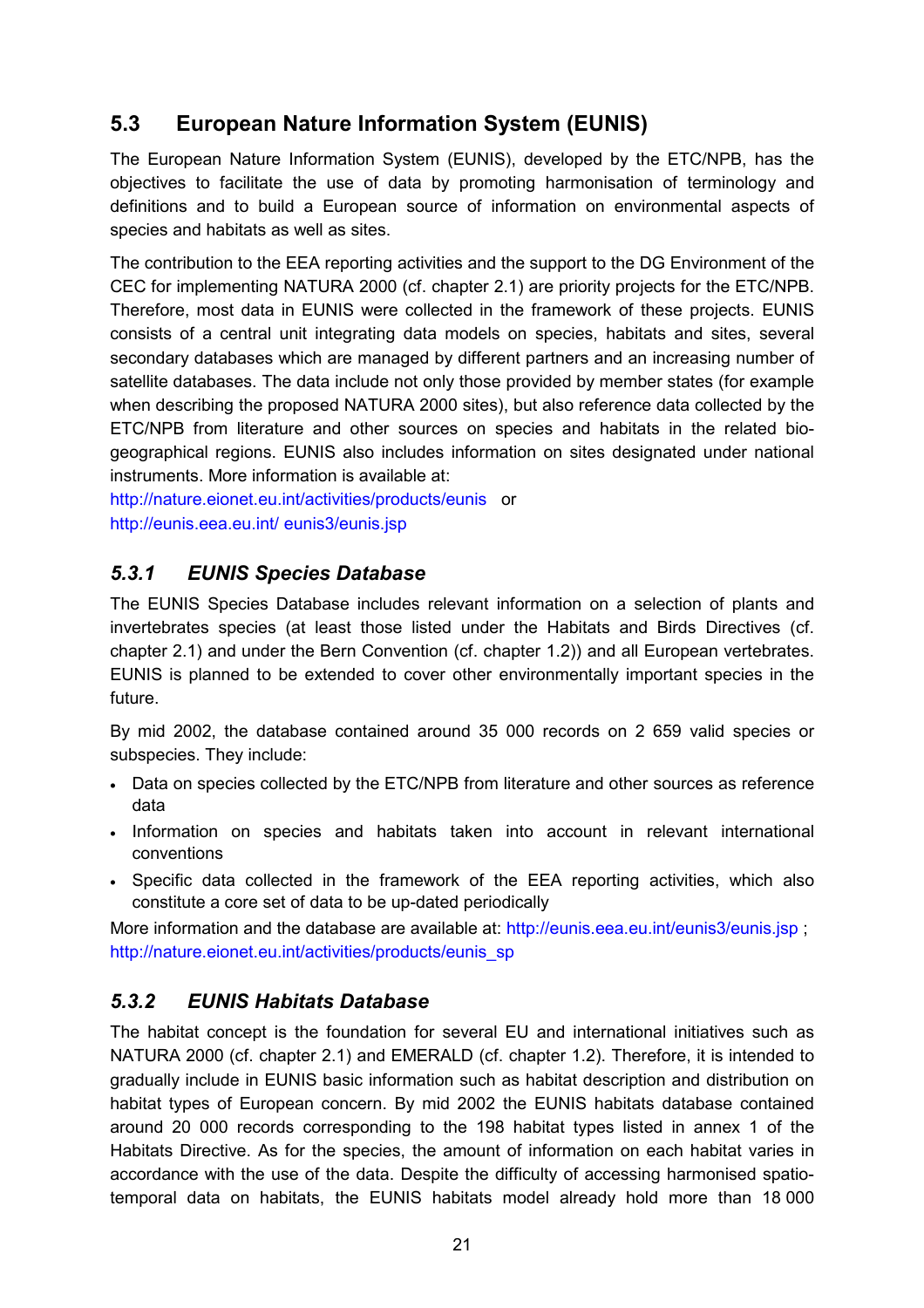<span id="page-21-0"></span>geographical records on habitat types, which are extracted also from the CORINE biotopes databases. More information is available at: http://nature.eionet.eu.int/activities/products/eunishaben.html

#### *5.3.3 EUNIS Sites Database*

The EUNIS Sites Database includes relevant information on nationally, European Community and internationally designated areas and selected other areas of environmental interest. It consists of several separate data sets according to the type of area.

Presently there are 44 000 records. The sites are listed according to the official designations at national level. This list of designation types has about 600 individual designations registered according to national or sub-national law. For the first time, for a number of countries, the inventory also includes for each site the direct link to the site code in the national data base on designated areas. This should allow a more automated updating procedure in the near future. More information is available at:

<span id="page-21-1"></span>http://nature.eionet.eu.int/activities/EUNIS/data\_coll/sites

### **5.4 European Common Database on Designated Areas (CDDA)**

The Common Database on Designated Areas is a joint project between the EEA, Council of Europe (CoE) and the UNEP World Conservation Monitoring Centre (UNEP-WCMC) initiated in 1995. This co-operative project aims at fulfilling different reporting needs, from national to European and international level.

The database contains the geographic location and size of the nationally designated areas. There are basically three broad categories of designations:

- $\bullet$  Legal country commitment in the framework of international or regional conventions and programmes (Ramsar, World Heritage, Bern, Barcelona, Helsinki conventions; UNESCO Biosphere Reserves)
- $\bullet$ Legal country commitment under the Birds and Habitats Directives
- - Specific national designations, with considerable variability from one country to another (National parks, nature reserves, regional parks etc.)

The ETC/NPB collects data on nationally designated areas in EEA countries. UNEP-WCMC collects information on internationally designated areas from relevant secretariats and on nationally designated areas from non-EEA countries, while the CoE provide their data (European Diploma on Protected Areas, European Network of Biogenetic Reserves). In 2001 a collaboration began with the MCPFE Liaison Unit Vienna to co-ordinate with their data collection on protected and protective forest and other wooded land to produce one unified list of designation types.

By mid 2002 there were 44 000 records (29 000 for EEA member countries and 15 000 for other European countries). The database contains the geographic location and size of the designated areas as well as the year of designation. The sites are listed according to the official designations at national level. This list of designation types has about 600 individual designations registered according to national or sub-national law (of which about 350 for EEA member countries). More information is available at: http://www.eionet.eu.int/Best\_Practice/Acronyms/CDDA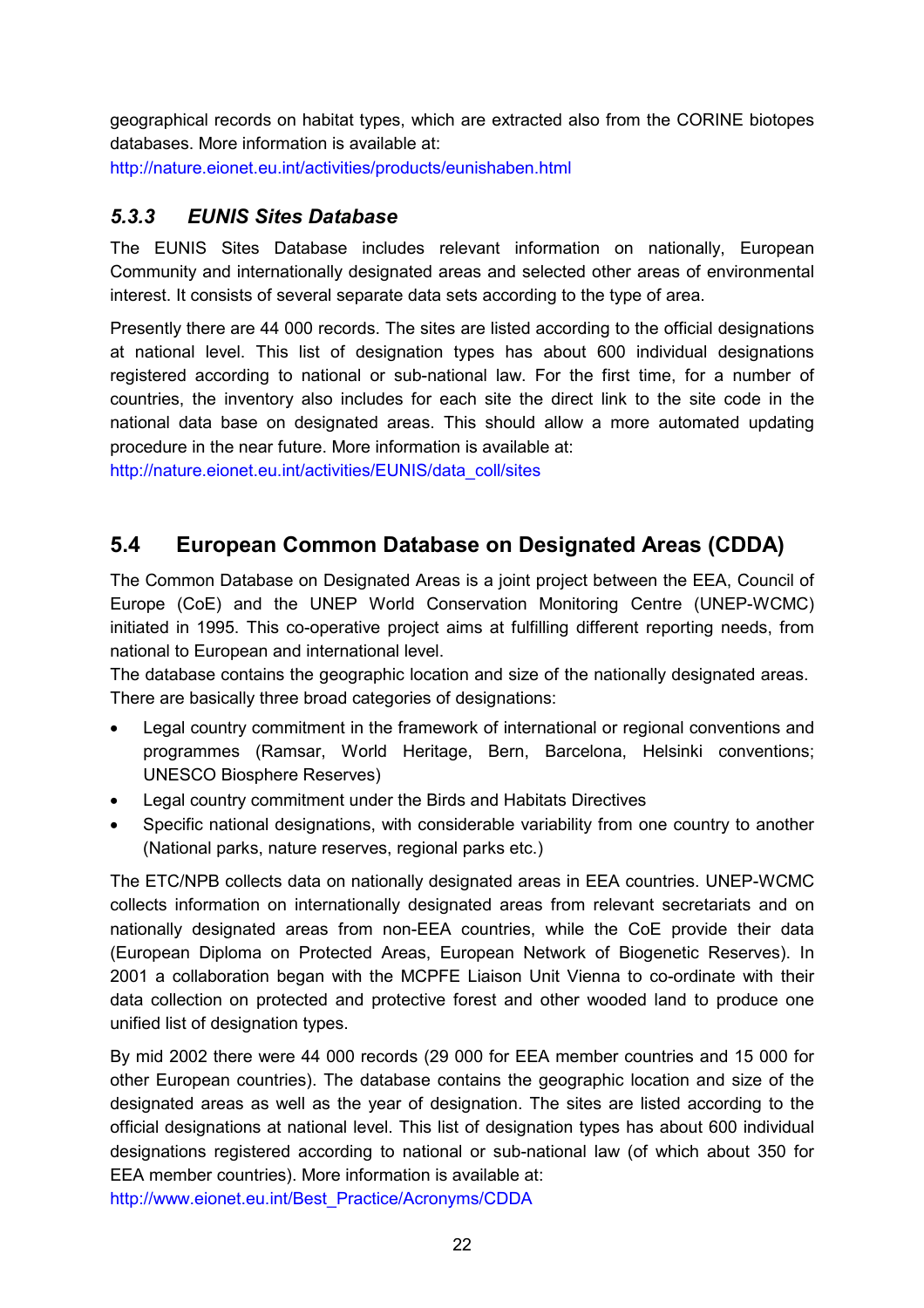### <span id="page-22-0"></span>**5.5 European Community Clearinghouse Mechanism (EC-CHM) for Biodiversity**

The EEA maintains the 'European Community Clearinghouse Mechanism' (EC-CHM) for biodiversity for the CEC. It is a service in accordance with the provisions of the UN Convention on Biological Diversity (CBD) that allows sharing biodiversity information held by EC institutions and to establish links with national clearinghouse mechanisms and other international information sources. It contains information and links to documents and databases and person networks on:

- Convention and biodiversity policy documents (global, European Community, European, national)
- Biodiversity Networks of people and institutions
- Information on biodiversity
- Cooperation on research, funding and transfer of technology and capacity
- Information on events, including possibilities for announcing own events

The information is based on published datasets used for or as biodiversity indicators. Data is collected from datasets for national and international biodiversity strategies and reports and international indicator datasets such as upcoming CBD indicators, EU headline indicators, EEA indicators and data, OECD and EUROSTAT indicators. More information is available at: http://biodiversity-chm.eea.eu.int/

### <span id="page-22-1"></span>**5.6 Sustainability Targets and Reference Value (STAR) Database**

The STAR database is an inventory of current environmental policy targets and sustainability reference values (SRVs) which apply in the EU, in a range of countries in the European Free Trade Association (EFTA), in Central and Eastern Europe, and in the Newly Independent States. The database gives information on:

- standards or targets set down in EU law relating to acidification
- international laws established to regulate hazardous waste and related restrictions
- proposed air quality standards (by scientific bodies and international organisations)

Currently, the database is in an advanced stage in terms of targets and SRVs at international level (i.e. EU standards, international conventions, etc). A large number of targets which are solely applicable to individual countries (national targets) have also been included, but only if they are more stringent than those at international level, or are in some way innovatory. However, STAR is not intended to include a comprehensive set of national targets or SRVs. More information is available at: http://star.eea.eu.int/default.asp

### <span id="page-22-2"></span>**5.7 Environmental Assessment Reports**

These are comprehensive reports which present key information and an integrated assessment, covering all links in the DPSIR chain. They are the Agency's main brand reports, but differ somewhat in terms of scope and frequency. More information is available at: http://org.eea.eu.int/documents/brochure/brochure\_needs.html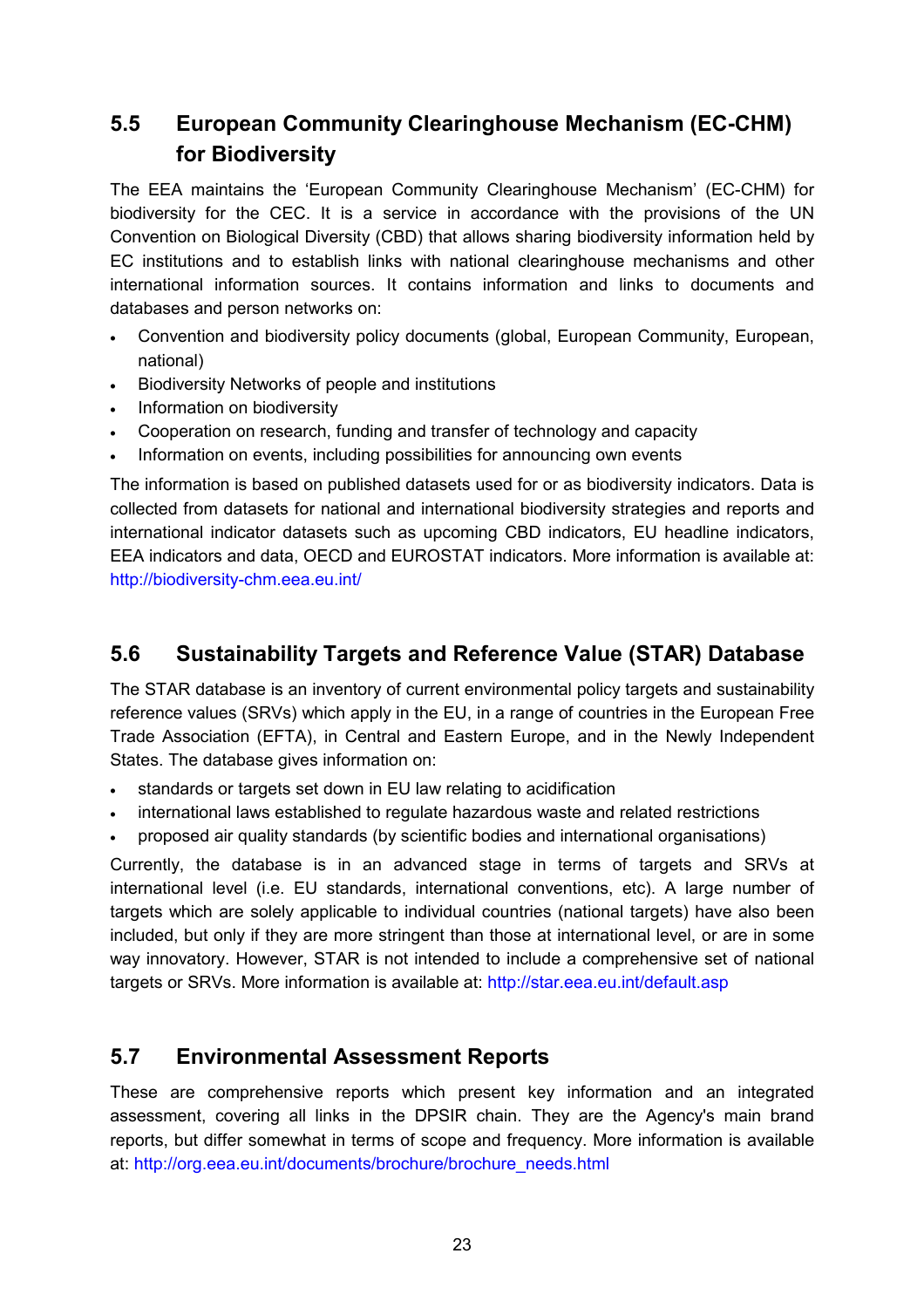### <span id="page-23-0"></span>*5.7.1 Environmental Signals Reports*

The annual environmental signals reports present regular updates of key environmental indicators by focusing on different areas of interest. The 'Environmental Signals 2002 - Benchmarking the Millennium' is the third of the EEA's environmental signals reports. The publication includes a chapter on forest which is as well based on indicators. More information is available at:

http://reports.eea.eu.int/environmental\_assessment\_report\_2002\_9/en

#### <span id="page-23-1"></span>*5.7.2 Europe's Environment Report*

At the ministerial conference "Environment for Europe" in Dobrís/Czech Republic, in 1991 the Environment Ministers requested a report on Europe's Environment. Published by the EEA in 1995, 'Europe's Environment: The Dobris Assessment' gives a broad overview of the state of the environment, of what the trends in the past have been and of what the future might look like. Based on data from a wide range of sources, it covers 46 countries and identified twelve prominent environmental problems of European concern.

'Europe's Environment: The Second Assessment' is the follow-up report to The Dobris Assessment and was presented to Europe's Environment Ministers at the ministerial conference in Århus/Denmark, in 1998. It measures progress in the continent's environmental quality over recent years. Analysing the same twelve key environmental indicators as the initial report, The Second Assessment shows how environmental problems develop in relation to socio-economic factors and environmental and sector policies.

Presently the third Report on Europe's Environment is prepared by the EEA for the next ministerial conference of the Environment Ministers in Kiev/Ukraine in May 2003. More information is available at: http://org.eea.eu.int/documents/brochure/brochure\_needs.html

### <span id="page-23-2"></span>**5.8 Topic reports**

These are reports resulting from the monitoring and data collecting activities of the EEA, describing the pressures, state and quality of the environment in specific topic areas. Topic reports describe and/or analyse, often on a regular basis, the specific topics and related environmental problems based on data collected through the EEA work programme. Topic reports are intended as reference information sources for scientists and specialists in clearly defined areas, as well as information for a broader audience on certain topics. More information is available at: http://org.eea.eu.int/documents/brochure/brochure\_needs.html and http://org.eea.eu.int/documents/ar2001/annex1\_2001

### <span id="page-23-3"></span>**6 EUROPEAN FOREST INSTITUTE (EFI)**

The European Forest Institute (EFI) is an international association guided by its members which form an extensive researcher network across Europe and beyond. The institute undertakes research on forest policy, including its environmental aspects, ecology, multiple use, resources and health of European forests, supply and demand for timber and other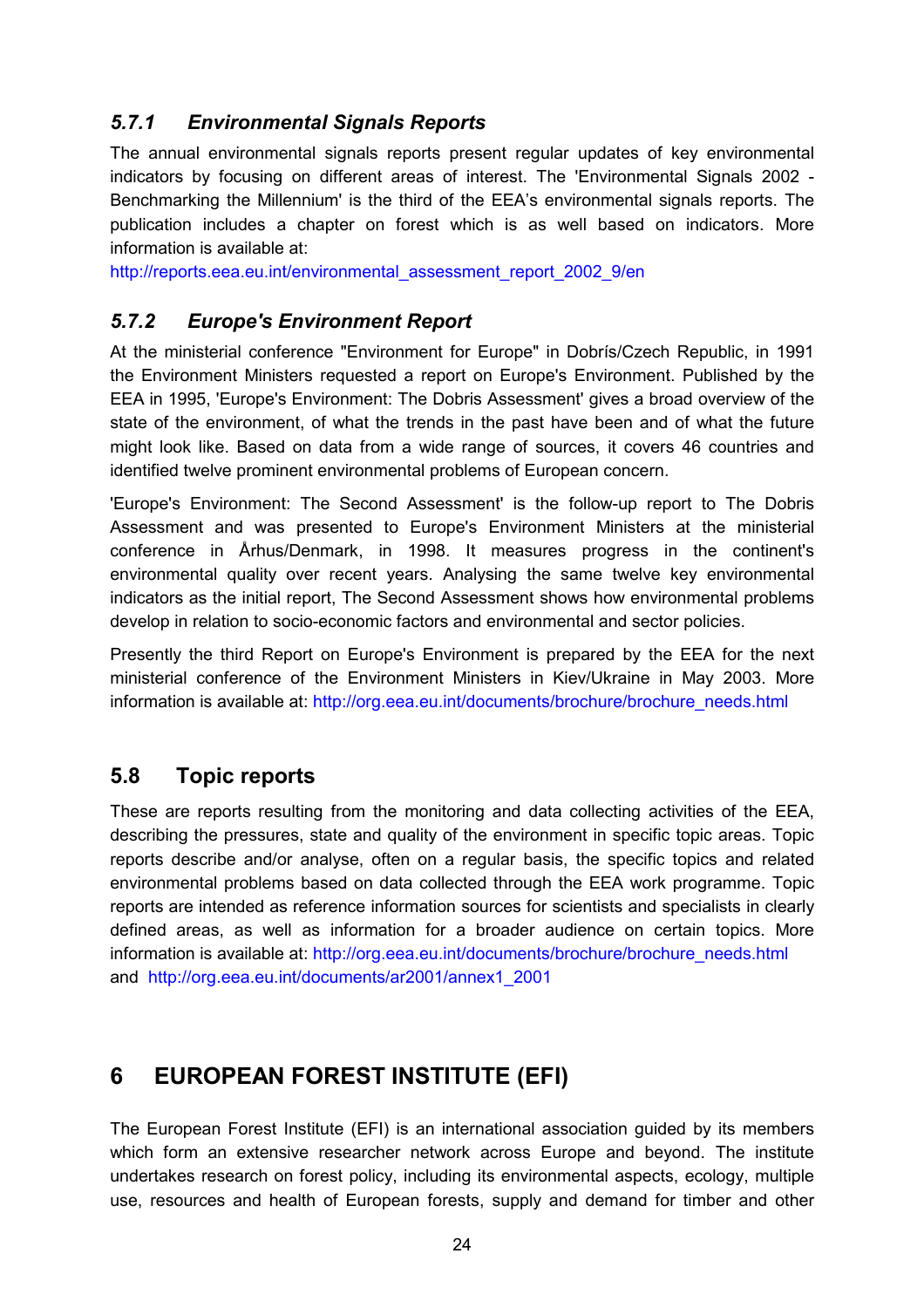forest products, and prepares forecasts on future development of European forest resources and their utilisation. More information is available at: http://www.efi.fi/

#### **SFM relevant data and information services provided by EFI**

### <span id="page-24-0"></span>**6.1 European Forestry Information and Data Analysis System (EFIDAS)**

EFIDAS aims to provide comprehensive European forestry information and user-friendly data analysis systems to promote the improved utilisation and analysis of European forestry statistics in conducting pan-European forestry research. Its main components are:

#### **- Long-term European forest resources assessment data**

Based on international forest resources assessment of FAO and UNECE the database contains time series data from 1950 to 1990. Data from search results can be downloaded.

#### **- Forest products statistics and trade flows**

This database covers a time span from 1962 to 1999 and contains data on trade flows for more than 200 countries and five aggregate products.

**- Regional forest resource and socio-economic statistics in European Union countries** Socio-economic data at the sub-regional level were prepared for EU 15 based on the 'Euroavain 1999. Key on Europe, Statistics Finland, Classification Services'.

#### **- Forest law and legislation**

The data results from a project for collecting forest laws from European countries implemented by EFI Programme 3 'Policy Analysis'. The documents in the database can be searched by key words.

#### **- Virtual forestry data bank**

This is a meta-database based on key words search or free text search. It provides meta information on terms, definitions, source for forestry statistics available in European countries. It provides links to individual websites.

EFIDAS also runs a meta information system whose main components are an EFIDAS data catalogue as well as a European forest and vegetation map catalogue.

More information is available at: http://www.efi.fi/efidas/

### <span id="page-24-1"></span>**6.2 Forest Reserves Research Network Databank (FRRN)**

The Forest Reserves Research Network Databank (FRRN) serves as a tool for co-operation and co-ordination of research in forest reserves, mainly in the framework of COST Action E4 'Forest Reserves Research Network'. It describes forest areas that have the potential to be useful for research in Europe. The databank includes:

- Description of various national reserve classes which includes forests left for free development
- List of forest reserves including near-natural forests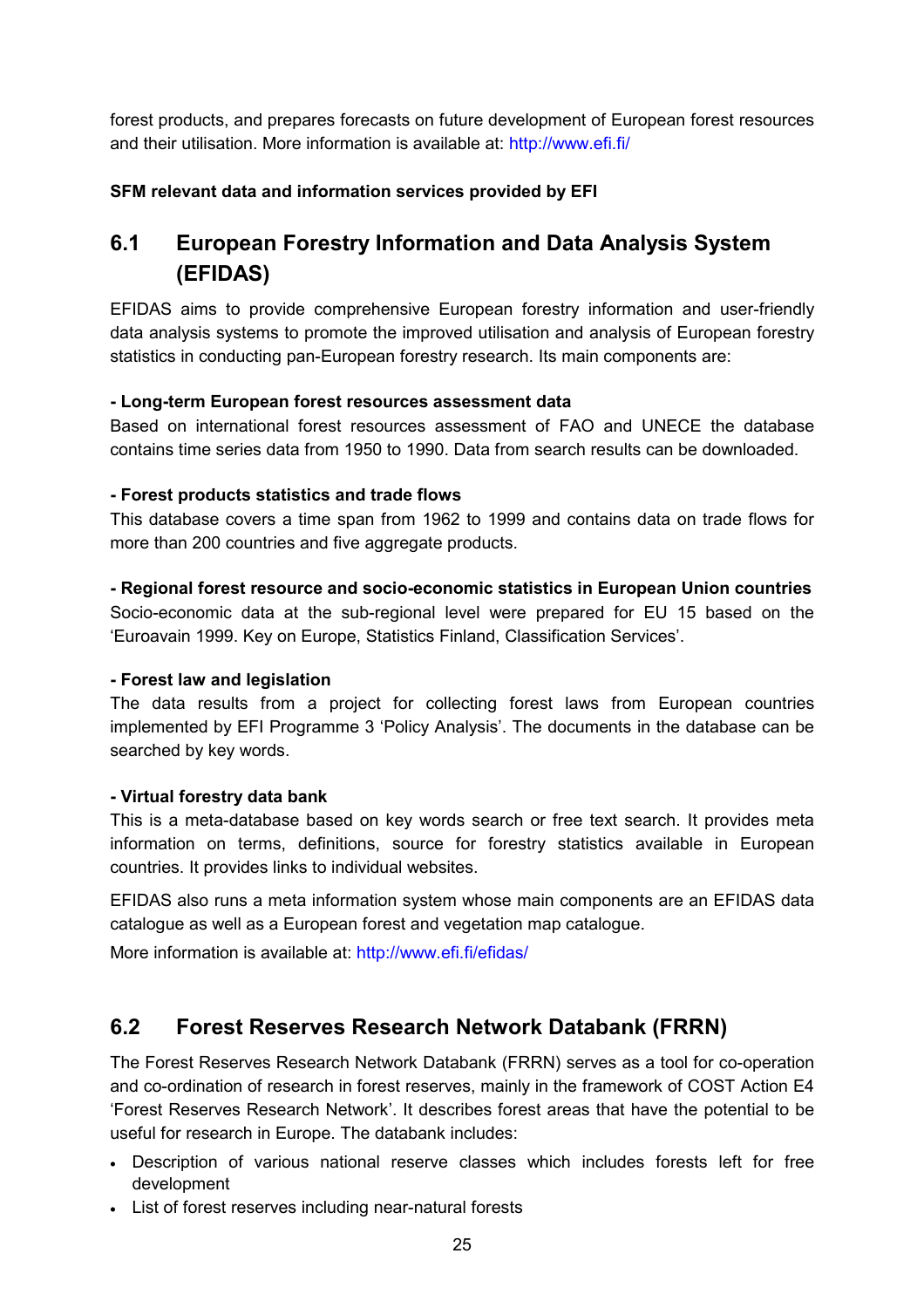- Description of the ecological and administrative conditions of each forest reserve
- On-going research experiments in the reserves

More information is available at: http://www.efi.fi/Database\_Gateway/FRRN/

### <span id="page-25-0"></span>**6.3 Certification Information Service (CIS)**

The Certification Information Service (CIS) is a service provided by EFI and funded by DG Development of the European Commission. The goals of CIS are the provision of African, Caribbean and Pacific (ACP) countries with information on the progress of forest certification and the development of national and international certification schemes as well as the provision of European countries with information on progress of certification within ACP countries. Progress on certification schemes and related activities are monitored, analysed and documented by CIS. More information is available at: http://www.efi.fi/cis/

### <span id="page-25-1"></span>**6.4 Database on Forest Research Capacities in 18 European Countries**

This database on Forest Research Capacities in 18 European Countries is the result of a contract awarded by the European Co-operation in the Field of Scientific and Technical Research (COST) to update the study on 'Inventory of Scientific and Technical Research Resources in Forestry, Wood and Wood-based Products, Pulp and Paper' looking specifically at forestry research. The database covers 770 research units from 18 European countries. Apart from updated contact information the database contains data on the numbers of personnel employed by research units and the allocation of research time to forestry topics. The database is available at: http://www.efi.fi/projects/forc/database.html

### <span id="page-25-2"></span>**6.5 EFISCEN European Forest Resource (EEFR) Database**

The EFISCEN European Forest Resource Database has been established as an extension of EFI's Forest Scenario Modelling Project. In this project, a large scale matrix model, the 'European Forest Information Scenario Model' (EFISCEN), is used to project the development of Europe's forest resources under various scenarios. Data are available for 30 European countries and the Leningrad region of the Russian Federation.

The basis of the EEFR database are the individual national forest inventories. Each country lists different 'forest types', defined according to region, owner class, structure, site class and tree species. The level of detail between countries does vary, as not all have presented information at every level (e.g. region, owner class, tree species etc.). For each forest type and age class, the forest area, the total and mean volume, the total annual increment and the current annual increment may be retrieved from the EEFR database for those countries that have distinguished even-aged forest structure. For uneven-aged forests information is given by diameter classes. For the individual diameter classes the number of trees, the total volume, the mean volume per tree, the total annual increment and the mean annual increment per tree are available. More information is accessible at: http://www.efi.fi/projects/eefr/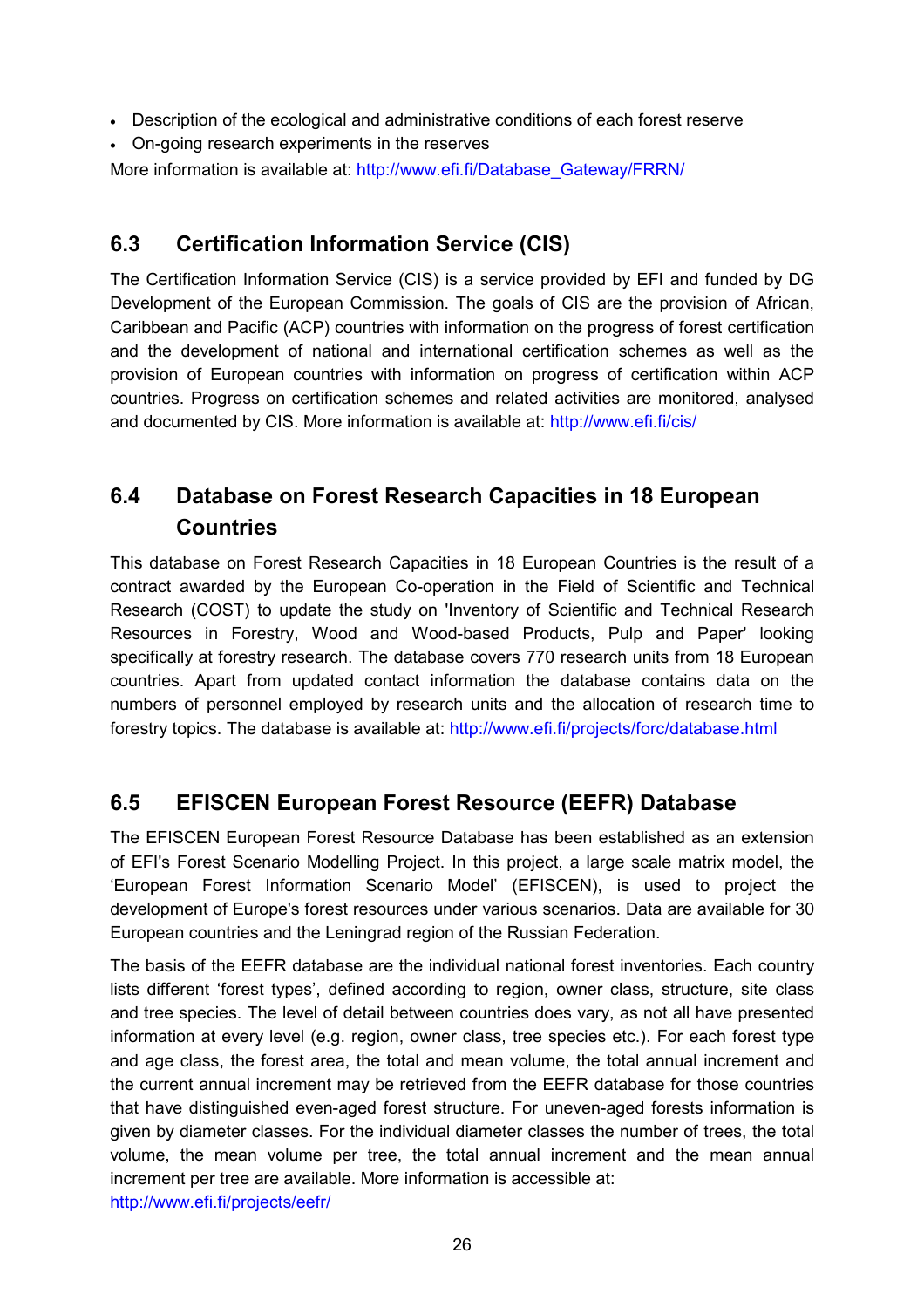### <span id="page-26-0"></span>**6.6 Database on Forest Disturbances in Europe (DFDE)**

The EFI, together with Alterra (part of Wageningen University and Research Centre), has launched the Database on Forest Disturbances in Europe (DFDE). This database aims at providing historic information about disturbances in the forests of Europe. Information is collected by means of a literature review, both from scientific papers as well as from 'grey' literature. Every reference to a disturbance event is put in a single record, containing information on the year of occurrence, exact date, country, region, district, disturbance type, tree species affected, volume, area, number, percentage, underbark/overbark, other comments and the literature reference. The user can search the database by country, year or period and disturbance type group (abiotic, biotic, anthropogenic). The database is accessible at: http://www.efi.fi/projects/dfde

### <span id="page-26-1"></span>**6.7 Forest Information Services Network for Europe (FINE)**

FINE offers user-friendly access to information about forests at the regional, national and European level. Based on data from TBFRA 2000 (cf. chapter 18.1) thematic maps on the distribution of, for instance, forest area, forest per inhabitant and forest ownership are available as well as separate information on forest resources in 39 European countries. Furthermore, FINE has produced a database including 'Questions and Answers' on Europe's Forests and a set of forest pages for children. More information is available at: http://www.efi.fi/fine/

### <span id="page-26-2"></span>**6.8 European Forest Information System (EFIS)**

The Council Regulation 1615/89/EEC of 1989 stated that the European Commission should set up a European Forest Information and Communication System (EFICS) in order to address the need for sound forestry information at the European level. The EFIS project, which started end of 2000, represents a contribution to the overall European Forestry Information and Communication System (EFICS). The main objective of EFIS is to build a fully operational prototype of a reliable forest information system. It will compile, process, analyse and disseminate available forestry information of various heterogeneous data sources on international, national and regional levels. More information is available at: http://www.efi.fi/news/2001/efis.htm

### <span id="page-26-3"></span>**7 EUROPEAN SPACE AGENCY (ESA)**

The European Space Agency (ESA) is an intergovernmental organisation, in charge of research and development in the space field and its applications for exclusively peaceful purposes. ESA has 15 member states: Austria, Belgium, Finland, France, Denmark, Germany, Italy, Ireland, the Netherlands, Norway, Spain, Sweden, Switzerland, the United Kingdom and Portugal. Canada takes part in some project under a co-operation agreement.

ESA's involvement spans the field of space science, earth observation, telecommunications,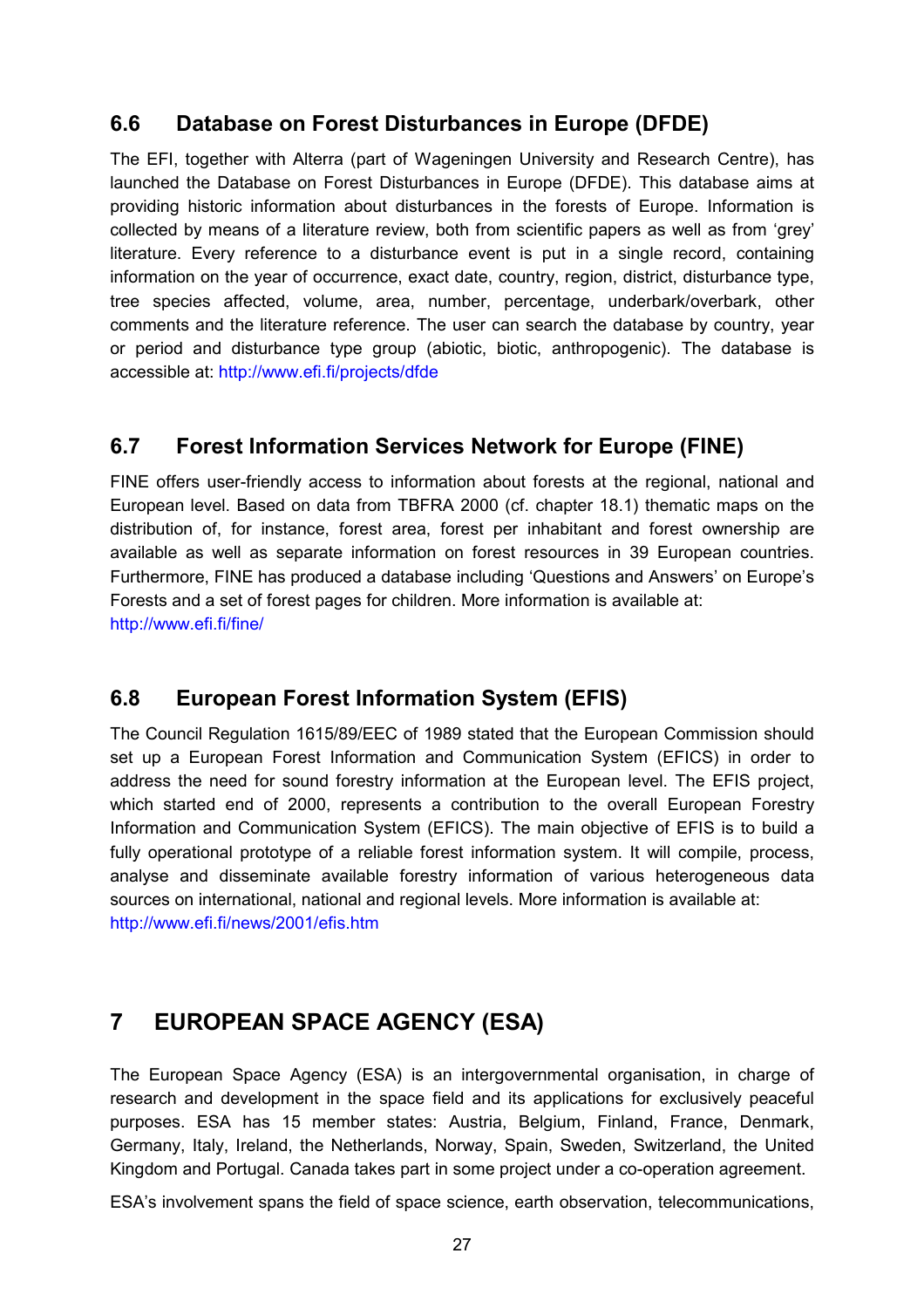satellite navigation (Galileo Programme), space segment technologies including orbital stations and platforms. Activities are carried out at ESA's head office in Paris and through its specialised centres in the Netherlands (European Space Research and Technology Centre - ESTEC), Germany (European Space Operation Centre - ESOC and European Astronautical Centre - EAC) and Italy (European Space Research Institute - ESRIN), whereas only the latter provides SFM relevant data and information services. More information is available at: http://www.esa.int

The European Space Research Institute (ESRIN) governs data and products from ESA (ERS-2, ENVISAT) and third-party earth observation missions (e.g. SPOT, Landsat). It manages the largest archives of environmental data in Europe. ESRIN operates ground infrastructures consisting of 30 data reception stations scattered all over the world. ESRIN tasks include also the development of on-line catalogues and directories. More information is available at: http://www.esa.int/export/esaCP/GGGYA78RVDC\_index\_0.html

#### **SFM relevant data and information services provided by ESA**

### <span id="page-27-0"></span>**7.1 Earth Observation Satellite Data**

During the last decade ESA has launched three Earth Observation Satellites, ERS-1, ERS-2 and ENVISAT which have been providing useful data for forest management. The latter two are currently operated by ESA, whereas ERS-1 is no longer in operation, but its archived data are still an important information source.

The imaging radar (SAR) onboard ERS-2 provides data suitable for mapping forests. It is especially useful for detecting forest clear-cuts, and particularly in areas with frequent cloud cover, where it is very difficult to obtain images from optical sensors. ERS-2 has also an optical sensor onboard (ATSR) that is able to detect the hot spots caused by forest fires and monitor the effects of smoke particles floating in the highest layers of the atmosphere. More information on ERS-2 is available at: http://earth.esa.int/ers/

The ENVISAT satellite which was launched early 2002, ensures the continuity of the data provided by ERS. In addition, new features of ENVISAT are providing invaluable data to help protect forest resources. By combining multi-source data from both radar and optical sensors onboard (ASAR, AATSR and MERIS), it will be possible to derive bio-geo information worldwide that can distinguish between forest cover, clear-cut logging and agricultural land, as well as monitor land-use changes. This will help to assess forest damage, and to quantify wood supply and production. In areas which are at risk and/or difficult to access, ENVISAT data can be used to provide reports every three days on how forest cover is changing. More information on ENVISAT is available at:

http://earth.esa.int/services/esa\_doc/symposia/envisat\_mission\_2001/brochure/is2\_8\_5.html

### <span id="page-27-1"></span>**7.2 ATSR World Fire Atlas**

Based on earth observation data the Advanced Along Track Scanning Radiometer (ATSR) World Fire Atlas covers data from 1995 up to now (ERS-2 lifetime). The ESA Web Map Server enables an easy visualisation of the fires. Monthly global fire maps and statistics of global fire are available at: http://shark1.esrin.esa.it/ionia/FIRE/AF/ATSR/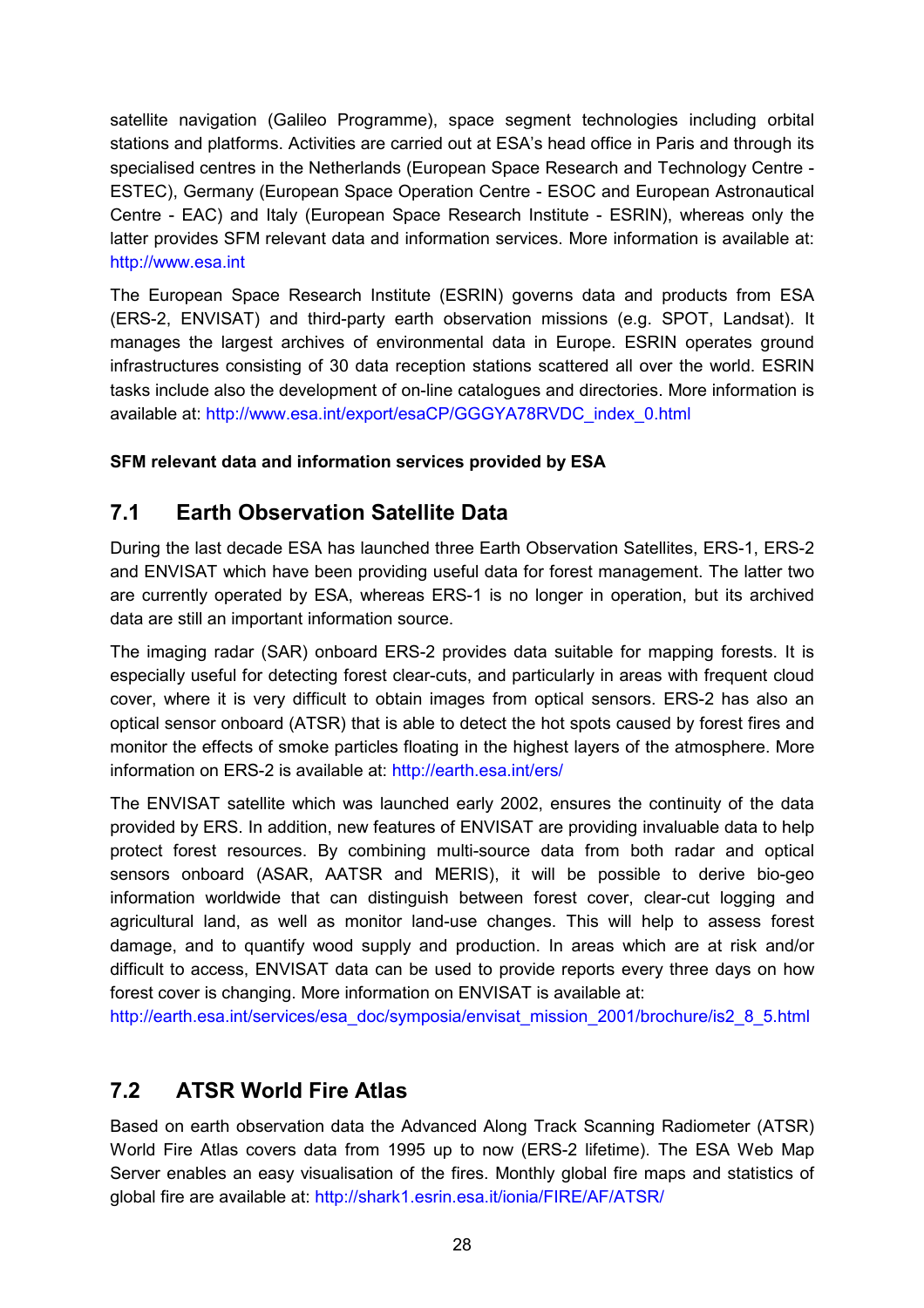The related GLOBSCAR Project provides one complete year of burn scar at 1 km resolution for the year 2000. An upgraded archive of global burnt surface occurrence is directly available on the Web at: http://shark1.esrin.esa.it/ionia/FIRE/BS/ATSR/atsr\_pd.html

# <span id="page-28-0"></span>**8 FOOD AND AGRICULTURE ORGANIZATION OF THE UNITED NATIONS (FAO)**

FAO is a specialised agency of the United Nations and the UN lead agency in issues related to forestry. FAO's goal in forestry is to enhance human well-being by supporting member countries in the sustainable management of the world's trees and forests. Article I/1 of the Constitution mandates FAO to, 'collect, analyse, interpret and disseminate information relating to nutrition, food and agriculture'. The Constitution specifies that the term 'agriculture' and its derivatives, include fisheries, marine products, forestry and primary forestry products. FAO serves as a facilitator and neutral forum for policy and technical dialogue and as a source of global information. More information is available at: http://www.fao.org/

#### **SFM relevant data and information services provided by FAO**

### <span id="page-28-1"></span>**8.1 FAOSTAT**

FAOSTAT is an on-line and multilingual statistical database. Ranging from 1961 to the present FAOSTAT contains over 1 million time-series records covering international statistics in the following SFM relevant areas:

- Production
- Trade
- Fertiliser and pesticides
- Land use and irrigation
- Forest products

The database is available at: http://apps.fao.org/

### <span id="page-28-2"></span>**8.2 Forest Products Database**

The FAO Forest Products database has been compiled by the Forestry Department of FAO in collaboration with the UN Economic Commission for Europe (UNECE) in forms of annual questionnaires. The database contains annual data on the production and trade (quantity and value) in forest products from the year 1961 onwards. The forest products covered are:

- Roundwood
- Sawnwood
- Wood panels
- Pulp
- Paper and Paperboards

The database is available at: http://www.fao.org/waicent/faostat/agricult/fore-e.htm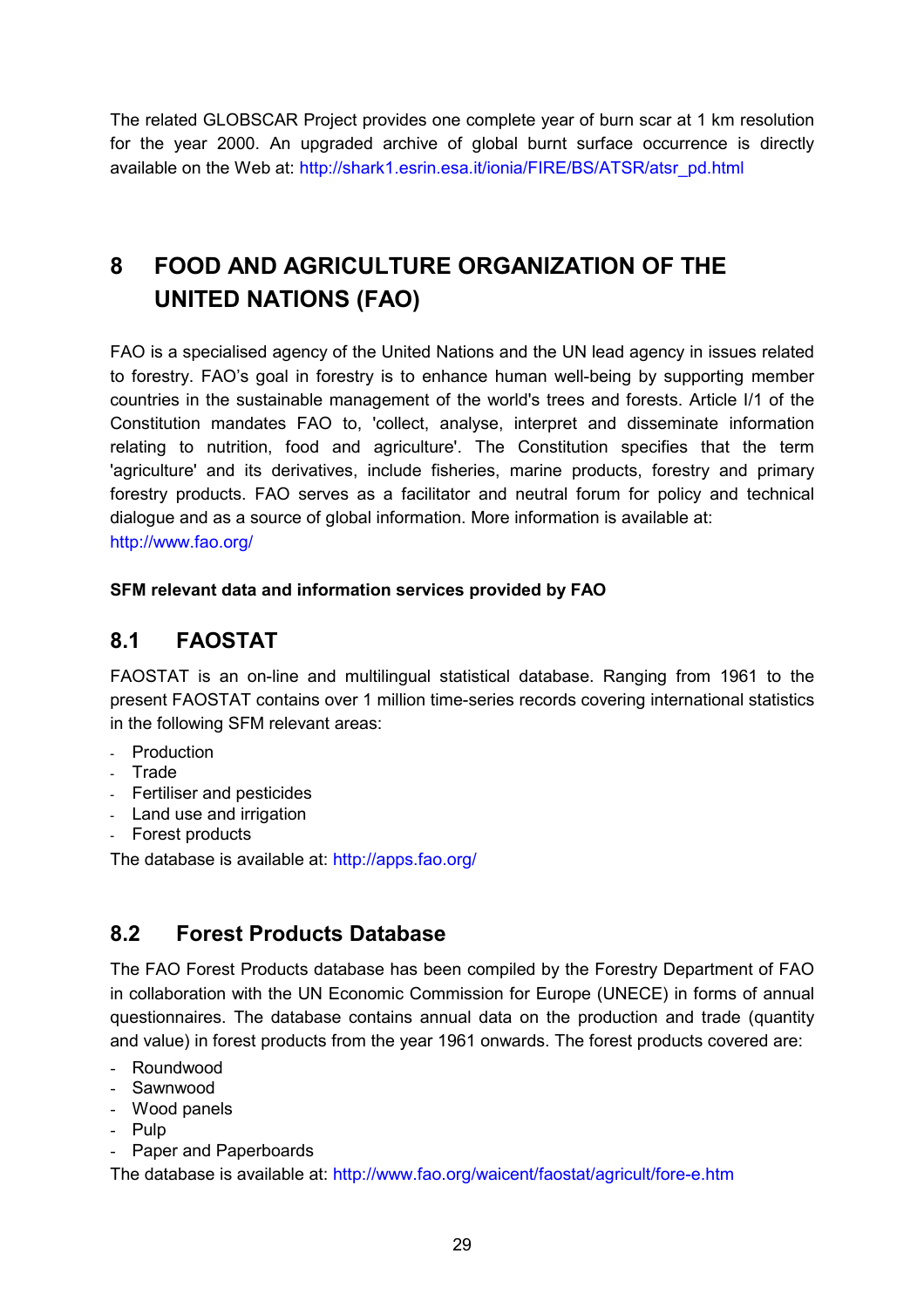### <span id="page-29-0"></span>**8.3 Forestry Information System (FORIS)**

FORIS provides services for decentralised information management serving primarily the needs of forestry department's technical units, but also provides a platform for information exchange with partner organisations. FORIS Stat is a web-based tool for structuring and maintaining statistical data, e.g. by country, including references, source data, transformation to other classification systems or time series handling. More information is available at:

http://www.fao.org/forestry/foris/webview/forestry2/index.jsp?siteId=1700&langId=1

### <span id="page-29-1"></span>**8.4 Forestry Country Profiles**

The Forestry Country Profiles enable search for forestry data and information by country. Profiles on 214 countries include e.g. the following forestry related information:

- Criteria and indicators
- Ecological zones
- Fires
- Forest cover and change
- Forest land ownership
- Forests under management
- Forest services
- Geographic description
- Industrial wood production, products and trade
- Legislation, legal texts, definitions
- Non-wood forest products
- Plantations
- Protected areas
- Trees outside forests
- Vegetation
- Volume and biomass

More information is available at: http://www.fao.org/forestry/fo/country/nav\_world.jsp

### <span id="page-29-2"></span>**8.5 World-wide Information System on Forest Genetic Resources (REFORGEN)**

The development of REFORGEN was initiated in 1993 to fill an identified gap in information. It has been developed for use by national institutions which, at the same time, are the main providers of the information stored in the system. The overall objective is to make available reliable and up-to-date information on forest genetic resources for use in planning and decision making at national, sub-regional, regional and international levels. Presently the database contains information for 157 countries on:

- Data by species on status and activities in the field of forest genetic resources
- Data on institutions active in the field of forest genetic resources

The database is available at: http://www.fao.org/montes/for/form/FOGENRES/reforgen/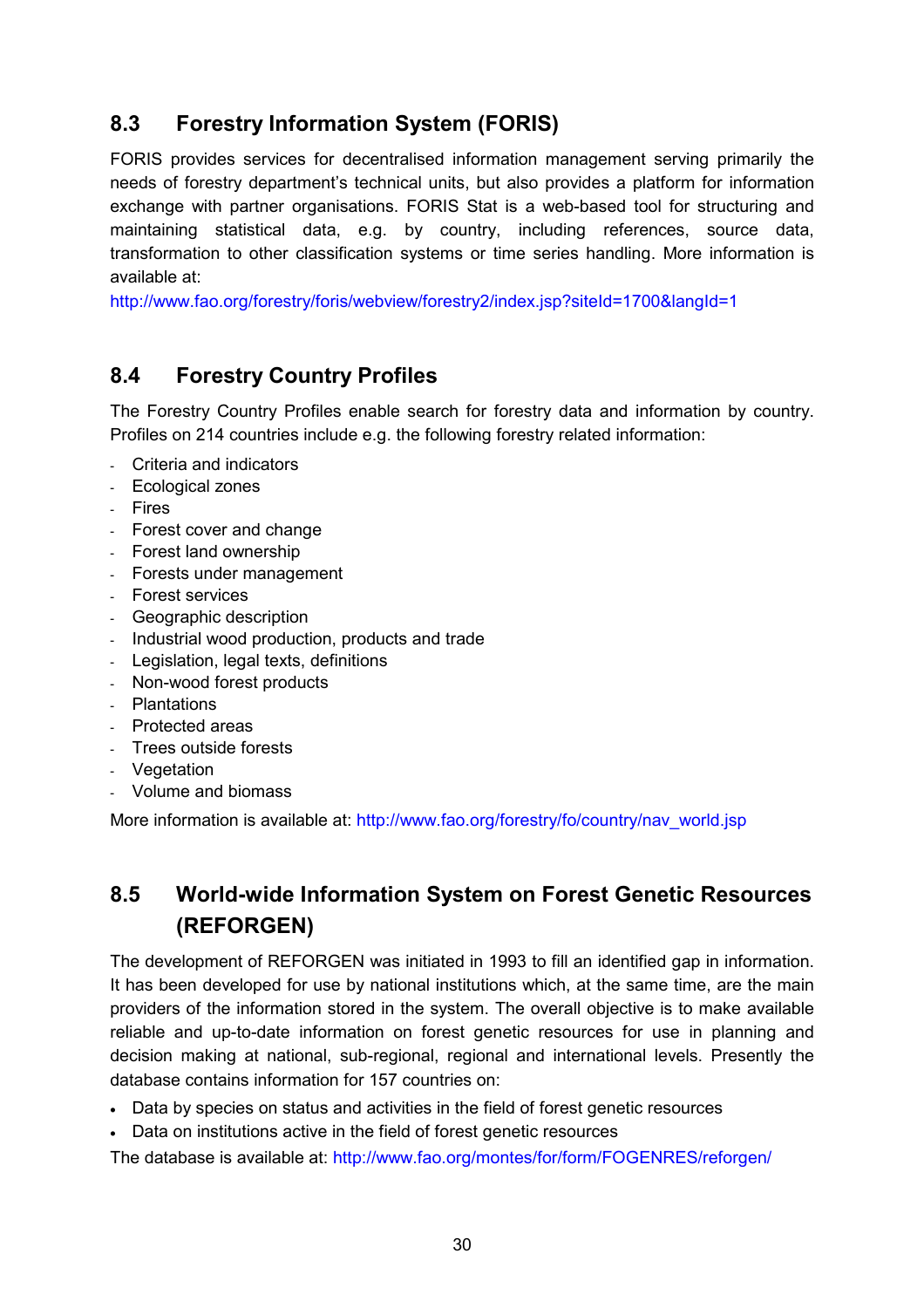### <span id="page-30-0"></span>**8.6 Non-Wood Forest Products Database**

The data stored in the non-wood forest products information system is based exclusively on replies to a questionnaire sent out to the people on the mailing list of the FAO and on further direct online input. The information is categorised into different geographical areas, organisations, fields, activities, and production. The database is available at: http://www.fao.org/FORESTRY/FOP/FOPW/NWFP/nwfpdb-e.stm

### <span id="page-30-1"></span>**8.7 Global Information and Early Warning System on Food and Agriculture (GIEWS)**

GIEWS is the Global Information and Early Warning System on Food and Agriculture which is located in the Commodities and Trade Division of FAO. The aim of GIEWS is to collect, aggregate and analyse data inter alia on forest fire outbreaks, areas affected and damage caused, and from this, to help to detect trends. GIEWIS is a system used for fire warning to predict weather patterns which may increase the risk of forest fires and thus be used in early warning to ensure national and regional level action towards control. GIEWS provides access to the following databases:

- GeoWeb server
- Data base on Western and Central Africa (in French)
- Data base on Eastern Africa
- Data base on Southern Africa
- Satellite images in Latin America and the Caribbean

More information and the databases are available at: http://www.fao.org/ES/giews/

### <span id="page-30-2"></span>**8.8 Global Terrestrial Observation System (GTOS)**

GTOS is a system for observations, modelling, and analysis of terrestrial ecosystems to support sustainable development. The central mission of GTOS is to provide data for detecting, quantifying, locating and giving early warning of changes in the capacity of terrestrial ecosystems to sustain development and improvements in human welfare. The core of GTOS will be a permanent observing system for the world's key managed and natural ecosystems. The system is based on a five-tier data sampling strategy involving large-scale studies of the earth's major environmental gradients, agricultural and ecological research centres, field stations and a gritted series of some 10 000 sampling sites. GTOS focuses on five issues of global concern:

- 1. Changes in land quality
- 2. Freshwater resources availability
- 3. Pollution and toxicity
- 4. Loss of biodiversity
- 5. Climate change

More information is available at: http://www.fao.org/gtos/

### <span id="page-30-3"></span>*8.8.1 Terrestrial Ecosystem Monitoring Sites (TEMS)*

The TEMS database is an international directory of sites and networks that carry out long-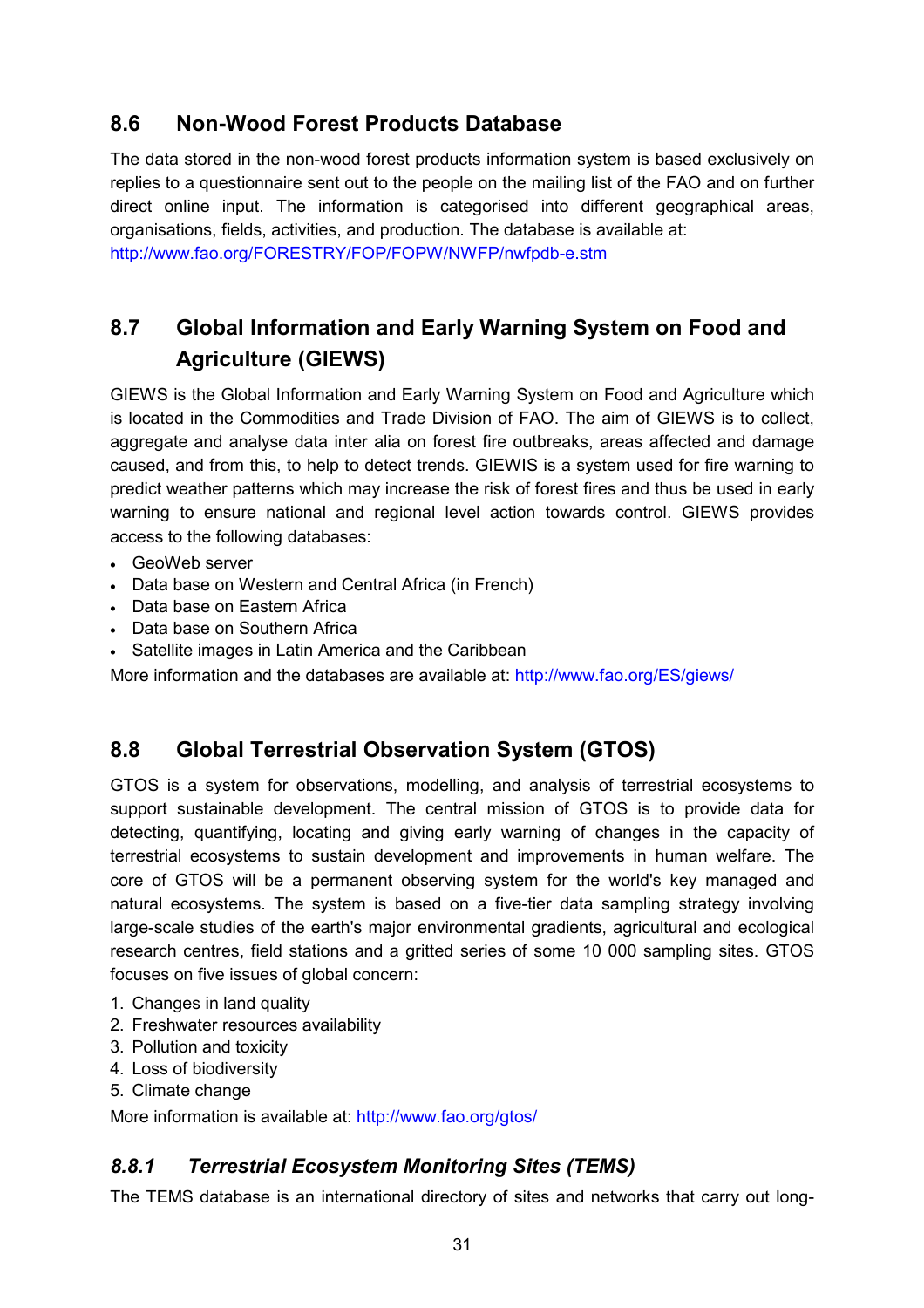term terrestrial monitoring and research activities. The database provides information on long-term terrestrial monitoring that can be useful to both the scientific community and policy-makers. TEMS was built by GTOS and contains an advanced query system, a new set of core variables (e.g. forest cover change), interactive ecological maps and access to satellite data catalogues. More information is available at:

http://www.fao.org/gtos/tems/index.jsp

### <span id="page-31-0"></span>**8.9 EcoPort**

EcoPort is an access portal to ecology knowledge for natural resource managers. It is an open source public-domain, internet-based information service that provides controlled input but open access to reliable knowledge about the biological entities of the earth's life support systems and the resource management decisions that determine their sustainability. More information is available at:

http://www.fao.org/forestry/fop/fopw/nwfp/digest/sent/digest09\_01.stm#P10\_385

### <span id="page-31-1"></span>**8.10 Global Forest Resources Assessment (FRA)**

FAO reports on the world's forest resources through the 'Forest Resources Assessment Programme' about every decade with intermediate updates every 5 years. The forest resources assessment reports provide data on parameters relevant to productive, environmental and socio-economic aspects of forests and forestry. They provide therefore comprehensive information on the status, dynamics and responses of the forest ecosystem and management in single countries as well as regional overviews.

The report 'Global Forest Resources Assessment 2000' (FRA 2000) reviews the state of the world's forests at the end of the millennium. TBFRA 2000 data (c.f. chapter 18.1) have been included in the FRA 2000 data set to provide a single global source of data on the world's forests, with comparable terms and definitions for all countries. FRA 2000 tables include, among others, data on:

- Forest area and area change
- Wood volume and woody biomass
- Forest plantations
- Trees outside the forest
- Biodiversity
- Forest under management
- Forests in protected areas
- Forest fires
- Wood supply
- Non-wood forest products
- Basic country data

The results of FRA 2000 are available as printed reports as well as in Internet in the form of country profiles, synthesis reports and global maps. More information is available at: http://www.fao.org/forestry/fo/fra/index.jsp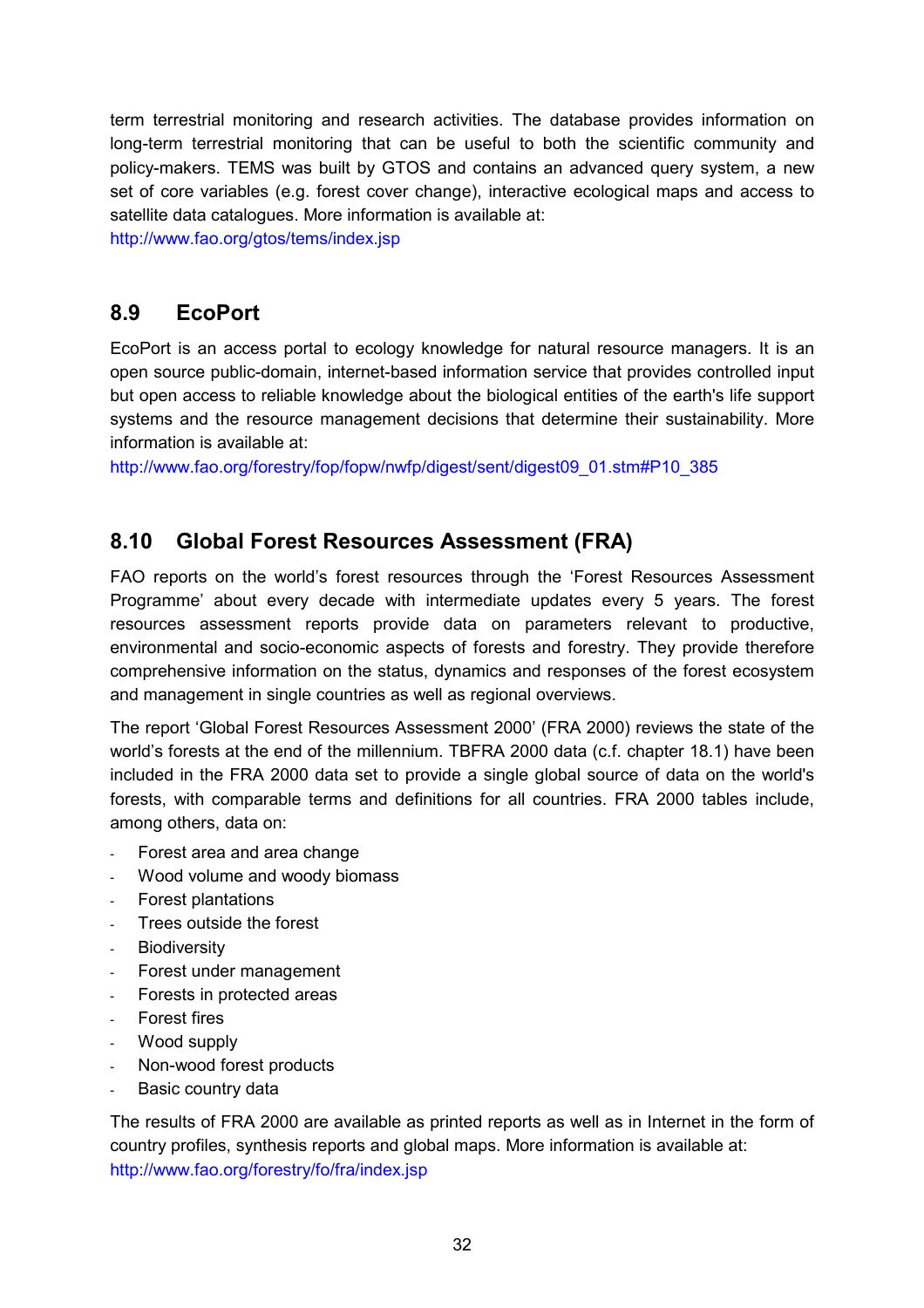### <span id="page-32-0"></span>**8.11 State of the World's Forests**

The State of the World's Forests reports are published every two years. They contain information on the status of forests, recent major policy and institutional developments and key issues concerning the forest sector. The purpose of the publication is to provide current, reliable and policy-relevant information.

The State of the World's Forests report 2003 focuses on the situation and recent developments in the forest sector as well as on selected current issues in the forest sector.

Data is provided for 213 countries on:

- Population, GDP, land areas
- Forest area in 2000
- Forest cover change, 1990-2000
- Forest types, volume and biomass
- Production, trade and consumption of forest products in 2000
- International conventions and agreements

This publication provides a diverse and extensive profile of the current state of world's forest resources and the progress in and challenges to their sustainable management. It is a resource which can facilitate informed discussion and decision-making about the world's forests. The State of the World's Forests report 2003 is available at: http://www.fao.org/forestry/FO/SOFO/sofo-e.stm

### <span id="page-32-1"></span>**8.12 Yearbook of Forest Products**

The Yearbook of Forest Products includes statistics on production, imports, exports, intercountry trade and apparent consumption of wood products, compiled by FAO for all countries (using UNECE data for UNECE members). The latest Yearbook of Forest Products 2000 was published in 2002. More information is available at:

http://www.fao.org/forestry/foris/webview/forestry2/index.jsp?siteId=1800&langId=1

### <span id="page-32-2"></span>**8.13 Global Fibre Supply**

In 1995 the FAO Advisory Group on Paper and Wood Products and the FAO Forestry Department initiated the Global Fibre Supply Model (GFSM). Along with a simple forecasting model, the global fibre supply report includes a compilation of the then most recent forest inventory statistics, information and analysis on industrial fibre sources and their utilisation as well as data on recovered fibre and non-wood fibre. The report is available at: http://www.fao.org/forestry/fop/fopw/gfsm/gfsmint-e.stm

### <span id="page-32-3"></span>**9 INTENATIONAL LABOUR ORGANIZATION (ILO)**

The International Labour Organization is the UN specialised agency which seeks the promotion of social justice and internationally recognised human and labour rights. It was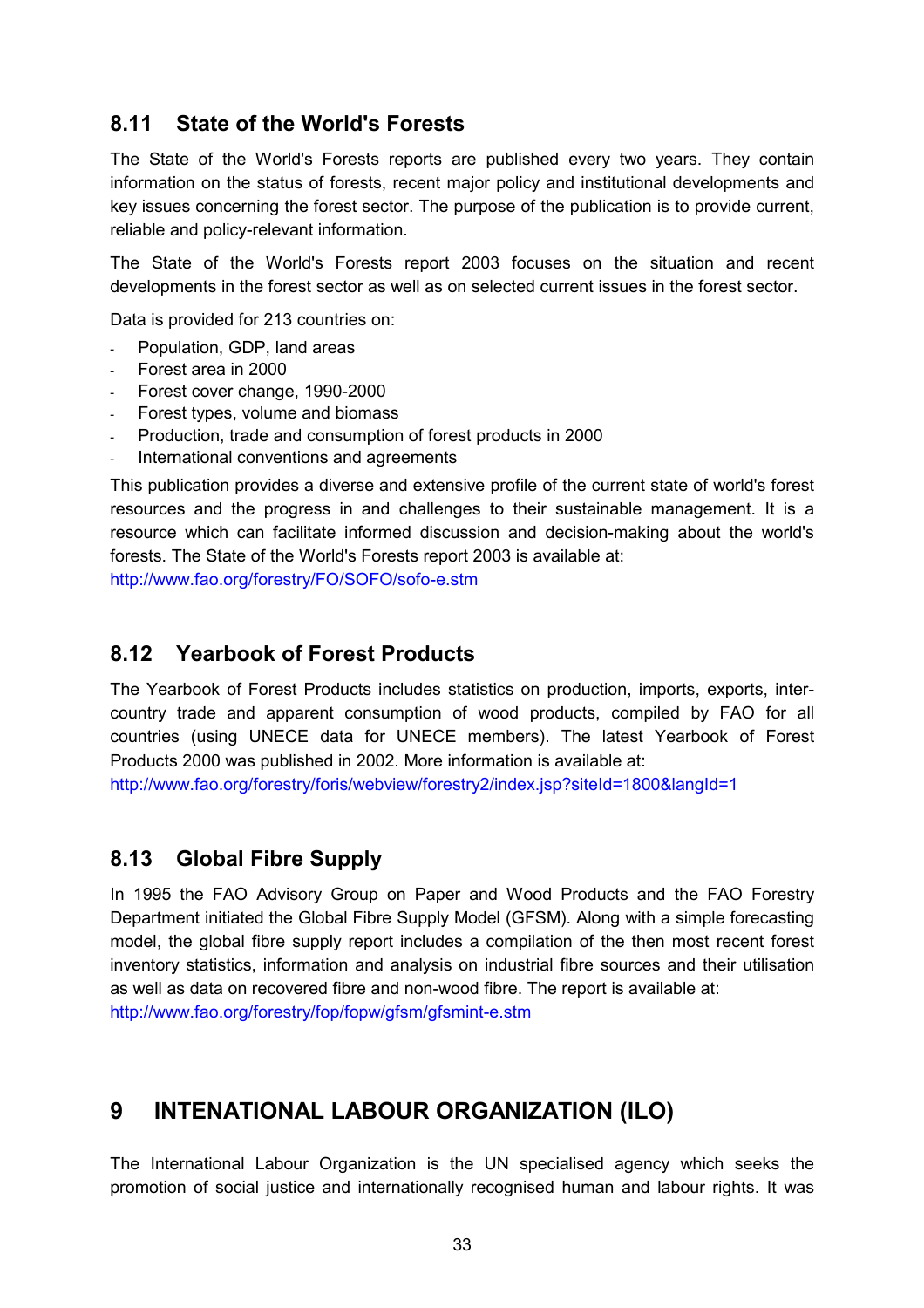founded in 1919 and it became the first specialised agency of the UN in 1946. The ILO formulates international labour standards in the form of Conventions and Recommendations setting minimum standards of basic labour rights: freedom of association, the right to organise, collective bargaining, abolition of forced labour, equality of opportunity and treatment, and other standards regulating conditions across the entire spectrum of work related issues. It also provides technical assistance in work related fields.

#### **SFM relevant data and information services provided by ILO**

### <span id="page-33-0"></span>**9.1 LABORSTA**

LABORSTA is an International Labour Office database on labour statistics operated by the ILO Bureau of Statistics. It contains statistics and metadata for over 200 countries or territories. Yearly statistics from 1969-2001 are accessible for data on employment, unemployment, hours of work, wages, labour cost, consumer price indices, occupational injuries, strikes and lockouts. Monthly statistics from 1976-2002 are accessible for data on employment, unemployment, hours of work, wages, consumer price indices: Data on wages and hours of work in 159 occupations are available for 1983-2001. The occupations are characterised by ISIC categories, including ISIC 0.2 Agriculture, Hunting and Forestry. The database is available at. http://laborsta.ilo.org

### <span id="page-33-1"></span>**9.2 Yearbook of Labour Statistics**

Since 1921 labour statistics are published annually in the Yearbook of Labour Statistics which provides the principal labour statistics for over 190 countries, areas and territories, with tables providing detailed data from the last ten years.

In the Yearbook of Labour Statistics 2002 nine comprehensive chapters focus on economically active population, employment, unemployment, hours of work, wages, labour costs, consumer prices, occupational injuries, and strikes and lockouts. Data is available for ISIC categories, including ISIC 0.2 Agriculture, Hunting and Forestry. More information is available at: http://www.ilo.org/public/english/bureau/stat/child/actrep/yearbook.htm

### <span id="page-33-2"></span>**9.3 Key Indicators of the Labour Market (KILMnet)**

ILO launched in 1999 a new programme on Key Indicators of the Labour Market (KILM) in order to complement the regular data collection and dissemination programmes, to make labour market information more accessible for analysis and to facilitate the comparison of the key elements of national labour markets. KILM was designed to present a core set of labour market indicators and to improve the availability of the indicators to monitor new employment trends. More information is available at:

http://www.ilo.org/public/english/employment/strat/kilm/overview.htm

The publication Key Indicators of the Labour Market 2001-2002 is available at: http://www.ilo.org/public/english/support/publ/subs.htm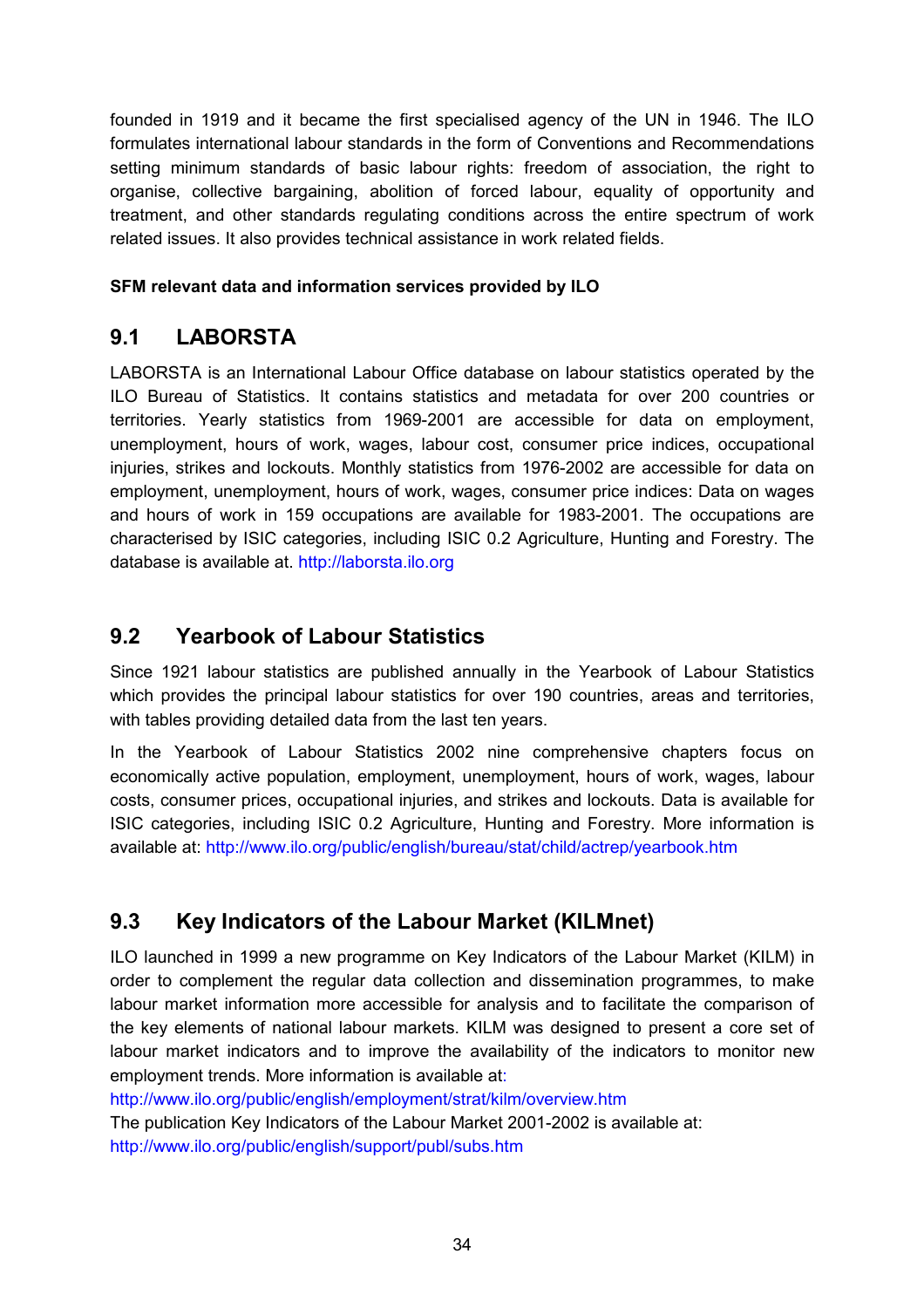# <span id="page-34-0"></span>**10 INTERGOVERNMENTAL PANEL ON CLIMATE CHANGE (IPCC)**

Recognising the problem of potential global climate change, the World Meteorological Organization (WMO) and the United Nations Environment Programme (UNEP) established the Intergovernmental Panel on Climate Change (IPCC) in 1988. Its main objective is to assess scientific, technical and socio-economic information relevant to the understanding of human induced climate change, potential impacts of climate change and options for mitigation and adaptation. It is open to all members of the UN and WMO. More information is available at: http://www.ipcc.ch/

The IPCC Data Distribution Centre works towards the provision of observed global climate data sets, socio-economic scenario information and results from global climate model experiments. More information is available at: http://ipcc-ddc.cru.uea.ac.uk/

**SFM relevant data and information services provided by IPCC**

### <span id="page-34-1"></span>**10.1 Database on Greenhouse Gas Emission Factors (EFDB)**

EFDB is a database on various parameters to be used in calculation of anthropogenic emissions by sources and removals by sinks of greenhouse gases. It covers not only the socalled "emission factors" but also the other relevant parameters. EFDB contains the IPCC default data and data from CORINAIR94. More information is available at: http://www.ipcc-nggip.iges.or.jp/EFDB/main.php

# <span id="page-34-2"></span>**11 INTERNATIONAL PLANT GENETIC RESOURCES INSTITUTE (IPGRI)**

Founded in 1974, IPGRI is the world's largest international institute dedicated solely to the conservation and use of plant genetic resources. It has a staff of over 170, in 15 offices around the world. IPGRIS's Plant Genetic Resources Programme supports the efforts of national, regional and international systems to conserve and use plant genetic resources. It consists of regional offices and two thematic groups: Genetic Resources Science and Technology, and Documentation, Information and Training. More information is available at: http://www.ipgri.cgiar.org/index.htm

#### **SFM relevant data and information services provided by IPGRI**

### <span id="page-34-3"></span>**11.1 European Forest Genetic Resources Programme (EUFORGEN)**

The European Forest Genetic Resources Programme (EUFORGEN) is a collaborative programme among European countries aimed at ensuring the effective conservation and sustainable use of forest genetic resources in Europe. EUFORGEN was established as an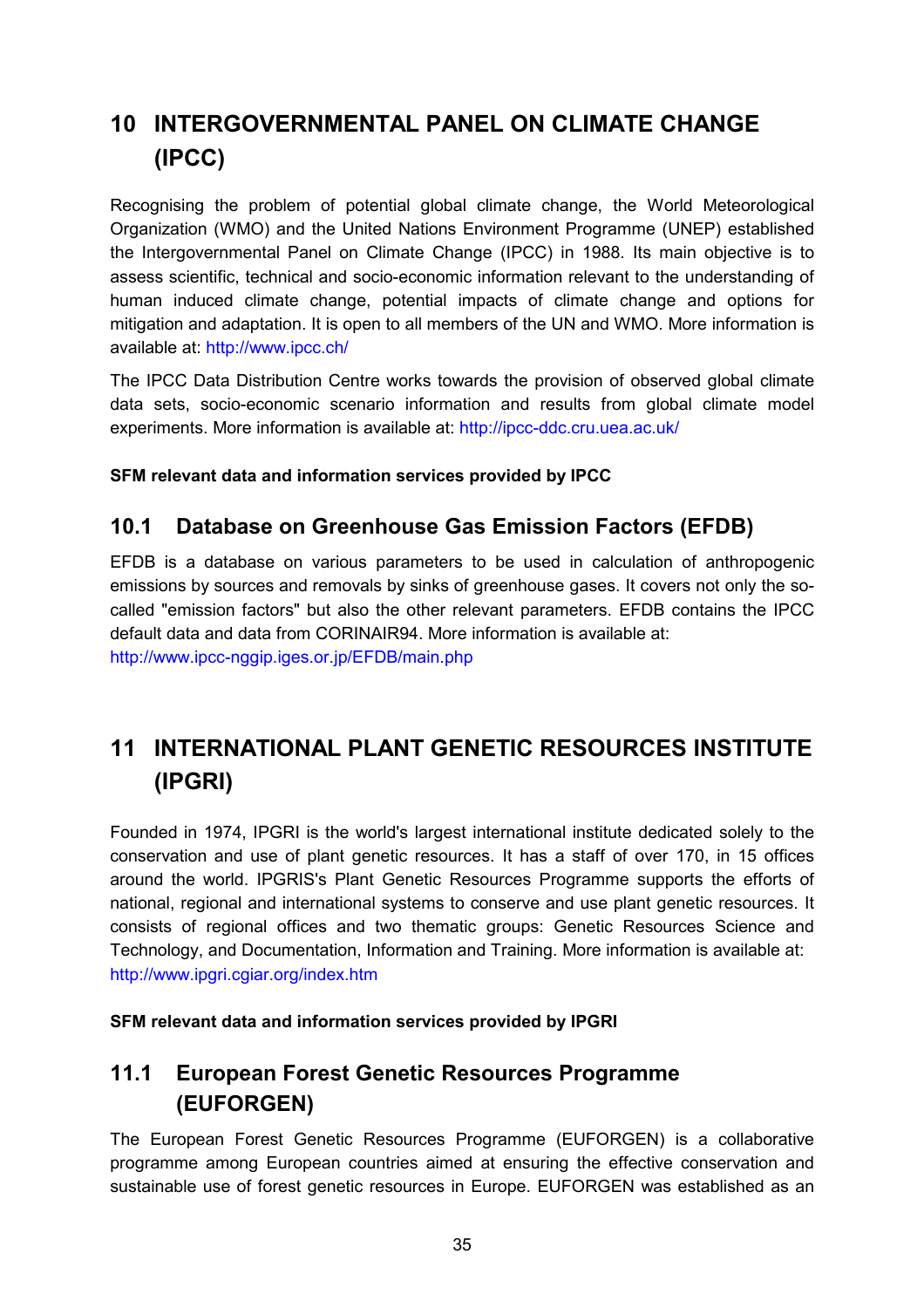international mechanism to implement Strasbourg Resolution 2 of the First Ministerial Conference on the Protection of Forests in Europe (MCPFE) in 1990. It is financed by its thirty-two participating countries and is co-ordinated by IPGRI in collaboration with the Forestry Department of FAO. It operates through five species-oriented networks (Conifers, Noble Hardwoods, Black Poplar (*Populus nigra*), Mediterranean Oaks and Temperate Oaks and Beech). The activities concern the production of technical guidelines for genetic resources management of the different mandate species, as well as establishment of widely accepted information standards in support of genetically sustainable forest management in Europe. Individual EUFORGEN networks developed species-specific tools for data collection and storage (i.e. availability of genetic material for breeding programmes or for reforestation). Further information is available at: http://www.ipgri.cgiar.org

### <span id="page-35-0"></span>*11.1.1 EUFORGEN Online Bibliography*

The multi-species EUFORGEN Online Bibliography was created on the basis of the different bibliographic databases that were initiated within the species networks, through the contributions of individual network members. The first bibliographic database on Norway spruce (*Picea abies*) was developed in close collaboration with the IUFRO Working Party. The purpose of the database is to provide easy access to literature published mainly in journals with limited distribution. It mainly includes references to 'grey literature' associated with the broad thematic area of conservation and use of forest genetic resources. The database currently has 1 770 records and is available at: http://www.ipgri.cgiar.org/networks/euforgen/Biblio/search.asp

Since the establishment of EUFORGEN in 1995, network members provided more than 600 introductory country reports and brief progress reports on the species concerned. The country reports, along with main information outputs of the networks have been published in printed network publications.

### <span id="page-35-1"></span>**11.2 Information Platform on Forest Genetic Resources Activities in Europe**

The 'Information Platform on Forest Genetic Resources Activities in Europe' was developed in order to improve the availability and accessibility of the data from the country reports on the information on genetic resources in sustainable forest management. The information is closely linked with the FAO Information System on Forest Genetic Resources (REFORGEN) (cf. chapter 8.5). The information can be searched through multi-criteria search options (by country, by species, by year) at: http://www.ipgri.cgiar.org/networks/euforgen/euf\_home.htm

# <span id="page-35-2"></span>**12 INTERNATIONAL TROPICAL TIMBER ORGANIZATION (ITTO)**

The International Tropical Timber Organization (ITTO) was created in 1983 and has its headquarters in Yokohama, Japan. The ITTO facilitates discussion, consultation and international co-operation on issues relating to the international trade and utilisation of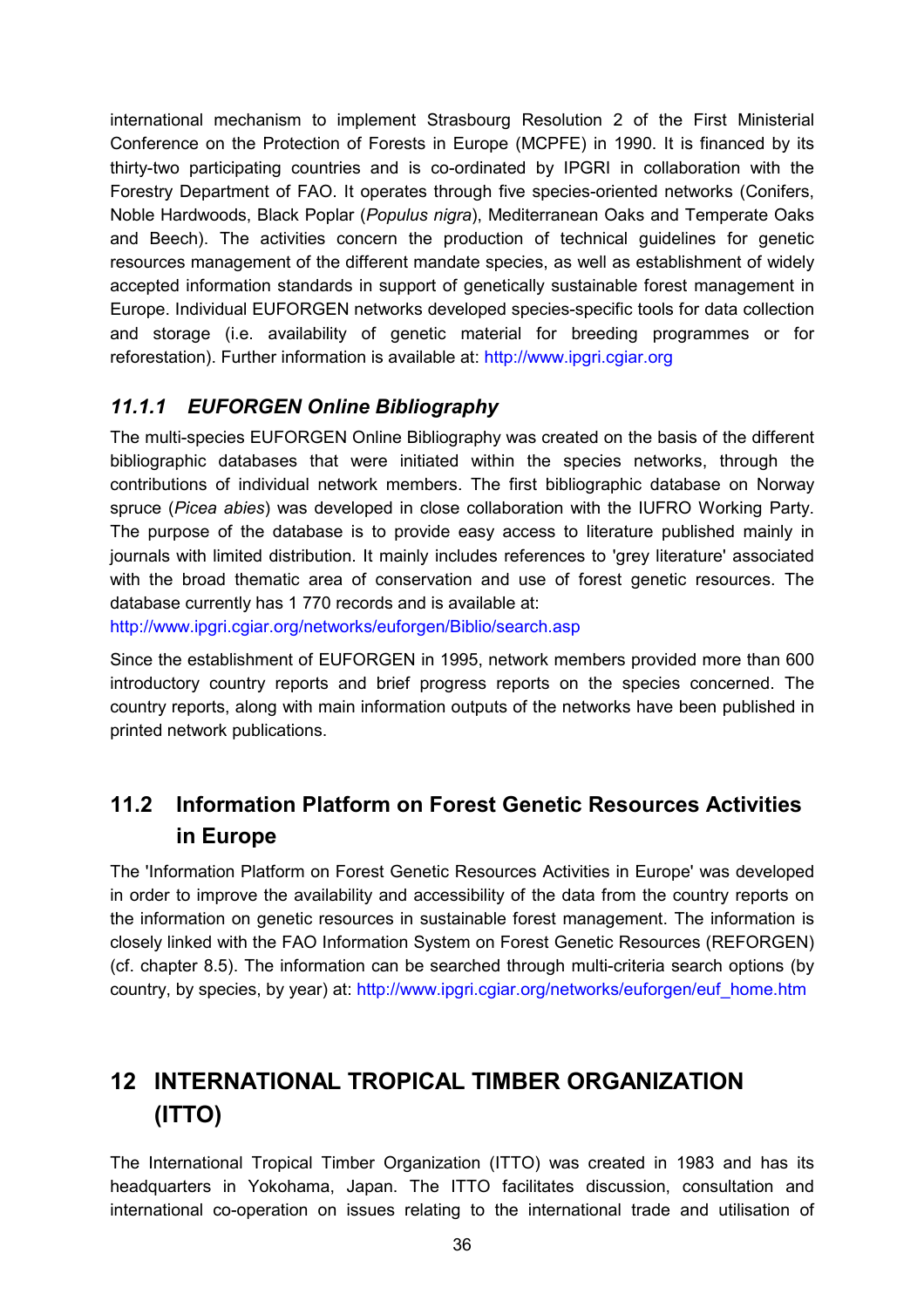tropical timber and the sustainable management of its resource base. More information is available at: http://www.itto.or.jp

#### **SFM relevant data and information services provided by ITTO**

### <span id="page-36-0"></span>**12.1 Annual Review and Assessment of the World Timber Situation**

This annual publication provides information on production and consumption of logs, sawnwood, veneer and plywood, market developments, trade and prices, major importers and exporters of secondary processed wood products as well as prices for these products, and country notes covering Africa, Asia-Pacific, Latin America and the Caribbean and consumer countries. The 'Annual Review and Assessment of the World Timber Situation 2001' is available at: http://www.itto.or.jp/inside/review2001/index.html

### <span id="page-36-1"></span>**12.2 Tropical Timber Market Report**

ITTO offers free Internet access to the market reports which are updated every two weeks, as well as access to the Market Information Service Archives of the market reports since 1998. The reports contains international log prices, domestic log prices, international sawnwood prices, domestic sawnwood prices, international ply and veneer prices, domestic ply and veneer prices, other panel product prices, prices of added value products, rubberwood and furniture prices, market news from the main tropical log exporters and importers, reports from, for instance, Japan, China, Germany, UK, and US market. More information is available at: http://www.itto.or.jp/market/Market\_information.html

# <span id="page-36-2"></span>**13 INTERNATIONAL UNION OF FOREST RESEARCH ORGANIZATIONS (IUFRO)**

The International Union of Forest Research Organizations (IUFRO) is an international scientific body founded in 1892. IUFRO is a non-profit, non-governmental and non-political organisation, which unites more than 15,000 co-operating member scientists in over 700 member institutions in over 110 countries. The mission is to promote the co-ordination of and the international co-operation in scientific studies embracing the whole field of research related to forests and trees. More information is available at: http://iufro.boku.ac.at/

#### **SFM relevant data and information services provided by IUFRO**

### <span id="page-36-3"></span>**13.1 Global Forest Information Service (GFIS)**

This Internet-based system seeks to enhance access to and provision of quality forestrelated information, especially available through electronic media. GFIS is an international initiative co-ordinated by IUFRO in co-operation with FAO, CIFOR, EFI and in partnership with a series of international institutions.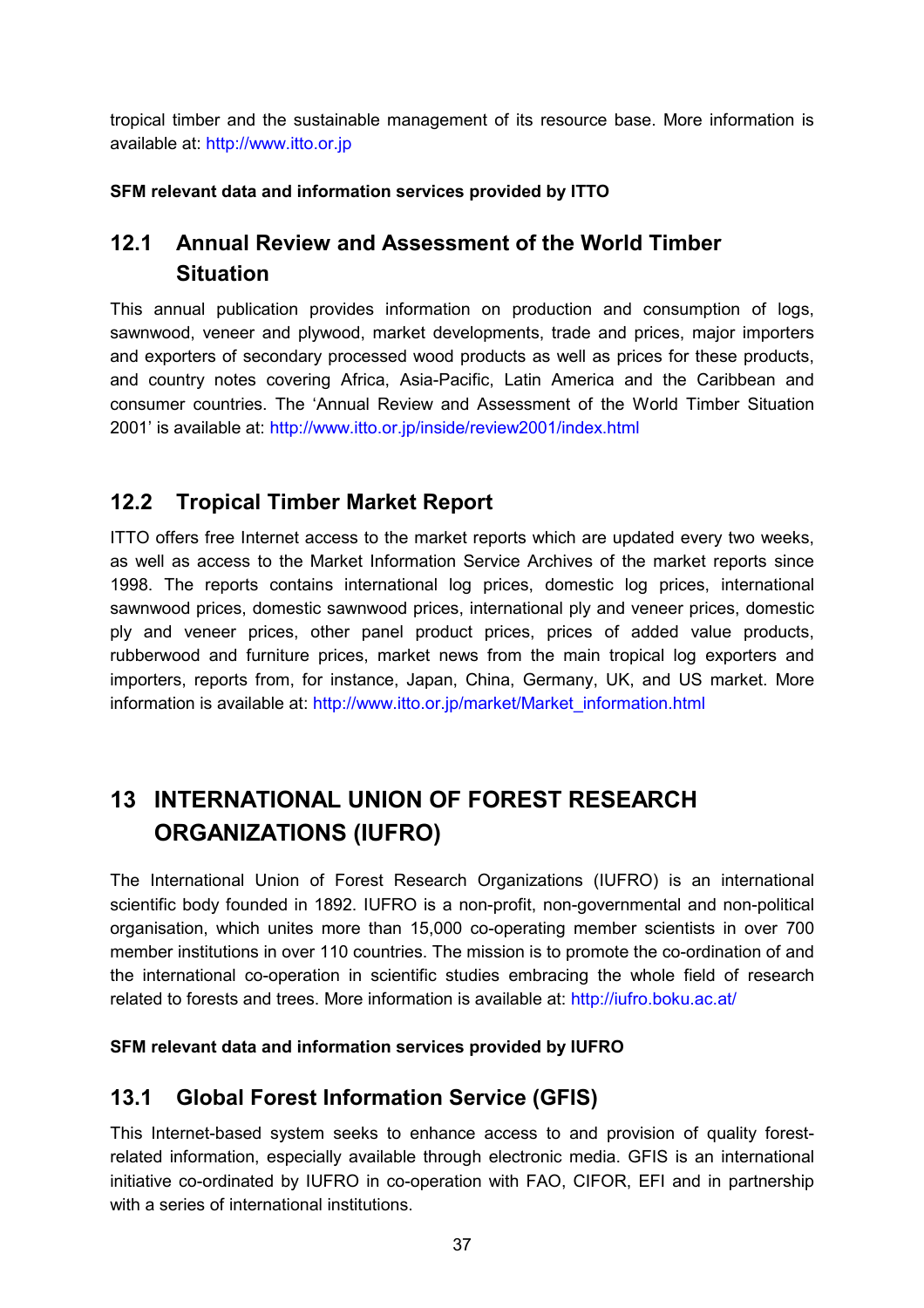GFIS is based upon the notion of a distributed network of databases which catalogue the information resources of contributing GFIS partners using a common metadata standard. The Internet is used to facilitate the location and searching of metadata catalogues. It is proposed that GFIS will function by providing a standardised core of metadata, a standardised set of key words on which to search and a standardised interface between web sites and the databases. More information is available at: http://www.gfis.net/

# <span id="page-37-0"></span>**13.2 International Bibliography of Forestry Dictionaries, Glossaries and Terminological Publications in Forestry and Related Sciences**

This bibliography was designed to provide an overview of the existing dictionaries, glossaries and other papers and publications in the field of forestry. Compiled since 1995, it gives references to more than 370 publications covering a wide range of text types: there are thesauri, monolingual, multilingual dictionaries as well as terminologies and papers discussing terminological issues or classification problems. More information with links to online glossaries are available at: http://iufro.boku.ac.at/iufro/silvavoc/

### <span id="page-37-1"></span>**13.3 SilvaTerm Database**

This multilingual database provides the user with access to the meaning of the most frequently used terms in forestry. A technical term is presented together with a definition and additional explanations as well as the respective IUFRO Unit which has approved the information provided. Equivalent terms are given in up to eight languages. The database is available at: http://iufro.boku.ac.at/iufro/silvavoc/svdatabase.htm

# <span id="page-37-2"></span>**14 IUCN – THE WORLD CONSERVATION UNION**

The World Conservation Union, founded in 1948, brings together states, government agencies and a diverse range of non-governmental organisations in a world partnership of 980 members in 140 countries. Through its six commissions, IUCN draws together over 10 000 expert volunteers in project teams and action groups, focusing in particular on species and biodiversity conservation and the management of habitats and natural resources. More information is available at: http://www.iucn.org/

#### **SFM relevant data and information services provided by IUCN**

### <span id="page-37-3"></span>**14.1 2000 IUCN Red List of Threatened Species**

In the 2000 IUCN Red List of Threatened Species listings of animals and plants have been combined for the first time. It includes new assessments, including all bird species, many bat species, most primates, molluscs, and many others, with those from previous publications (1997 Red List of Threatened Plants and 1996 Red List of Threatened Animals). The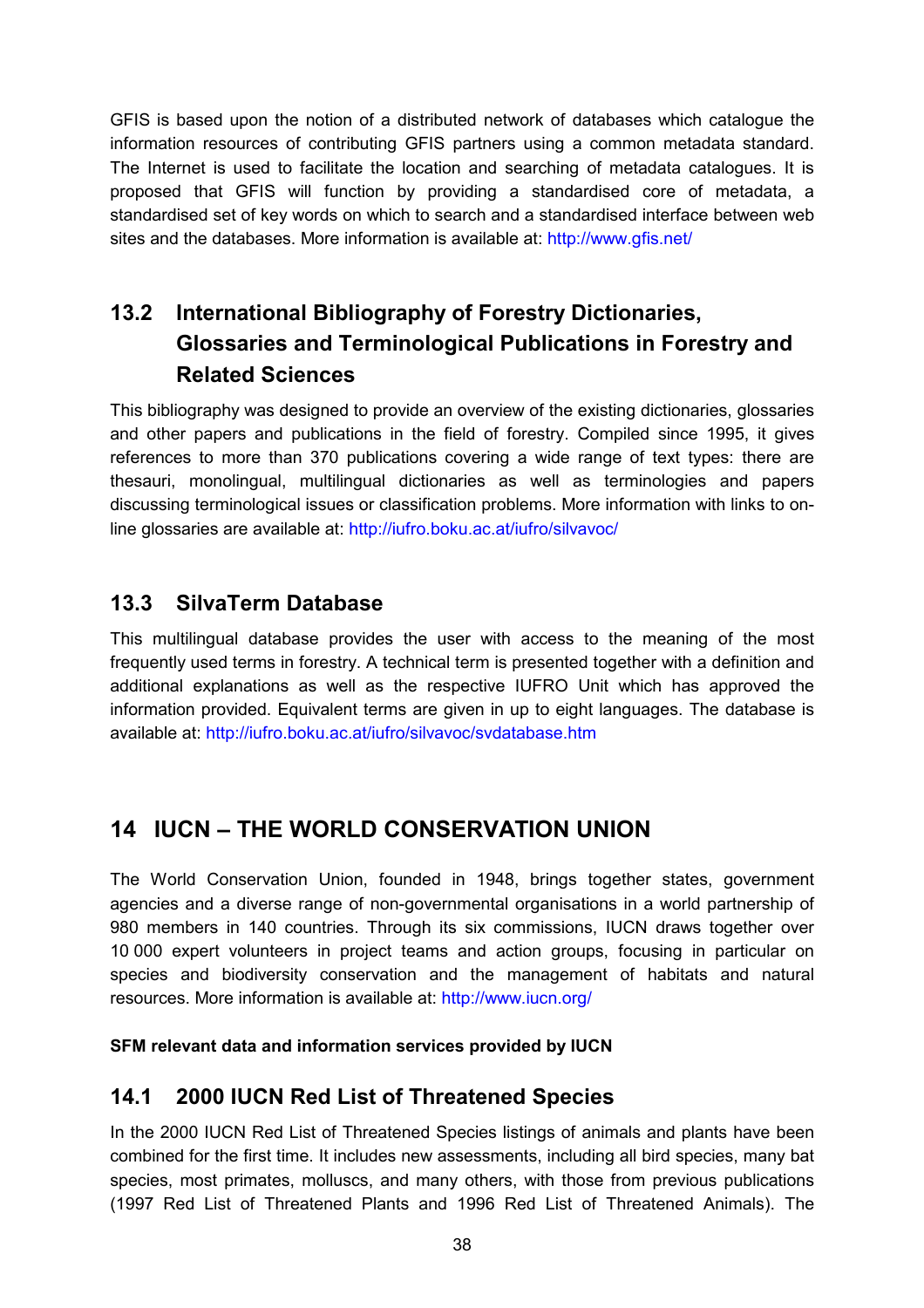combined list of animals and plants contains now assessments of more than 18 000 taxa. Of this 11 000 are threatened species. The data was inter alia derived from the UNEP-WCMC Threatened Plants Database (cf. chapter 21.3), UNEP-WCMC Animals database (cf. chapter 21.5) and from the BirdLife Publication "Threatened Birds of the World" (http://www.birdlife.net). The multitude of data and the move towards improved documentation of each species on the list led to the exclusively annual release of the Red List in electronic format, via the Internet, and as a CD-ROM. The 2000 IUCN Red List of Threatened Species is available at: http://www.iucn.org/bookstore/

### <span id="page-38-0"></span>**14.2 Global Red List of Conifers**

The report 'Conifers: Status Survey and Conservation Action Plan' reveals that of the 630 conifer species, 355 are listed as of conservation concern, with 200, or 25% of species, threatened with extinction. This Action Plan assesses conifer diversity and its threats. It is unique among IUCN's Plant Action Plans so far published, in that it gives the complete Global Red List of Conifers using the 1994 IUCN Red List Categories and criteria. Data is analysed to identify "conifer hot spots", where conservation should be a priority, and a shortlist of threatened species is prioritised. More information is available at:

http://www.iucn.org/bookstore/SpeciesAP4.htm

### <span id="page-38-1"></span>**14.3 United Nations List of Protected Areas**

The 1997 United Nations List of Protected Areas, prepared by the World Conservation Monitoring Centre and IUCN World Commission for Protected Areas, reveals a global network of over 30 000 protected areas designated under national legislation which covers 13.2 million square kilometres of land, freshwater and sea and accounts for nearly 8% of the world's land area, as well as 1.5 million square kilometres of sea. This definitive list is arranged by country and classified by management aims, ranging from strict protection to protected areas managed for the sustainable use of natural ecosystems. Many protected areas designated by national authorities are also recognised for their international importance under global or regional conventions and programmes. Listed are 891 Ramsar Wetlands, 114 World Heritage sites, 352 Biosphere Reserves and 1 470 Special Protection Areas. All data is derived from the UNEP-WCMC Protected Areas Database (cf. chapter 21.1). The 2002 United Nations List of Protected Areas is presently under preparation. More information is available at: http://www.iucn.org/bookstore/pro-areas-4.htm

### <span id="page-38-2"></span>**14.4 Environmental Law Information (ELIS/ECOLEX)**

The Environmental Law Information System (ELIS) is a computer-based reference system, which holds bibliographic and descriptive data on environmental law related documents such as multilateral treaties, national legislation and law and policy literature. Based in Bonn, Germany, ELIS and its corresponding libraries are jointly maintained by the IUCN Environmental Law Centre (ELC) and the International Council of Environmental Law (ICEL). ELIS covers the entire spectrum of issues related to the conservation of the natural environment from pollution issues to natural resource use and conservation. This information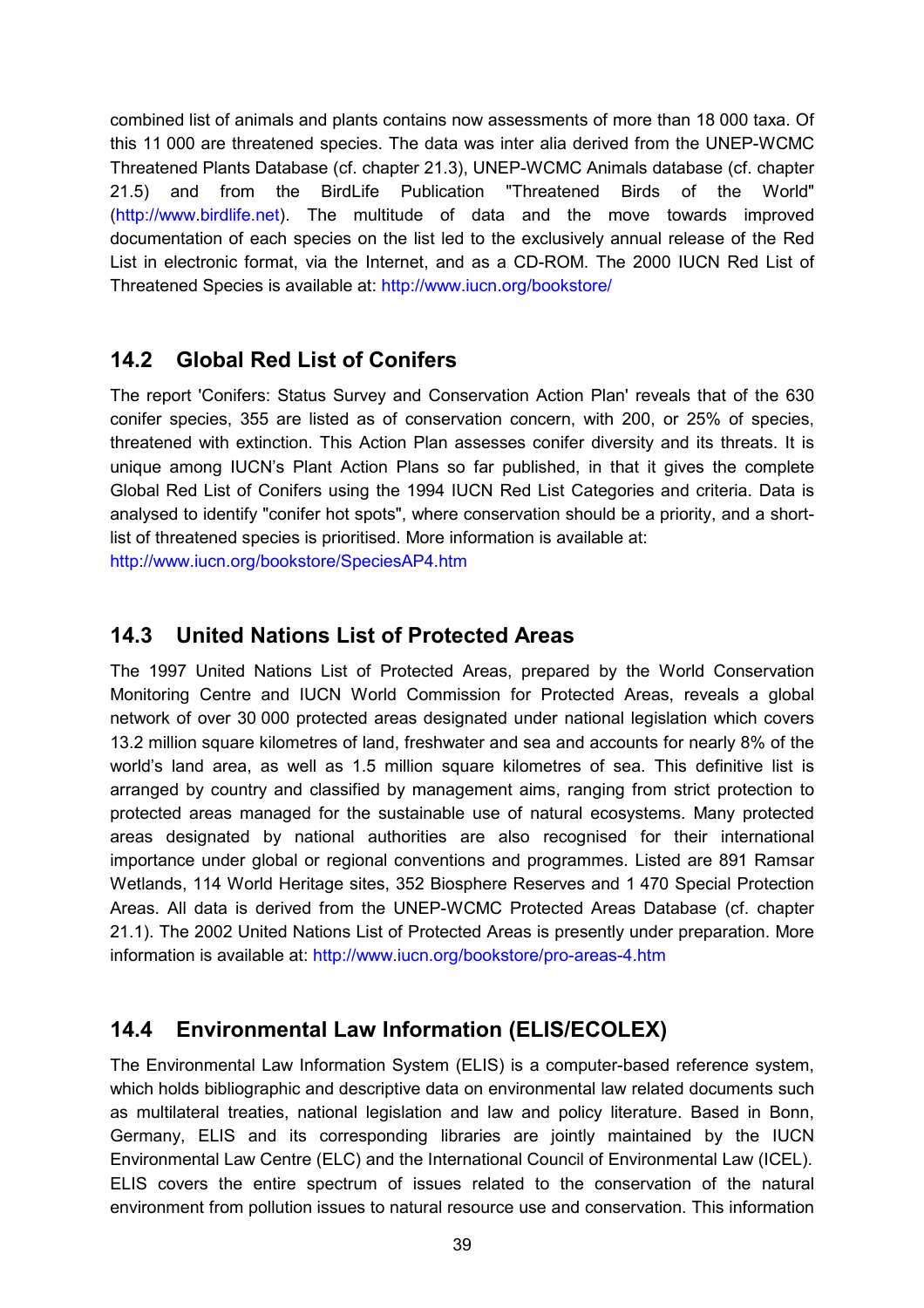is available at: http://www.iucn.org/themes/law/elc01.html

In a joint project, IUCN and UNEP established the Internet-based information system ECOLEX to provide global access to information on environmental law. ECOLEX contains bibliographic references and links to full texts where available. A number of search facilities enables the user to find comprehensive legal information. ECOLEX is available at: www.ecolex.org

In a new development, FAO has joined IUCN and UNEP to contribute its huge national legislation database FAOLEX to the information offered in ECOLEX. FAOLEX is currently only linked with ECOLEX, but it is hoped to merge both databases and develop a common keyword indexation.

# <span id="page-39-0"></span>**15 MINISTERIAL CONFERENCE ON THE PROTECTION OF FORESTS IN EUROPE (MCPFE)**

The MCPFE is a high-level political initiative for co-operation. It addresses common opportunities and threats related to forests and forestry and promotes sustainable management of forests in Europe. Launched in 1990, it is the political platform for the dialogue on European forest issues. 44 European countries and the European Community are represented in the MCPFE. Furthermore non-European countries and international organisations participate as observers. Thus, the MCPFE provides not only a forum for cooperation of ministers responsible for forests, but also allows non-governmental and intergovernmental organisations to contribute with their knowledge and ideas. More information is available at: http://www.mcpfe.org

#### **SFM relevant data and information services provided by MCPFE**

### <span id="page-39-1"></span>**15.1 State of Europe's Forests 2003**

The MCPFE Report on Sustainable Forest Management in Europe gives an overview of the latest facts and figures on forests as well as a picture of the status of sustainable forest management in Europe. The purpose of this report, jointly prepared by the MCPFE Liaison Unit Vienna and UNECE/FAO, is to provide the most recent, objective, quantified and comparable data about sustainable forest management in Europe. It also provides an updated information source for decision makers and other stakeholders and should serve as a background document for new commitments. This report is mainly based on 2002 updates of the forest resource assessment data of UNECE/FAO (cf. chapters 8.10 and 18.1). Additionally, new data on protected and protective forest areas were collected by UNECE and MCPFE in 2002 according to the "MCPFE Assessment Guidelines for Protected and Protective Forest and Other Wooded Land in Europe". The report is structured according to the six Pan-European Criteria for Sustainable Forest Management which define the goals of sustainable forest management. Detailed data on all aspects of sustainable forest management were in general provided by 40 countries. A special focus of this report is put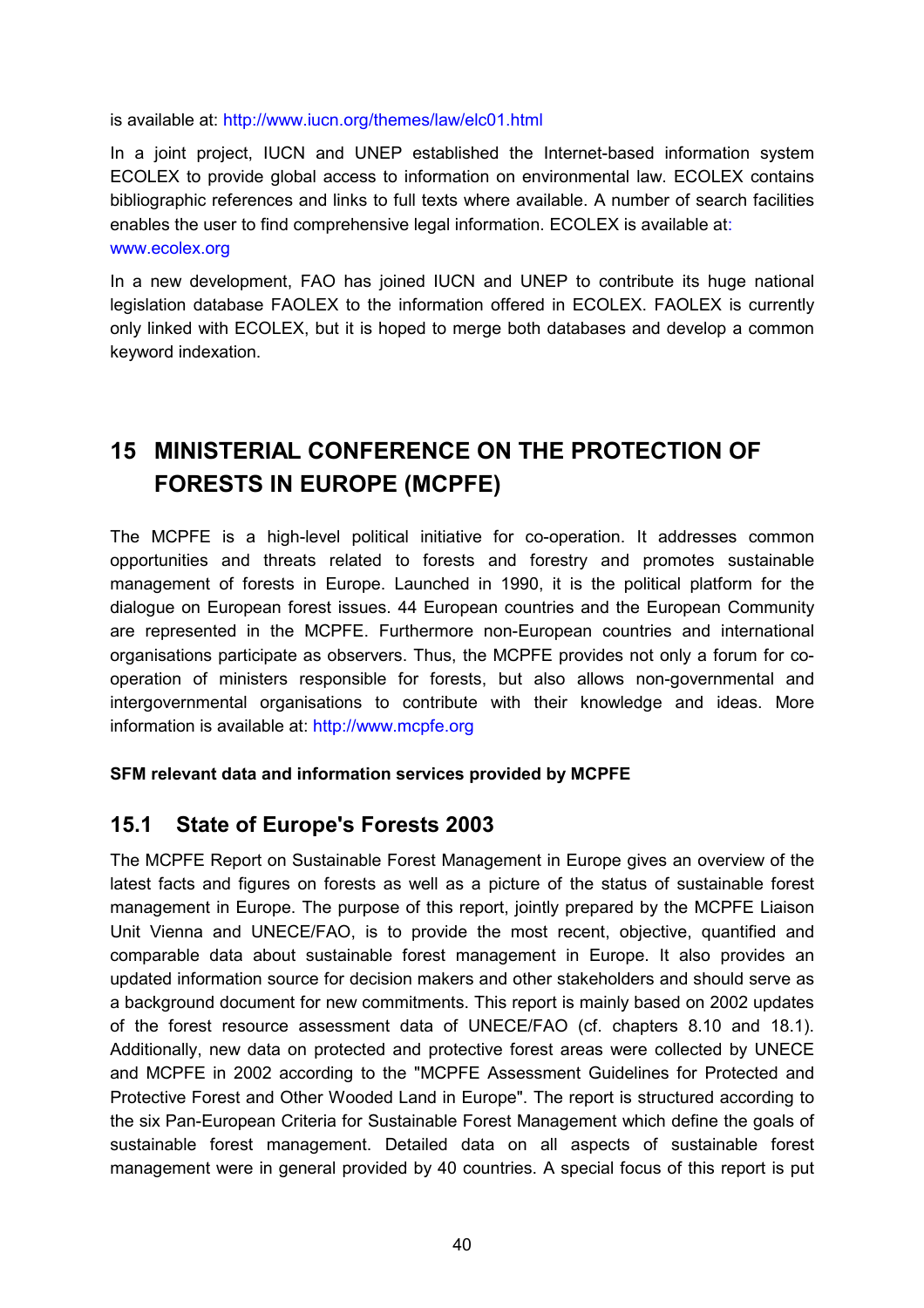on changes that occurred in European forests between former forest resource assessments and the recent updates. More information is available at: http://www.mcpfe.org/livingforestsummit/

# <span id="page-40-0"></span>**16 ORGANISATION FOR ECONOMIC CO-OPERATION AND DEVELOPMENT (OECD)**

The Organisation for Economic Co-operation and Development (OECD) is an international organisation of 30 member countries providing governments a setting in which to discuss, develop and perfect economic, social, environmental and sectoral policy. The OECD compares experiences, seeks answers to common problems and works to co-ordinate domestic and international policies that increasingly in today's globalised world must form a web of even practice across nations. More information is available at: http://www.oecd.org

#### **SFM relevant data and information services provided by OECD**

### <span id="page-40-1"></span>**16.1 Statistics Portal**

The Statistics Directorate of the OECD collects economic statistics from OECD member countries. These are standardised to make them internationally comparable and are regularly published. More than 25 statistical databases are obtainable on CD-ROM and also available online from January 1998 onwards. OECD statistics comprise SFM relevant data in the following fields:

- Agriculture and fisheries
- Demography and population
- Education
- Energy
- Environment
- Health
- Industry and services
- International trade
- Labour
- National accounts
- Prices and purchasing power parities
- Short term economic statistics
- Territorial statistics

More information is available at: http://www.oecd.org/std and http://www.oecd.org/statistics

### <span id="page-40-2"></span>**16.2 Environmental Indicators**

The OECD Core Set of Environmental Indicators, which is a commonly agreed set of indicators for OECD countries, is published regularly. The publications incorporate major indicators derived from sectoral sets as well as from environmental accounting (e.g. intensity of forest use). The recent publication 'Environmental Indicators: Towards Sustainable Development 2001' presents indicators organised by issues such as climate change, air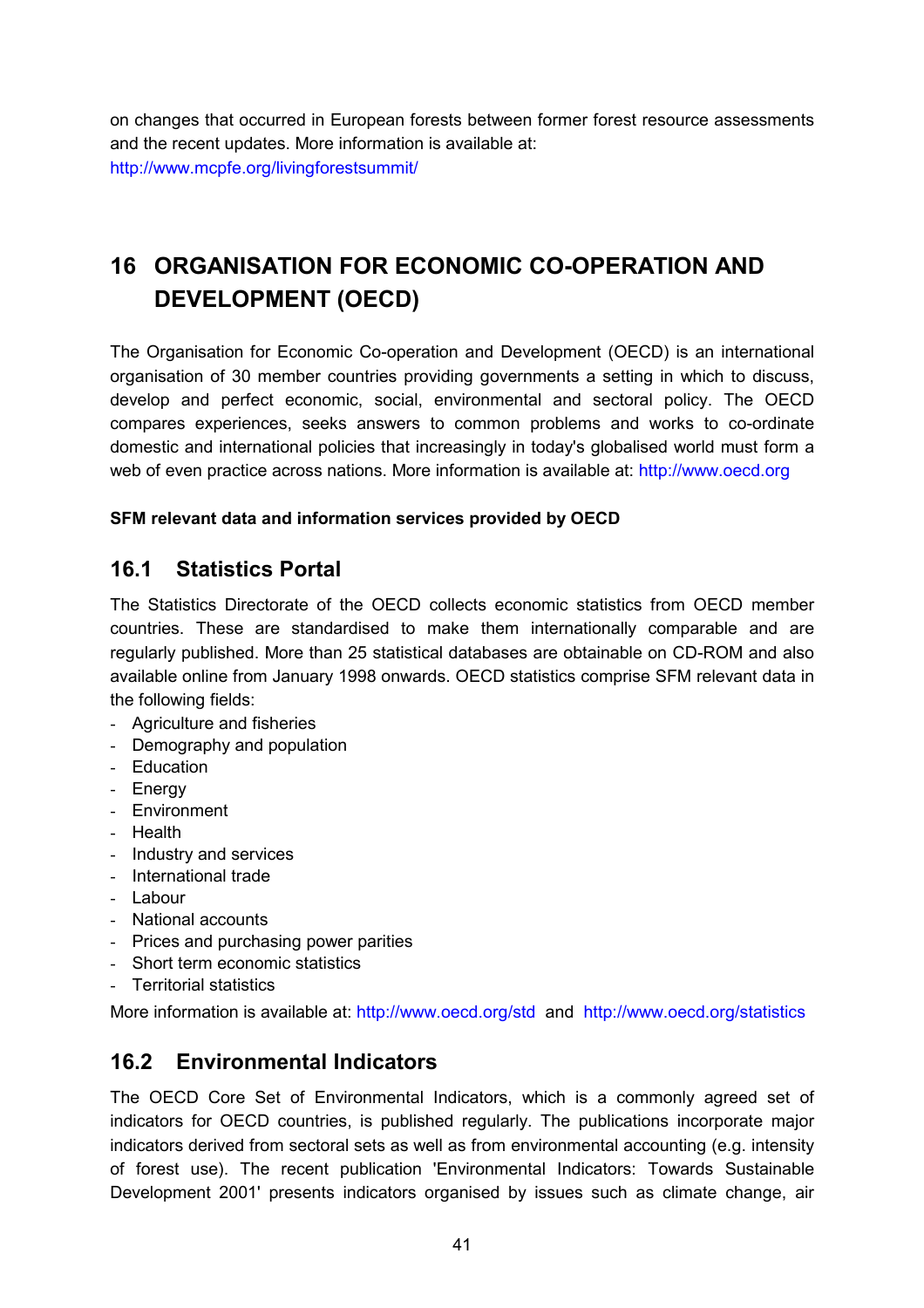pollution, biodiversity, waste or water resources. More information is available at: http://www.oecd.org/env/indicators

Drawn from the OECD Core Set 10 Key Environmental Indicators cover topics from climate change to biodiversity, including forest resources. The publication 'Key Environmental Indicators 2001' is available at: http://www.oecd.org/pdf/M00019000/M00019613.pdf

### <span id="page-41-0"></span>**16.3 Environmentally Related Taxes Database**

This database provides information about environmentally related taxes, fees and charges levied in OECD member countries. The database has been developed in co-operation with OECD and the European Commission. The information has for the major part been provided by contact persons in the respective countries, in most cases in the Ministries of Finance. In some cases, information has also been taken from official web-sites of the relevant authorities. More information is available at: http://www.oecd.org/env/tax-database

### <span id="page-41-1"></span>**16.4 Energy Statistics**

The Energy Statistics which comprise also data on biomass are collected and maintained by the 'International Energy Agency' (IEA). The IEA is an autonomous agency linked with the OECD and is the energy forum for 25 member countries. IEA member governments have agreed to share energy information, to co-ordinate their energy policies and to co-operate in the development of rational energy programmes. The IEA publishes e.g. the 'Key World Energy Statistics 2002' and the 'Renewables Information 2002' and maintains the IEA Energy Technology Research and Development Statistics Database. More information is available at: http://www.iea.org/statist/index.htm and http://www.oecd.org/statistics/energy

### <span id="page-41-2"></span>**16.5 Short-term Economic Statistics**

OECD's 'Short-term Economic Statistics' comprise data and information in the following fields:

- Balance of payments statistics
- Exchange rates statistics
- Financial statistics (interest rates, monetary aggregates, etc.)
- Industry and services
- International trade statistics
- Labour statistics
- Leading indicators and tendency surveys
- Price statistics
- Quarterly national accounts
- Main economic indicators

More information is available at: http://www.oecd.org/statistics/indicator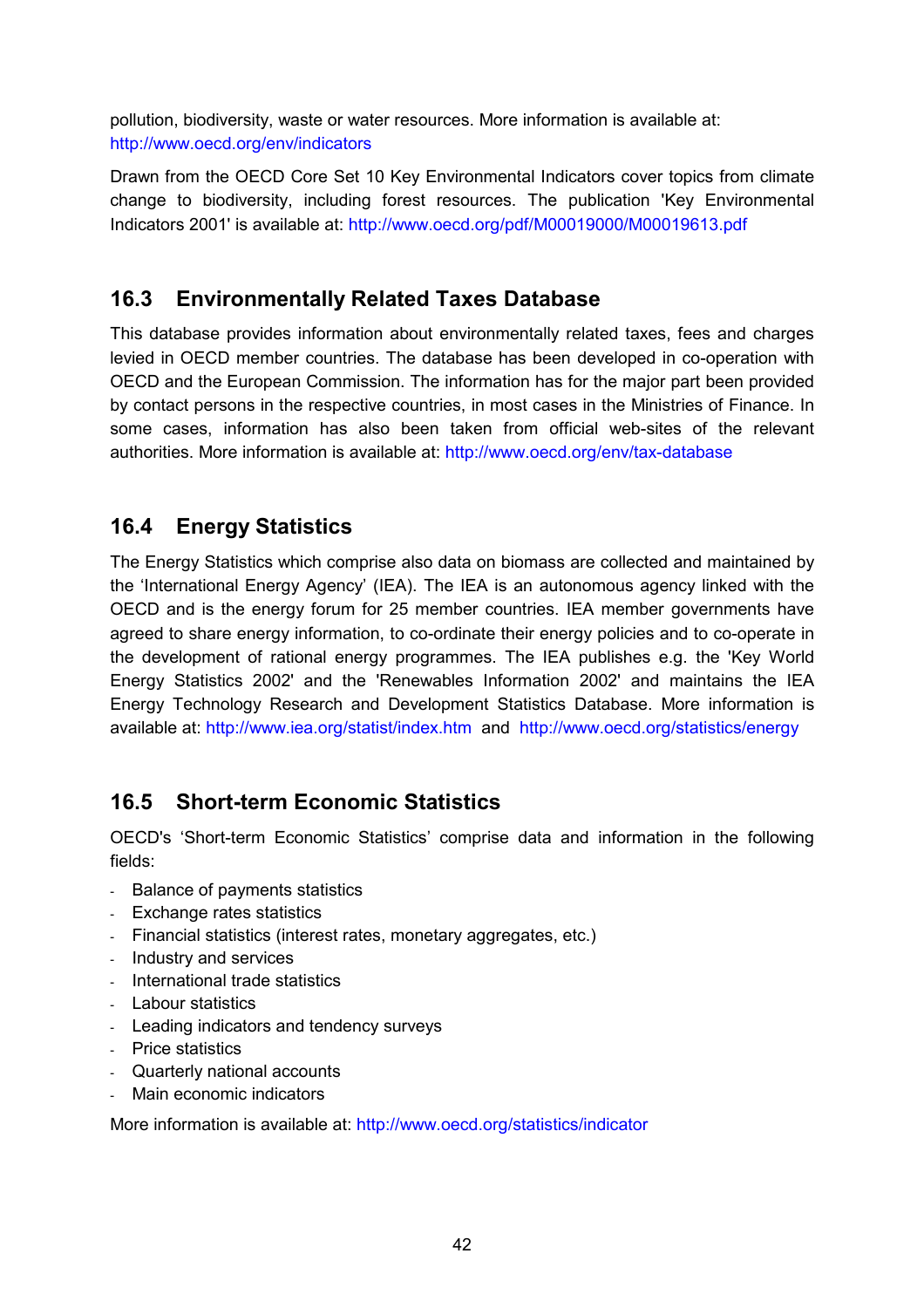### <span id="page-42-0"></span>**16.6 OECD Environmental Data**

Every two years the OECD publishes a compendium of environmental data to monitor environmental conditions and trends in OECD countries and to promote international harmonisation of data. The compendium is a key reference for international environmental data. the compendium presents data linking pollution and natural resources with activity in such economic sectors as energy, transport, industry and agriculture. It provides a statistical report on the state of the environment with respect to air and climate, inland waters, land, forest, wildlife, etc., for OECD member countries including Canada. More information is available at: http://www.oecd.org/env/data

### <span id="page-42-1"></span>**16.7 Towards Sustainable Development: Indicators to Measure Progress**

This book contains the proceedings of an OECD conference held in December 1999. It presents the wide range of initiatives and indicators that were already in place and outlines the challenges that remain in measuring progress towards sustainable development. The publication is available at:

http://www1.oecd.org/scripts/publications/bookshop/redirect.asp?972000111P1

# <span id="page-42-2"></span>**17 UNITED NATIONS COMMISSION ON SUSTAINABLE DEVELOPMENT (CSD)**

The Commission on Sustainable Development (CSD) was created in 1992 to ensure an effective follow-up of UNCED, i.e. to monitor and report on implementation of the Earth Summit agreements at the local, national, regional and international levels. The CSD is a functional commission of the UN Economic and Social Council (ECOSOC) with 53 members. More information is available at: http://www.un.org/esa/sustdev/csdgen.htm

**SFM relevant data and information services provided by CSD**

### <span id="page-42-3"></span>**17.1 Indicators of Sustainable Development**

The 1992 Earth Summit recognised the important role that indicators can play in helping countries to make informed decisions about sustainable development. Chapter 40 of Agenda 21 calls on countries at the national level, as well as international, governmental and nongovernmental organisations to develop and identify indicators of sustainable development. The CSD's Programme of Work on Indicators of Sustainable Development (1995-2001) main objective was to make indicators of sustainable development accessible to decisionmakers at the national level, by defining them, explaining their methodologies and providing training and other capacity building activities.

The CSD indicators have been organised in a thematic framework comprising of 15 themes, 38 sub-themes and 58 core indicators. One sub-theme focuses specifically on 'Forests' and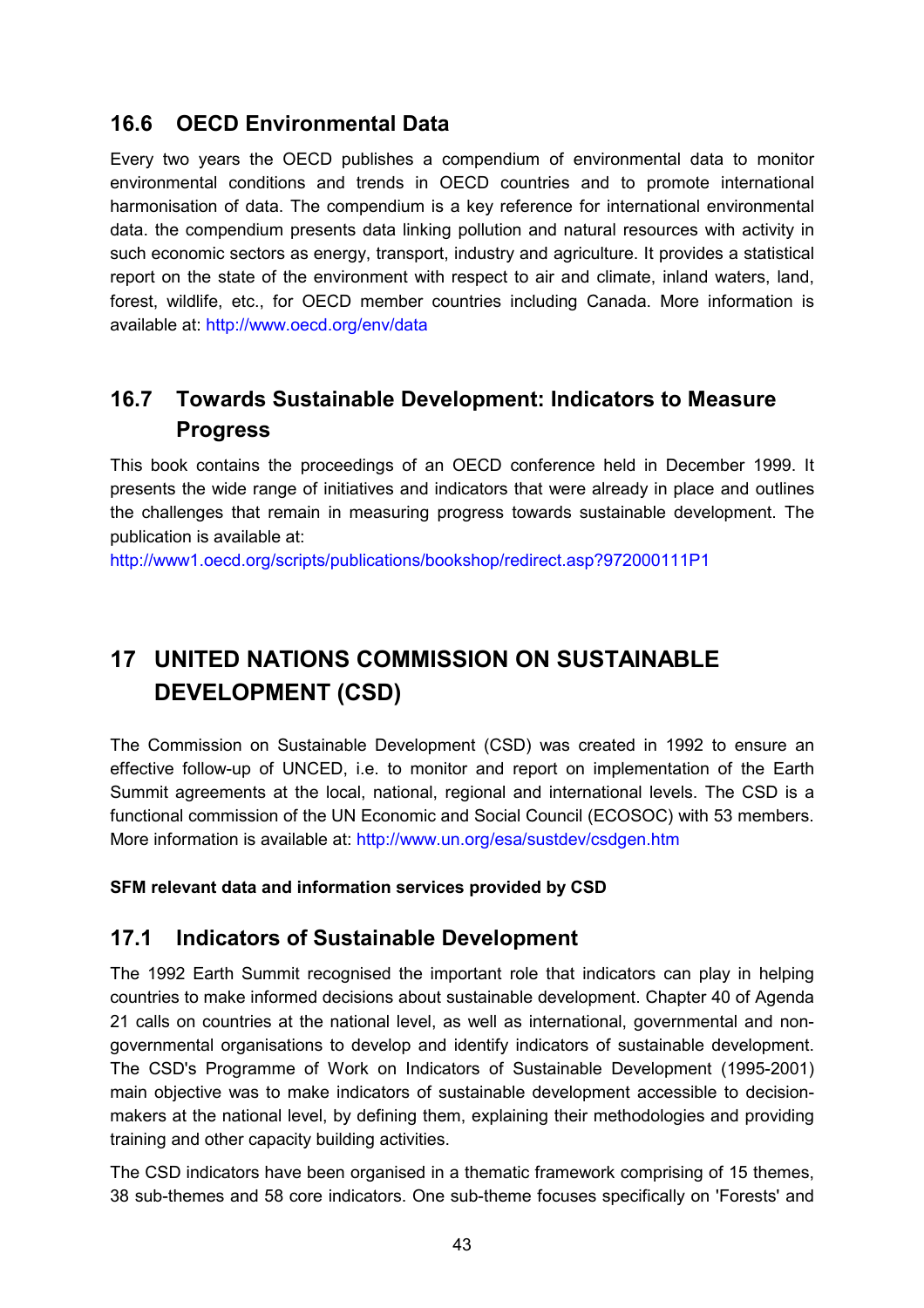contains two core indicators 'Forest Area as a Percent of Land Area' and 'Wood Harvesting Intensity'. Closely related themes focus on 'Biodiversity' (three indicators) and 'Land' (five indicators besides two forest indicators). The 2001 CSD indicators and related methodology sheets in addition to guidelines for national implementation are available at:

http://www.un.org/esa/sustdev/indisd/indisd-mg2001.pdf or http://www.un.org/esa/sustdev/indisd/isdms2001/table\_4.htm

# <span id="page-43-0"></span>**18 UNITED NATIONS ECONOMIC COMMISSION FOR EUROPE (UNECE) TIMBER COMMITTEE**

The UNECE was set up in 1947 and reports to the 'Economic and Social Council' (ECOSOC). It is one of five regional commissions of the UN. Its primary goal is to encourage greater economic co-operation among its member states. UNECE activities include policy analysis, development of conventions, regulations and standards, and technical assistance. All countries of Europe, the Commonwealth of Independent States, the United States of America, Canada and Israel are members of the UNECE and participate in its work. Over 70 international professional organisations and other non-governmental organisations take part in UNECE activities. The main areas of activity of UNECE are:

- Economic analysis
- Environment and human settlements
- Statistics
- Sustainable energy
- Trade
- Industry and enterprise development
- Timber
- Transport

The UNECE has an Ad Hoc Group of Experts on the Programme of Work and seven principal subsidiary bodies:

- Committee on Environmental Policy
- Inland Transport Committee
- Committee for Trade, Industry and Enterprise Development
- Timber Committee
- Committee on Human Settlements
- Committee on Sustainable Energy
- Conference of European Statisticians

More information is available at: [http://www.unece.org](http://www.unece.org/)

SFM relevant data and information services are provided by the UNECE Timber Committee which constitutes a forum for co-operation and consultation between member countries on forestry, forest industry and forest product matters. It provides member countries with the information and services needed for policy- and decision-making within their forest and forest industry sector, including the trade and use of forest products. The Timber Committee also keeps under review its structure and priorities and co-operates with other international and intergovernmental organisations active in the sector, and in particular with the FAO and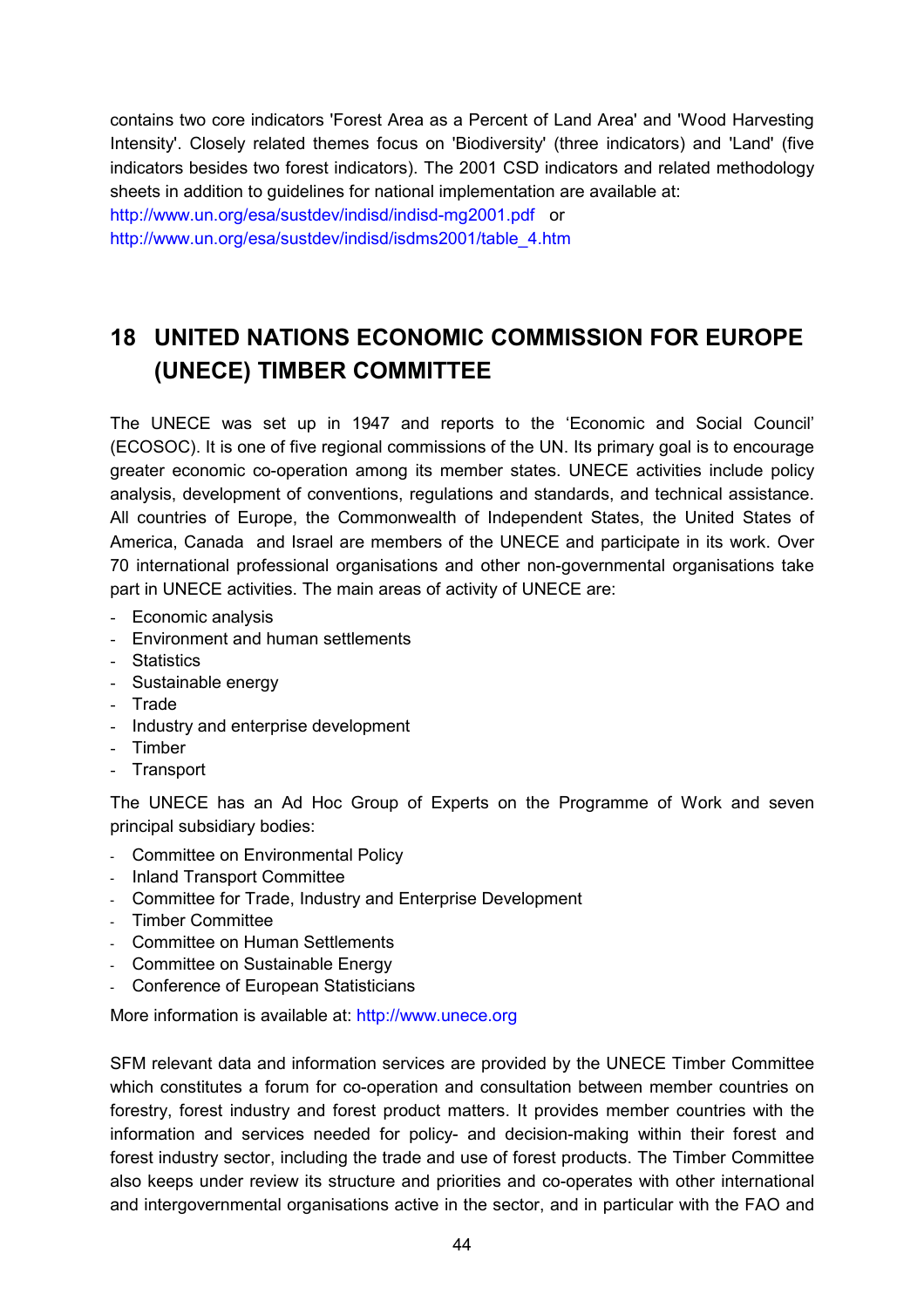its 'European Forestry Commission' and with the International Labour Organisation (ILO), in order to avoid duplication and thereby to optimise the use of resources. More information is available at: http://www.unece.org/trade/timber/Welcome.html

#### **SFM relevant data and information services provided by the UNECE Timber Committee**

# <span id="page-44-0"></span>**18.1 Forest Resources of Europe, CIS, North America, Australia, Japan and New Zealand (TBFRA 2000)**

This UNECE/FAO publication, most known as TBFRA 2000, is a comprehensive set of internationally comparable data on the temperate and boreal forests world wide. TBFRA 2000 contains data, by country, on all aspects of the forests of North America, Europe, CIS. Australia, New Zealand and Japan. It is a contribution to the global Forest Resource Assessment 2000 (FRA), led by FAO (c.f. chapter 8.10). All data were supplied by national correspondents, adjusted to conform to international definitions, and validated by UNECE/FAO. Altogether over 700 parameters were requested for each country for TBFRA 2000 presented in about 100 main tables, with statistics and comments by 55 countries. TBFRA 2000 is structured according to the following chapters:

- I Area of forest and other wooded land: status and changes
- II Ownership and management status of forest and other wooded land
- III Wood supply and carbon sequestration: status and changes
- IV Biological diversity and environmental protection
- V Forest condition and damage to forest and other wooded land
- VI Protective and socio-economic functions

More information and the report are available at: http://www.unece.org/trade/timber/fra/welcome.htm

### <span id="page-44-1"></span>**18.2 Timber Database 1964-2000**

The Timber database is a collaborative effort of country correspondents, FAO, Eurostat and ITTO. The file contains some 15 000 records covering the period 1964-2000. It is organised by country, product, flow (removals, production, imports and exports) and unit showing data for each year. The database can be downloaded at:

http://www.unece.org/trade/timber/mis/fp-stats.htm

### <span id="page-44-2"></span>**18.3 Forest Products Statistics 1997-2001**

The database on forest product statistics contain data from 1997 to 2001 on 115 different forest products, like roundwood, wood fuel, wood charcoal, sawnwood, etc. for all UNECE countries. The database can be downloaded at:

http://www.unece.org/trade/timber/mis/fp-stats.htm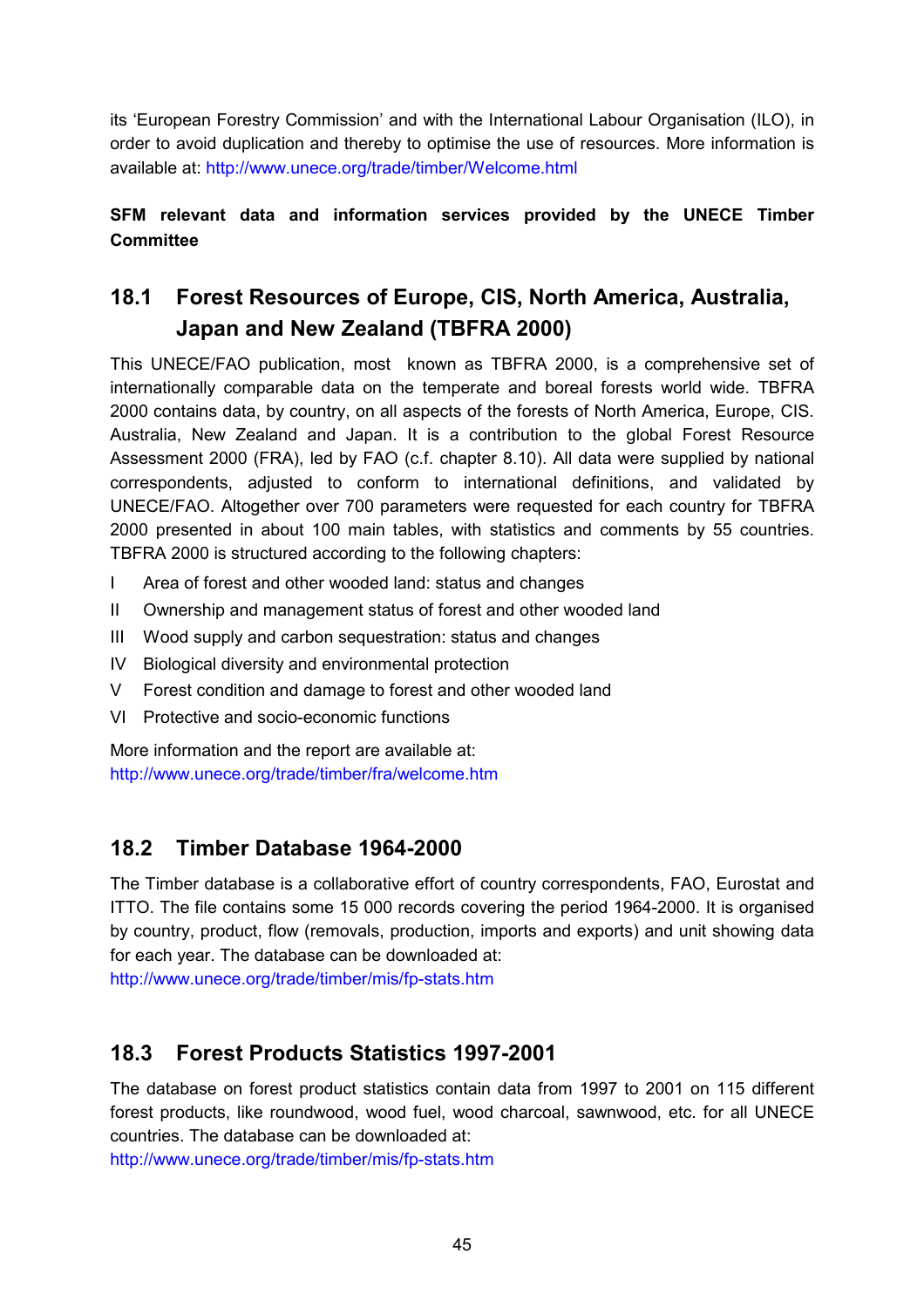### <span id="page-45-0"></span>**18.4 Forest Products Prices 1997-1999**

The database on forest products prices contain data from 1997 to 1999 on 20 different forest products, like various types of roundwood, sawnwood, wood-based panels, woodpulp, and paper for countries where data was available. The database can be downloaded at: http://www.unece.org/trade/timber/mis/fp-stats.htm

### <span id="page-45-1"></span>**18.5 Forest Products Annual Market Reviews**

The Forest Products Annual Market Reviews provide general and statistical information on the forest products markets in the UNECE region. The Reviews begin with general overviews of forest products markets in the region, followed by a description of the current economic situation. Standard chapters examine the markets for sawn softwood, sawn hardwood, roundwood, wood-based panels, certified forest products and tropical timber. Special chapters are included on topical issues. For each sector, production, consumption and trade are considered and relevant developments in the markets are included. Tables present detailed information and reference material. The 'Forest Products Annual Market Review, 2001-2002' is available at: http://www.unece.org/trade/timber/mis/fpamr.htm

#### <span id="page-45-2"></span>*18.5.1 Market Forecasts*

Following the Timber Committee's annual market discussions about the current and next year's forest products markets, the Timber Committee issues a statement in the Timber Committee Market Forecasts which includes:

- 1. Overview of the forest products sector
- 2. Developments in specific forest products markets sectors for
	- Softwood (sawnwood and logs)
	- Hardwood (sawnwood and logs)
	- Wood-based panels (particle board, fibreboard and MDF, OSB, plywood)
	- Roundwood including pulpwood, pulp and paper
	- Certified forest products
- 3. Tables summarise forecasts in Europe and North America

Information on the 'Timber Committee Market Statement on Forest Products Markets in 2002 and 2003', 'Market Forecast Tables from Forest Products Markets: Prospects for 2003' and 'Forest Products Markets: Prospects for 2003' are available at:

http://www.unece.org/trade/timber/mis/forecasts.htm

### <span id="page-45-3"></span>**18.6 European Forest Sector Outlook Studies (EFSOS)**

EFSOS is focusing on an analysis of the long term development of the forest and forest products sector. The baseline study 'European Timber Trends and Prospects' (ETTS VI), to be issued in 2003, will describe the development of the forest sector including forecasts and will be complemented by specific studies, analysing the impact of changes in policy, markets and exogenous factors (e.g. climate change). More information is available at:

http://efsos.fastnet.ch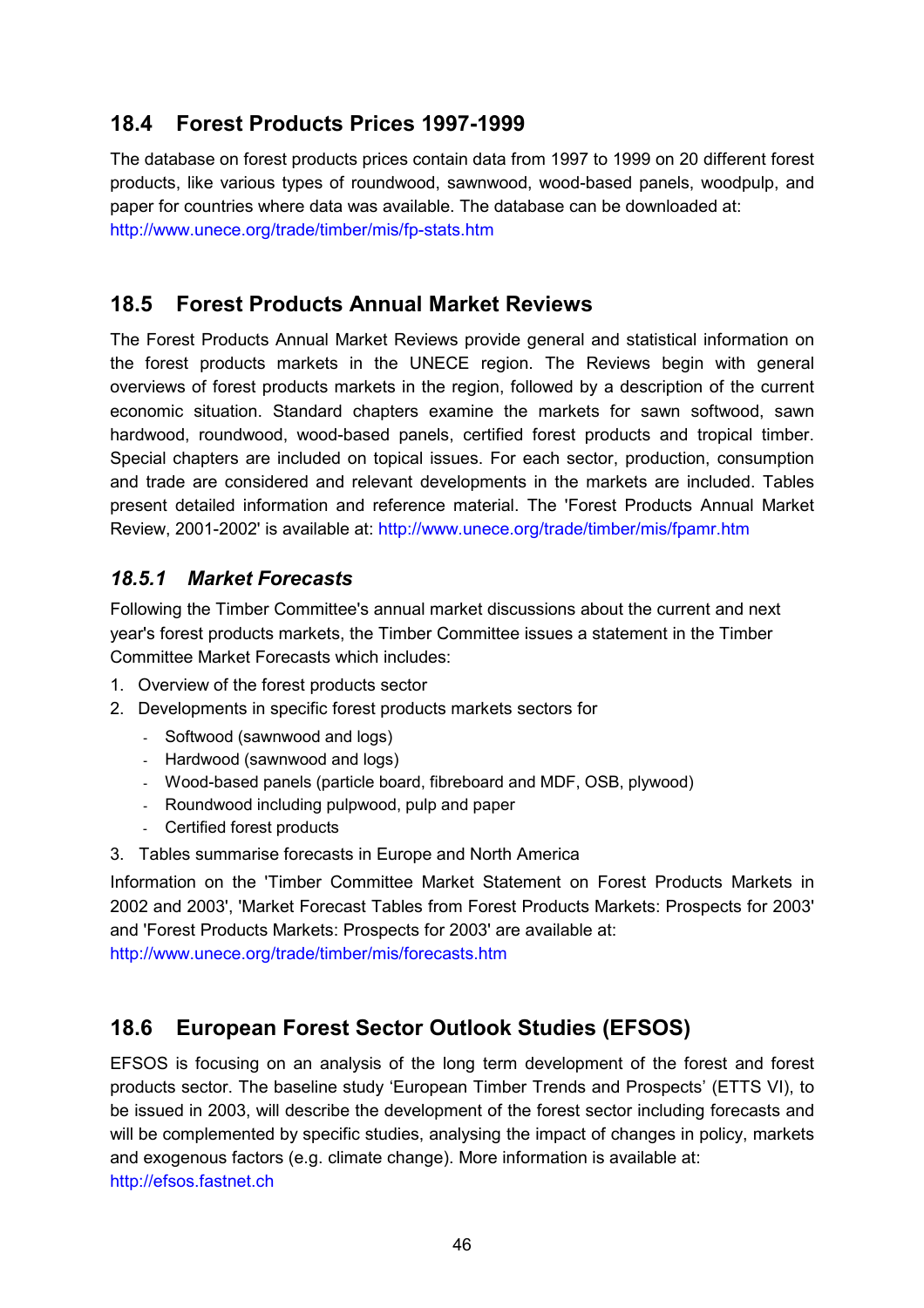### <span id="page-46-0"></span>*18.6.1 European Timber Trends and Prospects into the 21st Century*

The fifth study of European timber trends and prospects (ETTS V), presents past trends and scenarios for the outlook for the supply and demand of roundwood and forest products in Europe, from 1965 to 2020. It reviews the policy context, the economic and demographic background, the outlook for the forest resource (area, growing stock and removals), external influences on the forest (pollution, climate change, European forest's contribution to the carbon budget), supply and demand for forest products, use of wood residues, waste paper recycling, Europe's trade with other regions, wood energy. The study also presents two quantified base scenarios for the sector to 2020, as well as alternative scenarios, with differing assumptions about prices, raw material costs, construction activity, waste paper recovery, energy prices and policy, environmental policies and reduced global availability of wood. More information is available at:

http://www.unece.org/efsos/fichiers/Outlook\_history/main.asp?chemin=etts5.html

### <span id="page-46-1"></span>**18.7 Forest and Forest Industries Country Fact Sheets**

The forest and forest industries country fact sheets provide an overview of forest resources and forest products in 49 countries of the UNECE region. For each country profiled, statistics are presented on its forest resources and their utilisation by forest industries in production, trade and consumption of primary forest products like roundwood, sawnwood, wood-based panels, woodpulp, paper and paperboard, fuelwood and waste paper. A contact for further information is given for each country. More information is available at:

http://www.unece.org/trade/timber/tim-fact.htm

### <span id="page-46-2"></span>**18.8 Certified Forest Products**

General information on certified forest products markets and forest certification are available for Europe, Canada and the United States. Annual updates on the status of forest certification in the ECE region and developments in the region are published and online available since 1998. More information is available at: http://www.unece.org/trade/timber/mis/cfp.htm

### <span id="page-46-3"></span>**18.9 Timber Bulletin**

The Timber Bulletin provides regularly detailed information on the forest products sector containing statistics on production, removals, trade (total and by origin and destination), prices, results of an annual survey on forest fires, analyses of market developments and prospects for the coming year. More information is available at:

http://www.unece.org/trade/timber/tc-publ.htm#Timber Bulletin

### <span id="page-46-4"></span>**18.10 Forest Fire Statistics**

Covering the UNECE region these statistics show the number and size of fires by forest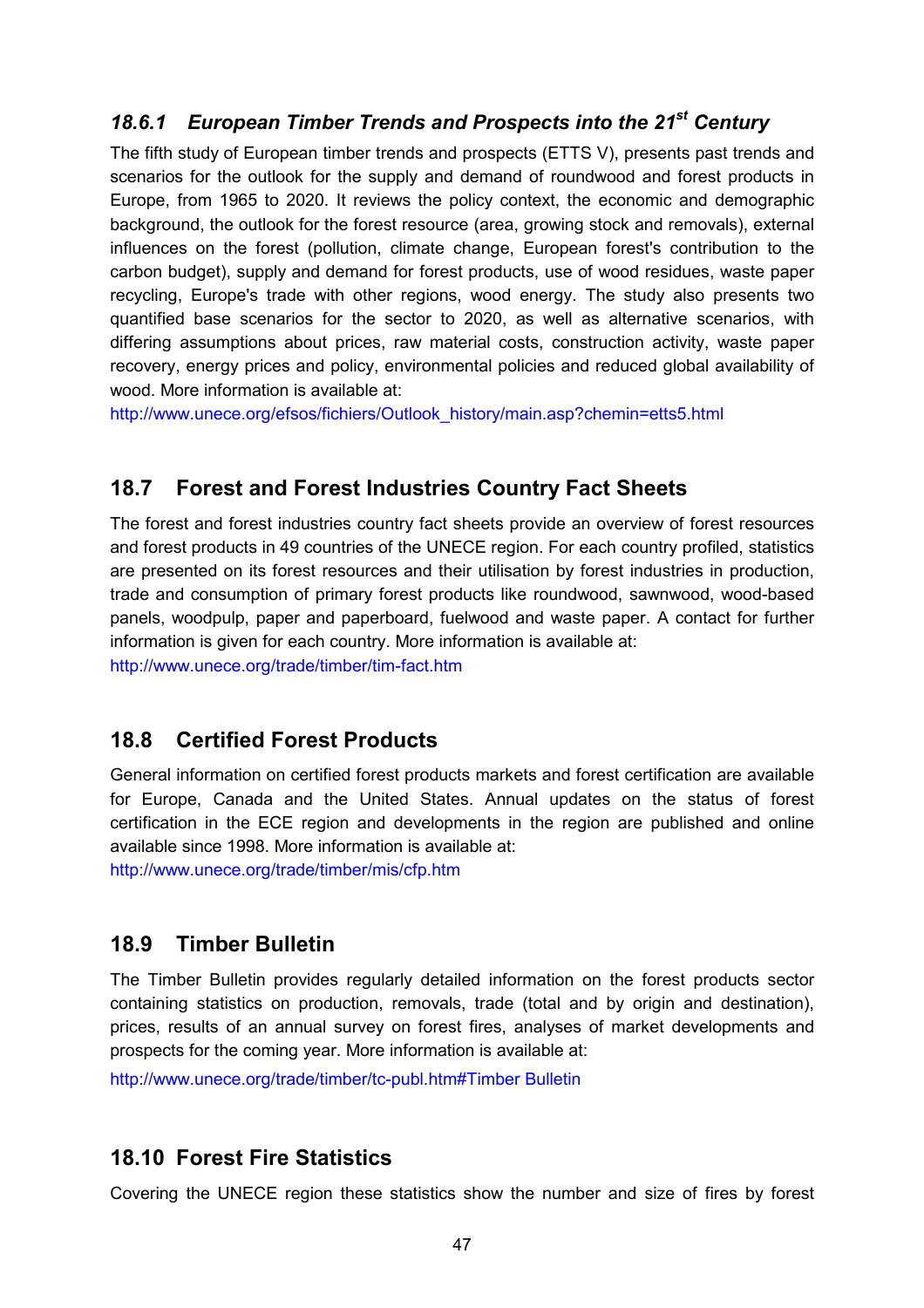types and causes. Since 1994 the forest fire statistics are published under the Timber Bulletin and are online available at: http://www.unece.org/trade/timber/ff-stats.html

### <span id="page-47-0"></span>**18.11 International Forest Fire News (IFFN)**

The International Forest Fire News, published twice a year in co-operation with the Global Fire Monitoring Center (GFMC), includes detailed fire reports and statistics from 70 nations. More information is available at:

http://www.unece.org/trade/timber/tc-publ.htm#International Forest Fire News

# <span id="page-47-1"></span>**19 UNECE CONVENTION ON LONG-RANGE TRANSBOUNDARY AIR POLLUTION (CLRTAP)**

The UNECE Convention on Long-range Transboundary Air Pollution (CLRTAP) was drafted after scientists demonstrated the link between sulphur emissions in continental Europe and the acidification of Scandinavian lakes and later studies confirmed that air pollutants could travel several thousand kilometres before deposition and damage occurred. This implied that co-operation at international level was necessary to solve problems such as acidification. The convention was the first internationally legally binding instrument to deal with problems of air pollution on a broad regional basis. It was signed in 1979 and came into force in 1983. Since then the convention has been extended by eight protocols. More information is available at: http://www.unece.org/env/lrtap/

A Working Group on Effects (WGE) was established under the CLRTAP to develop the necessary international co-operation in research and the monitoring of pollutant effects. The group provides information on the degree and geographic extent of the impacts on human health and the environment of major air pollutants, such as sulphur and nitrogen oxides, ozone and heavy metals. Its six 'International Co-operative Programmes' (ICPs) identify the most endangered areas, ecosystems and other receptors by considering damage to human health, terrestrial and aquatic ecosystems and materials. All ICPs report to the WGE. The ICPs are:

- ICP on Assessment and Monitoring of Air Pollution Effects on Forests (ICP Forests)
- ICP on Assessment and Monitoring of Acidification of Rivers and Lakes (ICP Waters)
- ICP on Effects of Air Pollution on Materials, including Historic and Cultural Monuments (ICP Materials)
- ICP on Effects of Air Pollution on Natural Vegetation and Crops (ICP Vegetation)
- ICP on Integrated Monitoring of Air Pollution Effects on Ecosystems (ICP Integrated Monitoring)
- ICP on Modelling and Mapping of Critical Levels and Loads and Air Pollution Effects, Risks and Trends (ICP Modelling and Mapping)

More information is available at: http://www.unece.org/env/wge/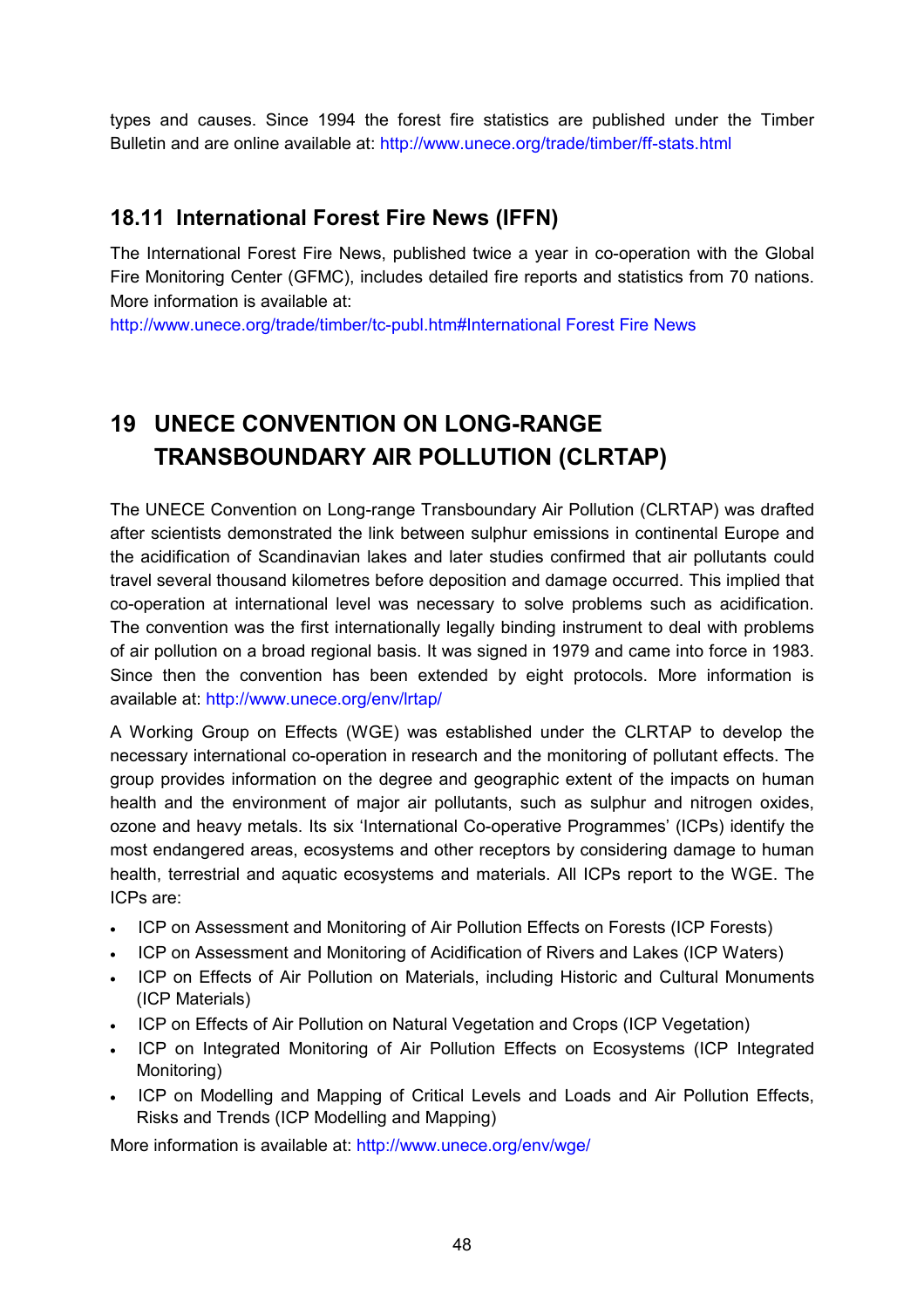### <span id="page-48-0"></span>**19.1 International Co-operative Programme on Assessment and Monitoring of Air Pollution Effects on Forests (ICP Forests)**

ICP Forests was launched in 1985 reflecting the growing public awareness of possible adverse effects of air pollution on forests. ICP Forests monitors forest condition in Europe, in co-operation with the EU, using two monitoring intensity levels. The first grid (level I*)* was established in 1986. Since then the crown condition has annually been monitored on a systematic transnational grid of 16x16 km throughout Europe, complemented by assessments on national grids of varying densities (33 600 sample plots with about 622 000 sample trees). Between 1992 and 1996 soil condition and foliar nutrient status were also assessed. The second monitoring intensity level (level II) has been installed since 1994 in selected forest ecosystems in Europe on 863 permanent observation plots. In addition to annual crown condition assessments the following are measured:

- air concentration measurements.
- deposition of air pollutants
- foliar nutrient status,
- ground vegetation,
- forest growth,
- litterfall,
- meteorological condition,
- phenological observations,
- soil and soil solution chemistry,

Currently 38 countries participate in the ICP Forests. More information is available at: http://www.icp-forests.org/

#### **SFM relevant data and information services provided under the CLRTAP**

# <span id="page-48-1"></span>**19.2 Co-operative Programme for Monitoring and Evaluation of the Long-range Transmission of Air Pollutants in Europe (EMEP)**

The main objective of the EMEP programme is to provide governments and subsidiary bodies under the CLRTAP convention regularly with qualified scientific information to support the development of national and international air pollution abatement policies and the review of the international protocols on emission reductions negotiated under this convention. The EMEP programme relies on four main elements:

- 1. Collection of air emission and projection data
- 2. Measurements of air and precipitation quality
- 3. Modelling of atmospheric transport and deposition of air pollution
- 4. Integrated assessment modelling

Through the combination of these four elements, EMEP fulfils its required assessment and regularly reports on:

- Emissions and projections
- Concentrations and/or depositions of air pollutants
- Quantity and significance of transboundary fluxes and related exceedances to critical loads and levels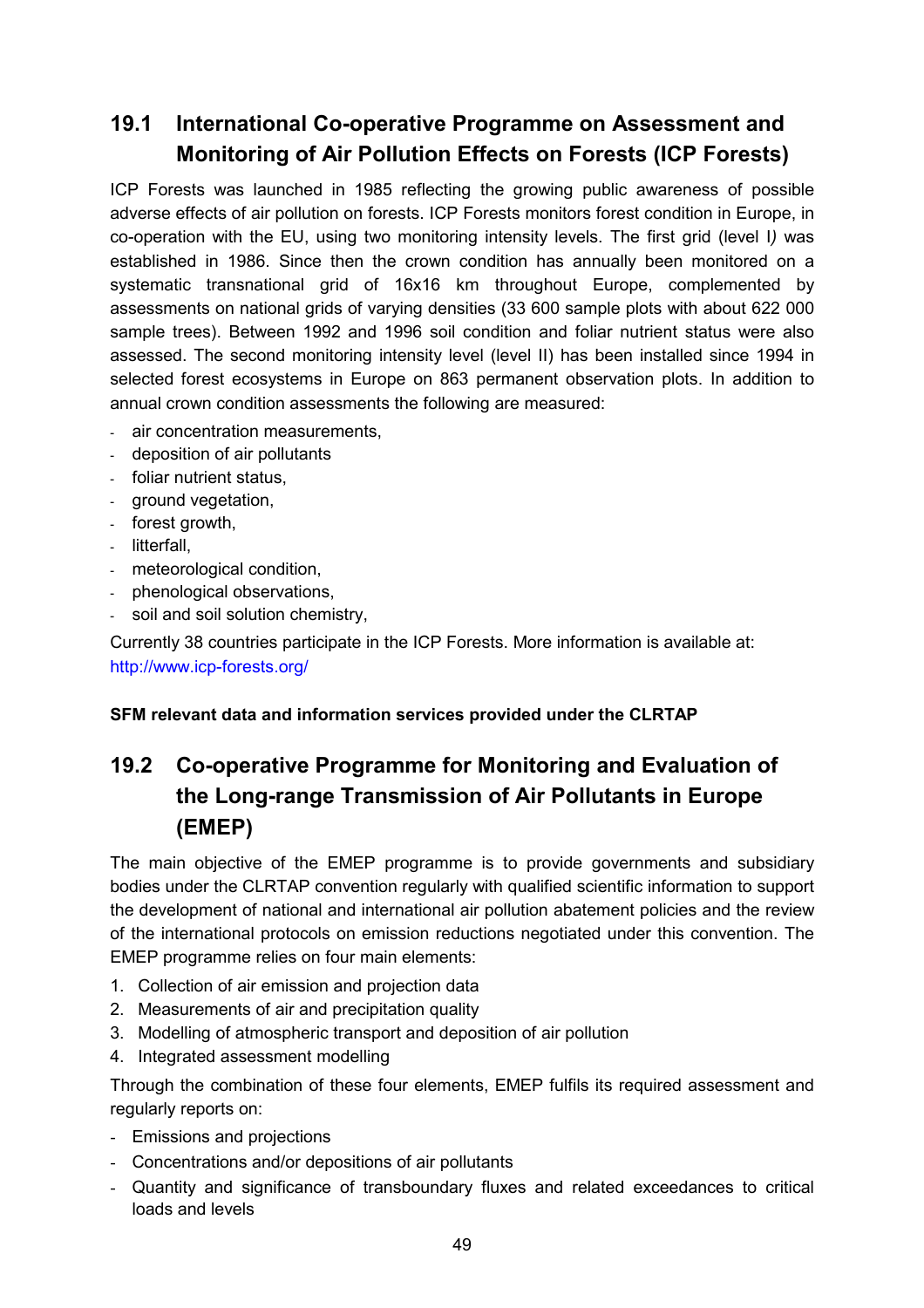- Cost-effective abatement strategies to reach environmental targets More information is available at: http://www.emep.int/

### <span id="page-49-0"></span>**19.3 The Condition of Forests in Europe**

The annual Forest Condition Reports are prepared under the auspices of the CLRTAP, ICP Forests and the European Commission. They present the latest results of the forest monitoring programme. The early forest condition monitoring in the 1980's mainly comprised the assessment of crown condition. Currently, the monitoring results in a broad-scale overview on forest condition involving many monitoring sites, and in in-depth studies at fewer sites to establish forest ecosystem reactions to multiple stress factors.

The 2002 Executive Report, summarising the main programme findings, is available at: http://www.icp-forests.org/RepEx.htm

Level I Technical Report 2002 is available at: http://www.icp-forests.org/RepTecI.htm

Forest Intensive Monitoring in Europe - Technical Report 2002 is available at: http://www.icp-forests.org/RepTecII.htm

## <span id="page-49-1"></span>**20 UNITED NATIONS ENVIRONMENT PROGRAMME (UNEP)**

The United Nations Environment Programme (UNEP), established in 1972, works to encourage sustainable development through sound environmental practice everywhere. Its activities cover a wide range of issues, from environmental monitoring, assessment and information to policy development and implementation and from early warning to emergency response of both natural and man-made environments: such as atmosphere, water and terrestrial ecosystems, as well as industry, trade and infrastucture. UNEP's forestry related cross-sectoral and multidisciplinary activities concern:

- Identification, monitoring and assessment of major environmental problems
- Climate research
- Assessment of land cover and land degradation
- Biodiversity

More information is available at: http://www.unep.org or http://www.unep.net

#### **SFM relevant data and information services provided by UNEP**

### <span id="page-49-2"></span>**20.1 Global Environment Outlook (GEO) Data Portal**

The GEO Data Portal was first initiated in October 2000 to provide a comprehensive, reliable and timely supply of data for the preparation of UNEP's GEO reports. Since then, it has matured into a unique data and information application which responds to the needs of the global environmental community for easy access to systematic and well-documented data on the environment, including the state of natural resources, as well as the societal driving forces and root causes of environmental change and degradation.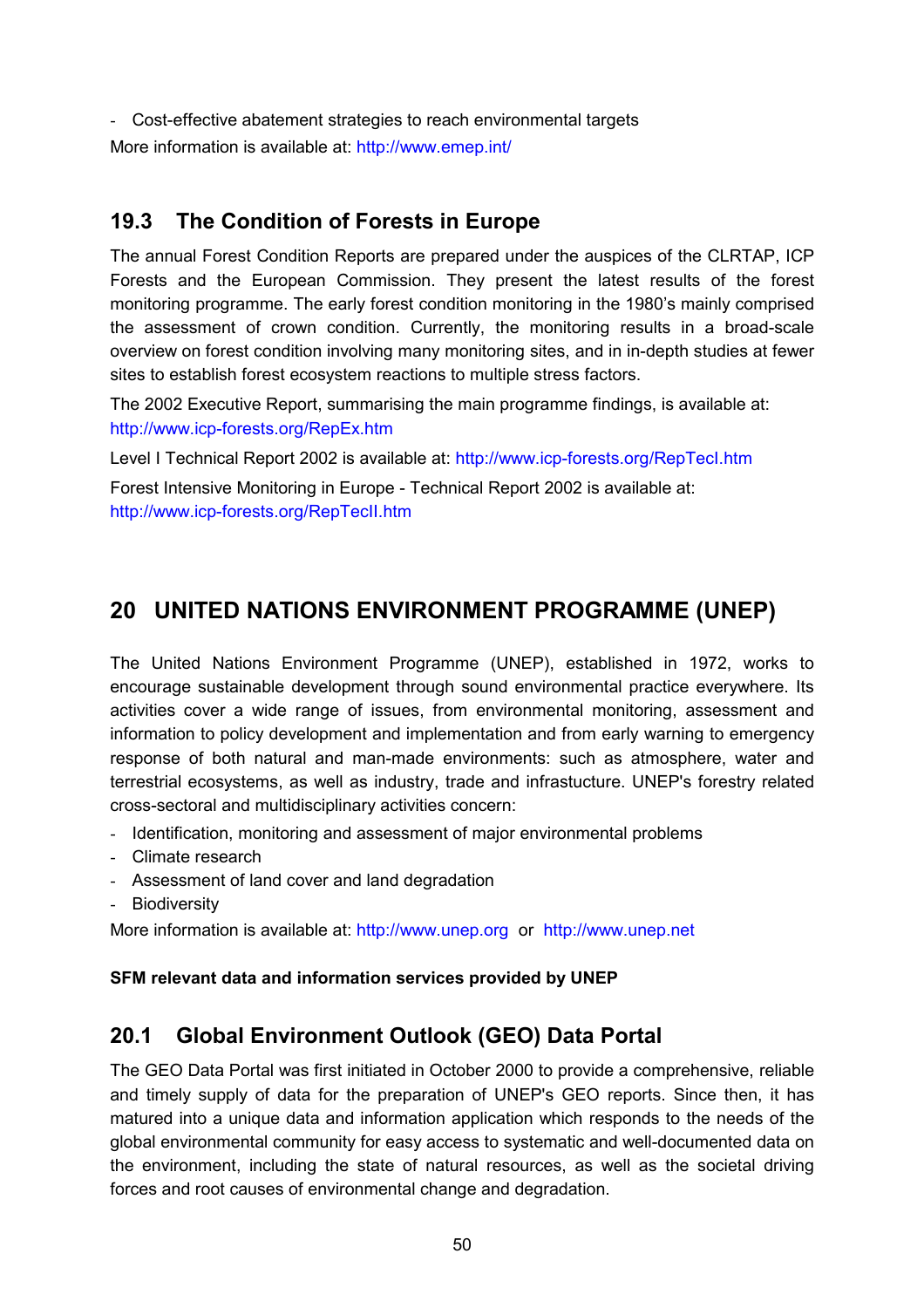The GEO Data Portal holds global environmental statistics and maps, presently amounting to some 300 data sets in total. These can all be displayed, queried and explored on-line through maps, graphs and tables, and downloaded for further use. As the GEO reporting process is organised along regional lines (mainly continents) and sub-regions, national data sets have been aggregated at those levels. The contents are guided by the data strategy for the GEO process, and can be related to:

- societal driving forces (economic development, population)
- environmental pressures (emissions, pollution)
- state-of-the-environment (air, land and water)
- impacts on natural ecosystems and human health (biodiversity loss, diseases, life expectancy etc.)

Thus, the Data Portal hosts data sets such as: population size and growth, educational enrollment, GDP per capita, land cover, CO2 and other green-house gas emissions, natural disasters and others. The GEO Data Portal can be accessed at http://geodata.grid.unep.ch

#### <span id="page-50-0"></span>*20.1.1 Global Environmental Outlook (GEO) Report*

The Global Environmental Outlook series make periodic reviews of the state of the world's environment, and provides guidance for decision-making processes such as the formulation of environmental policies, action planning and resource allocation. More information is available at: http://www.unep.org/geo. The topical Third Global Environmental Outlook Report is available at: http://www.unep.org/geo/geo3

### <span id="page-50-1"></span>**20.2 State of the Environment (SoE) Reports**

SoE Reports exist for various countries in Asia, CIS, Europe, North and South America as well as Australia. These present an aggregate overview of the state of the environment in these countries to the general public in a user-friendly form. The Internet reports are based on environmental indicators which though limited are easily understandable and based primarily on graphs, pictures, maps and tables. The reports are available at: http://www.unep.org/soe/

## <span id="page-50-2"></span>**20.3 Environment and Natural Resources Information Network in Central and Eastern Europe and the Newly Independent States (CEE/NIS ENRIN)**

The main objective of this network is to improve the availability of environmental data and information for decision-makers and the general public. Through ENRIN participating national and sub-regional partner institutions and agencies are enabled to collate, store, manage and disseminate environmental data and information and to use modern information technologies to assess environment and development issues for decision-making, policy setting and planning. The benefit for UNEP is better access to information of significance for international assessments. One output of ENRIN are the State of the Environment Reports. More information is available at: http://www.grida.no/enrin/index.htm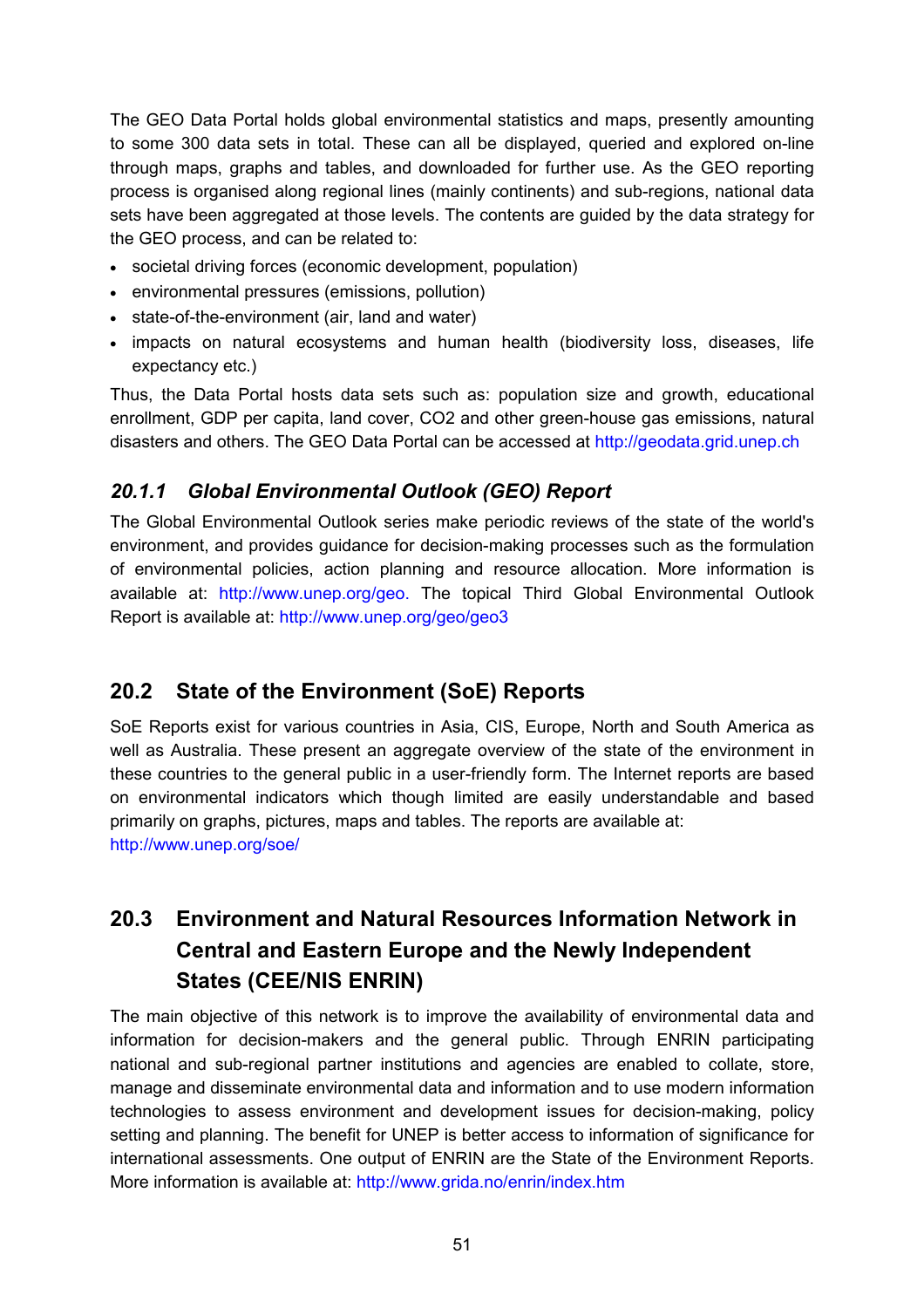### <span id="page-51-0"></span>**20.4 Global Resource Information Database (GRID)**

GRID is a global network of environmental data centres facilitating the generation and dissemination of key environmental geo-referenced and statistical data-sets and information products, focusing on environmental issues and natural resources. The GRID database is maintained for the purpose of assisting the international community and individual nations in making sound decisions about resource management and environmental planning and where applicable, providing data for scientific studies. GRID centres typically have the ability, expertise and specialised information technology (environmental data management, remote sensing/Geographic Information Systems) to prepare, analyse and present the environmental data and information which form the basis for reliable environmental assessments. Information on GRID centres in Europe as well as worldwide is available at: http://www.grid.unep.ch/ or http://www.grida.no/about/nodesjs.htm

### <span id="page-51-1"></span>*20.4.1 GRID-Arendal's Online GIS, Map and Graphics Database*

The GRID-Arendal's online database comprises GIS datasets, maps and graphics, metadata, reports as well as other GIS links. The GIS datasets contain, for instance, a number of datasets on biodiversity, protected areas, terrestrial geography or wilderness. The database is available at: http://www.grida.no/db/index.htm

### <span id="page-51-2"></span>*20.4.2 GRID-Geneva's Global and European Databases*

GRID-Geneva's Global and European databases cover a wide variety of thematic layers, such as climate, soils, vegetation and water-related digital geo-referenced data sets, as well as infrastructural and socio-economic data sets on human population, boundaries, roads and railways. These data sets are fully documented in an electronic catalogue (meta-database). More information is available at: www.grid.unep.ch

### <span id="page-51-3"></span>**20.5 INFOTERRA**

INFOTERRA was established in 1974 as a decentralised worldwide network of information centres to ease the exchange of environmental information and expertise. These are the 177 National Focal Points (NFPs). At the national level, INFOTERRA provides a wide range of traditional environmental information products and services including environmental bibliographies, directories of sources of information, query-response services, and environmental awareness leaflets. The INFOTERRA network is contributing input to the Environment Directory - a comprehensive metadata tool developed to support the global environmental portal UNEP.Net (www.unep.net). The Environment Directory is accessible on-line at: www.environment-directory.org and more information on INFOTERRA is available at: http://www.unep.org/infoterra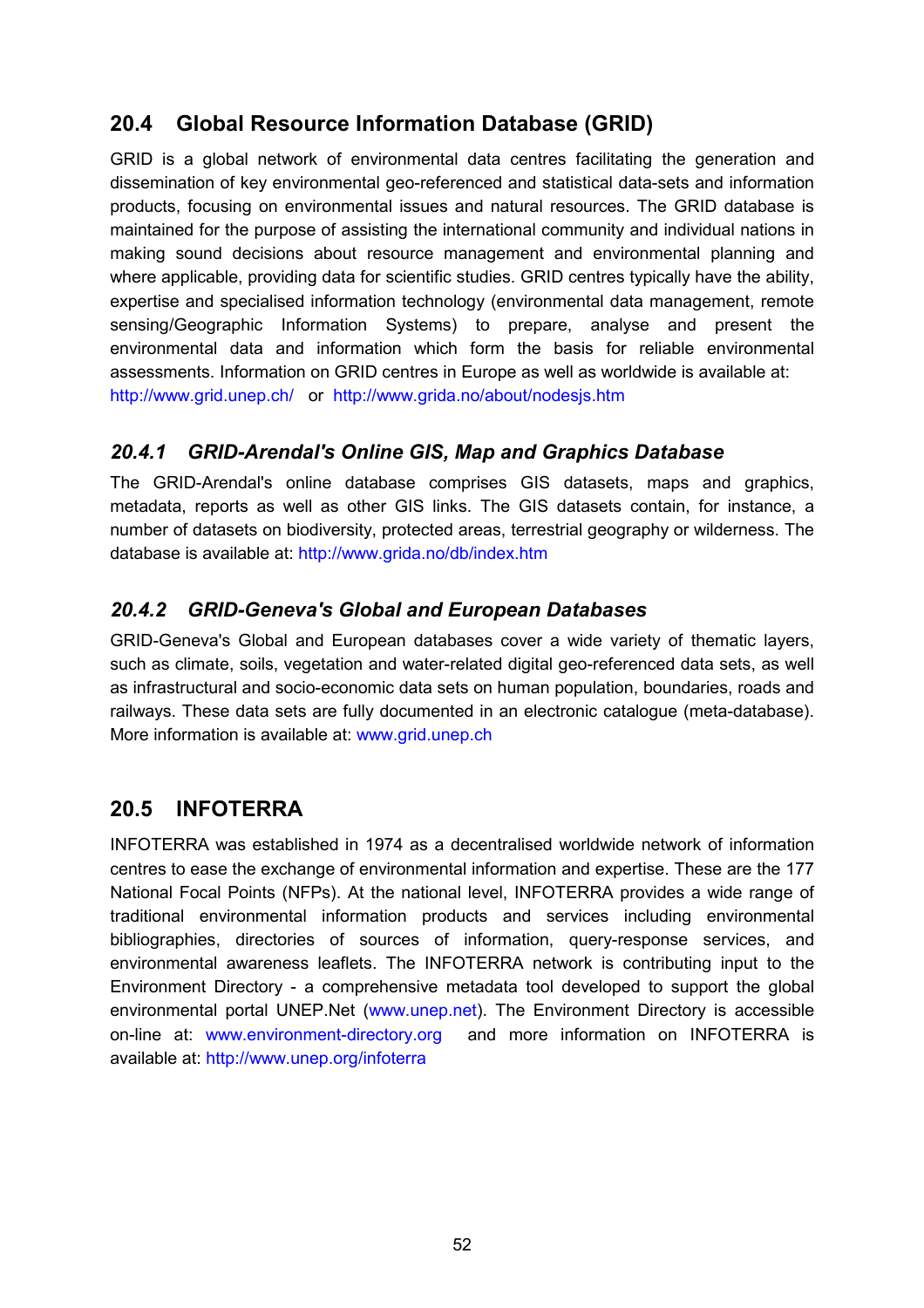# <span id="page-52-0"></span>**21 UNEP WORLD CONSERVATION MONITORING CENTRE (UNEP-WCMC)**

The 'UNEP World Conservation Monitoring Centre', based in Cambridge, UK, provides information for policy and action to conserve the living world. Being an office of the UN the Centre's work is an integral part of the United Nations Environment Programme. The Centre supports international programmes for conservation and sustainable development by providing reliable scientific data on the world's biodiversity. The Centre's activities include assessment and early warning studies in forest, dryland, freshwater and marine ecosystems. Research on endangered species and biodiversity indicators is undertaken with the use of geographic information systems (GIS) and other analytical technologies that help to visualise trends, patterns and emerging priorities for conservation action. More information is available at: http://www.unep-wcmc.org

#### **SFM relevant data and information services provided by UNEP-WCMC**

UNEP-WCMC maintains a large and varied collection of databases concerning nature conservation, developed in collaboration with a range of partners, particularly IUCN. For more information see: http://www.unep-wcmc.org/forest/ho

### <span id="page-52-1"></span>**21.1 Protected Areas Database**

UNEP-WCMC has been working with information on protected areas since 1981 in close collaboration with the World Commission on Protected Areas and the IUCN Programme on Protected Areas. It manages a database on internationally and nationally designated protected areas that includes records on approximately 18 000 national parks and protected areas. The data are updated regularly as they form the basis of the UN List of Protected Areas and are linked in many cases to detailed spatial data on reserve locations and boundaries, which are maintained in GIS format. The database also contains overviews of the species and habitats to be found within protected areas. The United Nations List of Protected Areas (cf. chapter 14.3) is as well included. More information is available at: http://www.unep-wcmc.org/protected\_areas/index.html

### <span id="page-52-2"></span>**21.2 Datasets and Maps of Forests and Protection**

Since 1987, UNEP-WCMC has been gathering and compiling spatial data on the extent and conservation status of forests from a variety of national and international sources. GIS data were first assembled for closed moist tropical forests and used to publish the three volumes of the Conservation Atlas of Tropical Forests. The first digital 'World Forest Map' was produced in 1996 showing actual forest extent and protected areas with forested land. UNEP-WCMC updates its mapped data on the global distribution of forests continuously, by collaborating with other organisations to obtain and exchange forest. Data from a wide range of sources compiled at a wide range of scales and using many different classifications, are harmonised to provide regional and global overviews of forest cover and biodiversity. More information is available at: http://www.unep-wcmc.org/forest/fp\_background.htm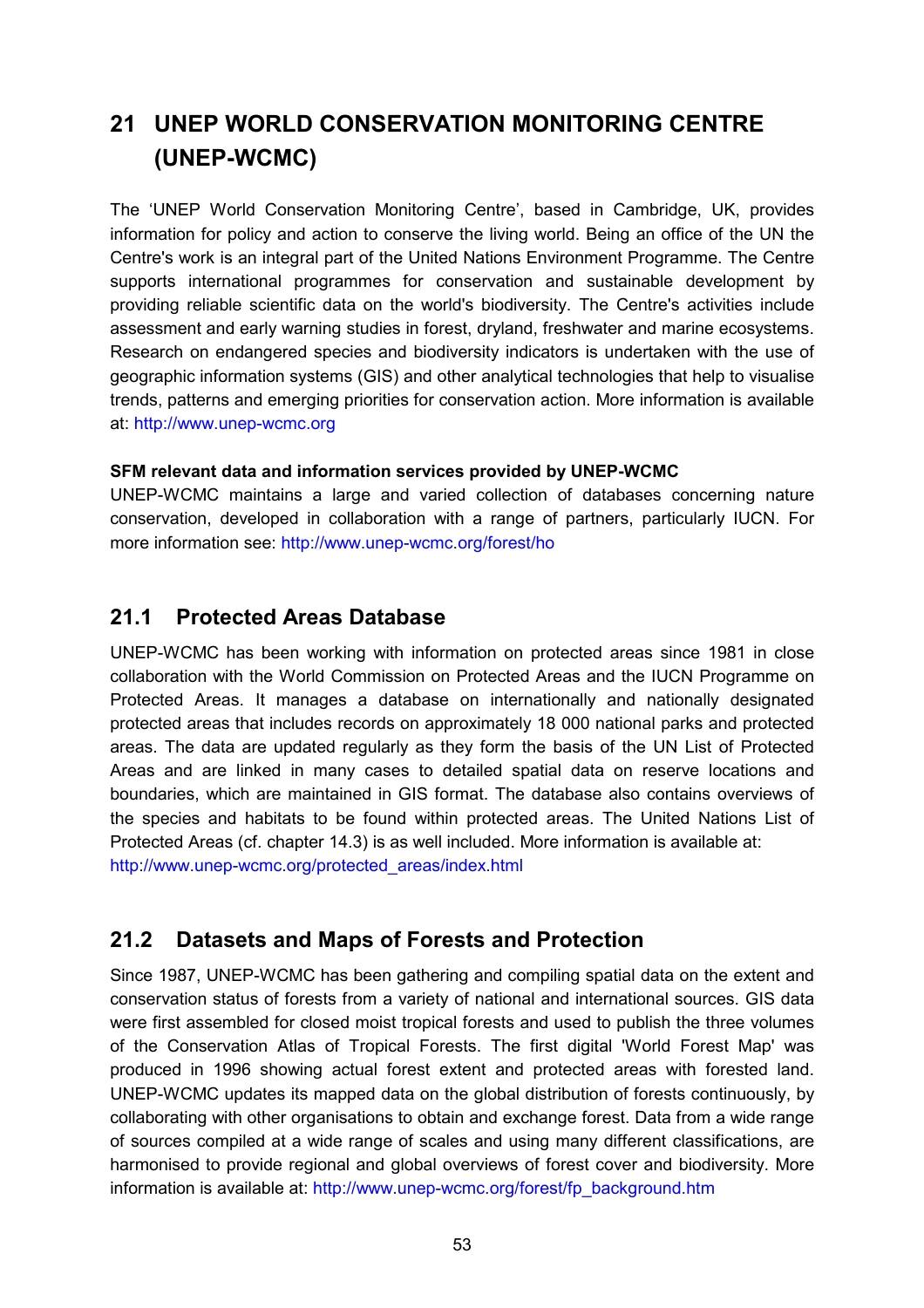UNEP-WCMC also provides data on some unique forest types at global and regional scales. For example, it has generated the first 'Global Map of Mountain Forests' (see http://www.unep-wcmc.org/habitats/mountains/index.html).

Using the forest cover and protected areas data, UNEP-WCMC produces regular updates on the protection status of forests worldwide. The first of these was completed in 1997 in collaboration with the Center for International Forestry Research (CIFOR) and published on the CD ROM 'A Global Overview of Forest Conservation', which contained both a statistical analysis of the protection status of 25 forest types and GIS files of the data used in the analyses. The most recent analysis was performed in 2000 and made available via the Internet. For more information see: http://www.unep-wcmc.org/forest/statistics.htm

A separate analysis has also been performed for Europe using a regionally appropriate forest classification to provide information on the extent, distribution and protection status of 20 broad and 66 specific forest types. For further information see:

http://www.unep-wcmc.org/forest/eu\_gap/index.htm

### <span id="page-53-0"></span>**21.3 Threatened Plants Database**

The Threatened Plants Database currently contains data on more than 140 000 plant names, conservation status and data concerning all taxa listed on CITES (Convention on International Trade in Endangered Species of Fauna and Flora) providing a unique overview of plants threatened at global level. The 'IUCN Red List of Threatened Species' is produced directly from this database (cf. chapter 14.1). More information is available at: http://www.unep-wcmc.org/species/plants/overview.htm

### <span id="page-53-1"></span>**21.4 Tree Conservation Database**

The tree conservation database links with the forest and trade programmes providing data on habitats and use, and with the Global Trees Campaign. The database was developed from the 'Threatened Plants Database' and contains updated information on over 8 000 tree species which are threatened with extinction at a global level. It includes the IUCN Red List Categories, information on distribution, uses, ecology, threats and conservation measures. Summary information on individual species is published in 'The World List of Threatened Trees'. More information can be found at: http://www.unep-wcmc.org/trees/index.html

### <span id="page-53-2"></span>**21.5 Animals Database**

The UNEP-WCMC Animals Database holds information on threatened animals of the world. Part of this database is common to 'The IUCN Red List of Threatened Species' (cf. chapter 14.1). This database is a result of long-term collaboration between scientists worldwide and many organisations, notably the Species Survival Commission of IUCN, BirdLife International and UNEP-WCMC. More information is available at: http://www.unepwcmc.org/index.html?http://www.unep-wcmc.org/species/animals/animal\_redlist.html~main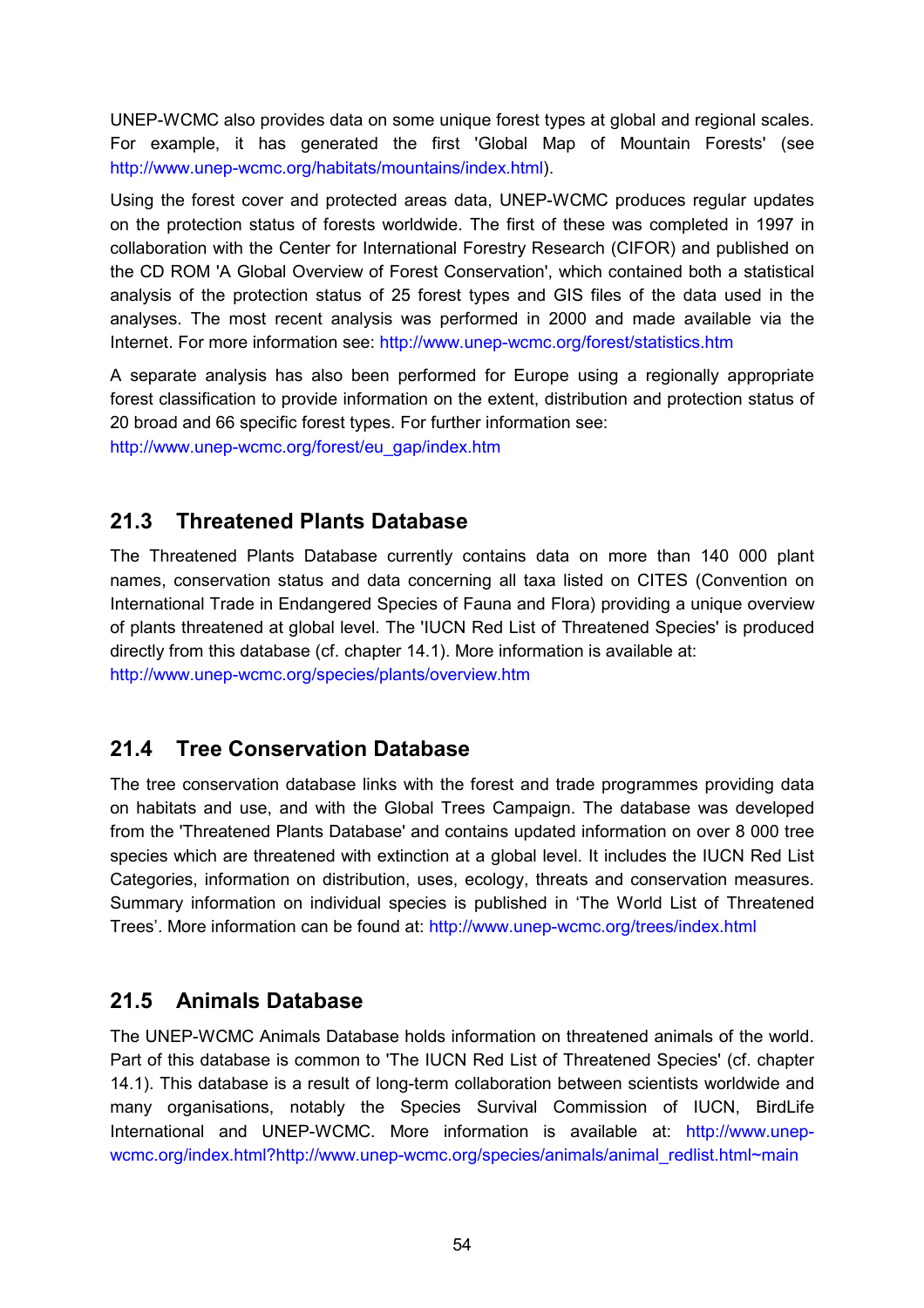### <span id="page-54-0"></span>**22 THE WORLD BANK GROUP**

Founded in 1944, the World Bank Group is one of the world's largest sources of development assistance. The World Bank Group consists of the following five closely associated institutions: The International Bank for Reconstruction and Development (IBRD), the International Development Association (IDA), the International Finance Corporation (IFC), the Multilateral Investment Guarantee Agency (MIGA) and the International Centre for Settlement of Investment Disputes (ICSID). Each institution plays a distinct role in the mission to fight poverty and improve living standards for people in the developing world. The term 'World Bank' refers specifically to IBRD and IDA.

The Bank, which provided US\$ 17.3 billion in loans to its client countries in fiscal year 2001, is working in more than 100 developing economies, bringing a mix of finance and ideas to improve living standards and eliminate the worst forms of poverty. The World Bank is owned by more than 180 member countries. More information is available at: http://www.worldbank.org/

#### **SFM relevant data and information services provided by the World Bank Group**

Almost all the data reported by the World Bank are derived from official national statistical systems. More information is available at: http://www.worldbank.org/data

### <span id="page-54-1"></span>**22.1 World Development Indicators (WDI)**

The World Development Indicators (WDI) is the World Bank's premier annual compilation of data about development. WDI 2002 includes approximately 800 indicators in 87 tables, organised in six sections:

- World view
- People
- Environment, including land use, deforestation, biodiversity, protected areas
- Economy
- States and markets
- Global links

The tables cover 152 economies and 14 country groups with basic indicators for a further 55 economies. WDI 2002 print edition offers the current overview of reliable data from the past few years. More information is available at:

http://www.worldbank.org/data/wdi2002/index.htm

For timeseries data from 1960 and onwards more information is available at: http://www.worldbank.org/data/wdi2001/cdrom.htm

### <span id="page-54-2"></span>**22.2 The Little Green Data Book**

The Little Green Data Book is based on the World Development Indicators, 2002. Under the headings of agriculture, forests, biodiversity, energy, emissions and pollution, water and sanitation, and 'greener' national accounts, the Little Green Data Book presents key indicators of the environment and its relationship to people for more than 200 countries. The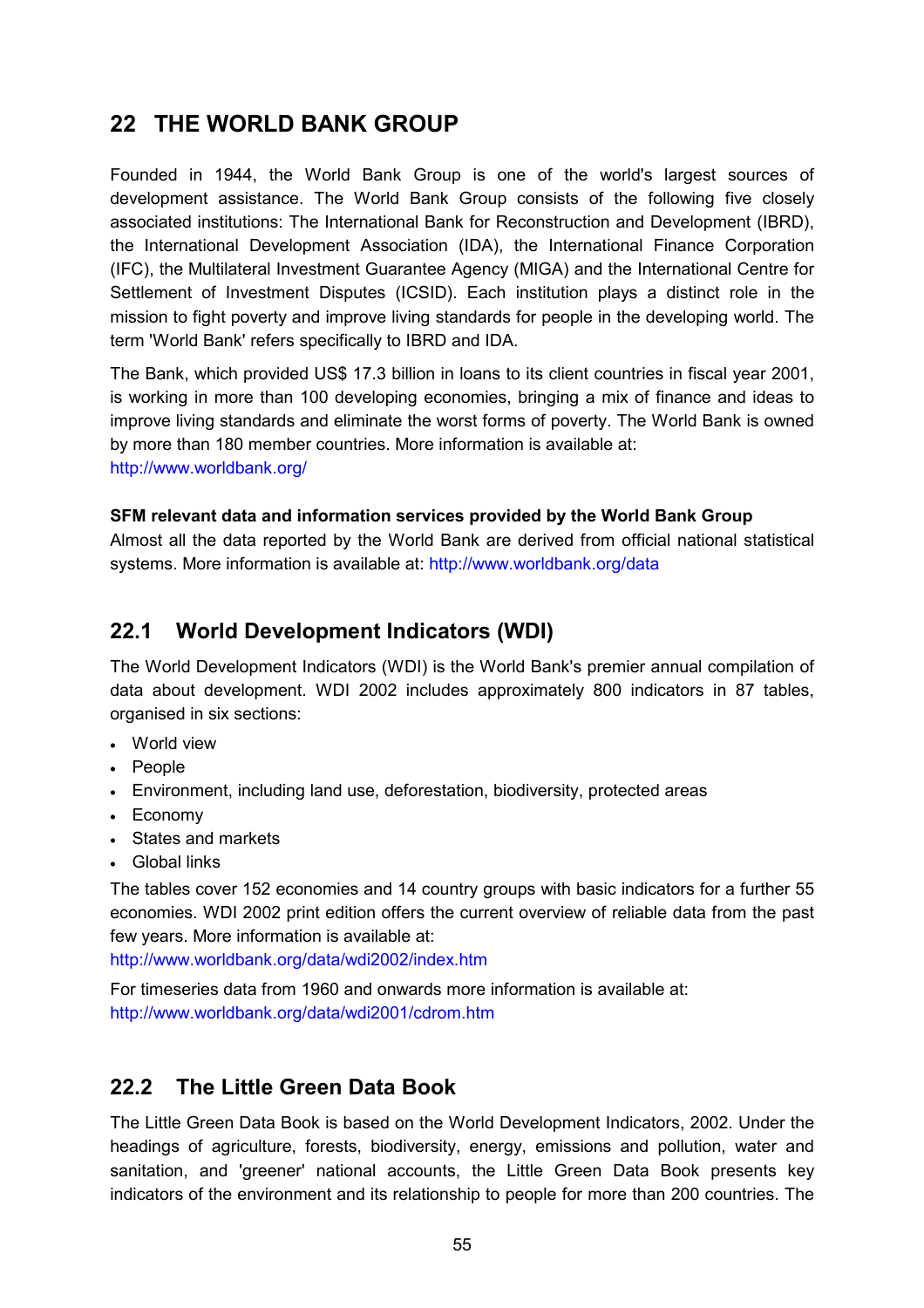data can also be downloaded from Internet. More information is available at:

http://lnweb18.worldbank.org/ESSD/essdext.nsf/44DocByUnid/2883C0E2AEF37CB985256C 40004D5F84?Opendocument

### <span id="page-55-0"></span>**22.3 Environmental Performance Indicators (EPIs)**

Environmental Performance Indicators are selected indicators for various broad categories of environmental problems. Addressed are:

- Forestry
- Biodiversity
- Land use
- Air pollution
- Water pollution
- Global environmental problems
- Institutional issues

The publication is available at: http://www-

wds.worldbank.org/servlet/WDSContentServer/WDSP/IB/2000/02/09/000094946\_00012505 400754/Rendered/PDF/multi\_page.pdf

# <span id="page-55-1"></span>**23 WORLD RESOURCES INSTITUTE (WRI)**

The World Resources Institute (WRI), is an environmental think tank that goes beyond research to find practical ways to protect the earth and improve people's lives. Founded in 1982, its goal is to place questions of natural resource destruction, environmental pollution, and ecosystem degradation on the global agenda. Today WRI comprises 150 professionals from more than 20 nations and partner institutions in more than 50 countries, using new information and communication technology to influence decisions, provide information, ideas, and solutions to global environmental problems. More information is available at: http://www.wri.org

#### **SFM relevant data and information services provided by WRI**

### <span id="page-55-2"></span>**23.1 Global Forest Watch (GFW)**

Global Forest Watch is an international data and mapping network that combines on-theground knowledge with digital technology to provide accurate information about the world's forests. GFW promotes transparency and accountability into the decision making processes that determine how forests are managed and for whom, by:

- Tracking the actors (corporations, government agencies, individuals) that are sponsoring development activities
- Mapping out where these actors are operating
- Monitoring the degree to which these actors are following national and local management laws and regulations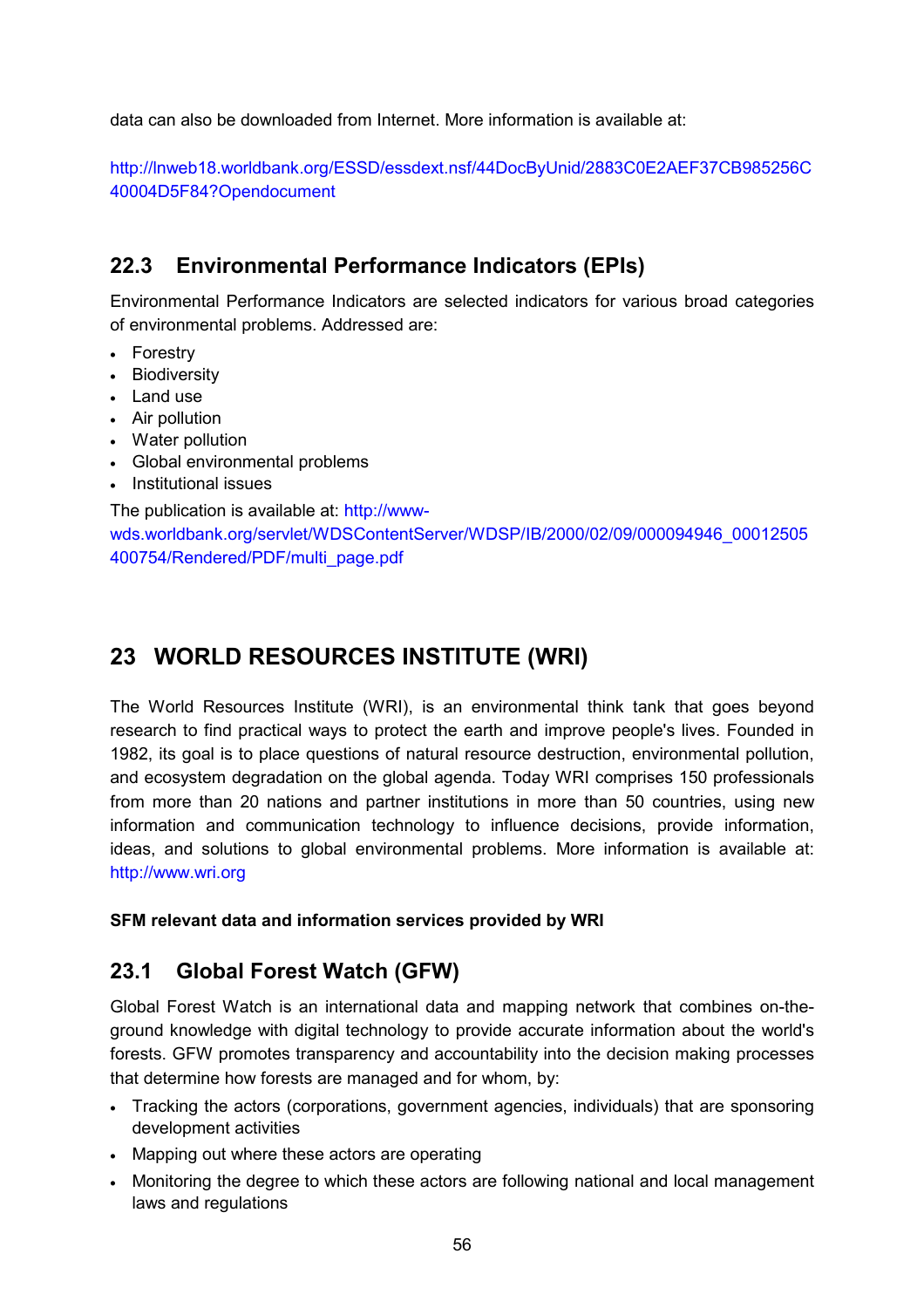All GFW data and products undergo a formal review process that includes national forest experts from the country of focus as well as international forest experts. More information is available at: http://www.globalforestwatch.org/english/index.htm

### <span id="page-56-0"></span>**23.2 World Resources Report**

The regularly published reports on the World's Resources are prepared by UNDP, UNEP, the World Bank and WRI as a guide to the global environment. The report 'World Resources 2002-2004 - Decisions for the Earth: Balance, voice, and power' focuses on the importance of good environmental governance. It also presents national statistics on current environmental, social, and economic trends in more than 150 countries. This edition departs from previous ones by making the full World Resources database freely accessible and searchable on-line in the companion website EarthTrends (www.earthtrends.wri.org). The EarthTrends site also provides data tables, country profiles and maps about current conditions. The report is forthcoming in May 2003. More information is available at: http://pubs.wri.org/pubs\_description.cfm?PubID=3764

## <span id="page-56-1"></span>**24 WORLDWATCH INSTITUTE**

Worldwatch is a non profit public policy research organisation dedicated to informing policymakers and the public about emerging global problems and trends and the complex links between the world economy and its environmental support systems. By providing compelling, accessible, and fact-based analysis of critical global issues, Worldwatch informs people around the world about the complex interactions between people, nature, and economies. More information is available at: www.worldwatch.org

#### <span id="page-56-2"></span>**SFM relevant data and information services provided by Worldwatch**

### **24.1 State of the World**

The annual publications of Worldwatch on the state of the world include comprehensive, upto-date, and accessible summaries on the global environment and are published in 20 different languages. The 2003 State of the World Edition focuses, inter alia, on habitat loss, extinct bird species and renewable energies. The report is available at: http://www.worldwatch.org/pubs/sow/2003/

### <span id="page-56-3"></span>**24.2 Vital Signs**

Worldwatch provides regularly comprehensive, user-friendly information on key trends and developments. The current edition of 'Vital Signs 2002: Trends that are shaping our future' presents more than 50 key indicators of long-term trends in the fields of food and agriculture, environment, energy, atmosphere, economy, transportation, communication, health and military. Unchecked forest loss is a special feature. The report is available at: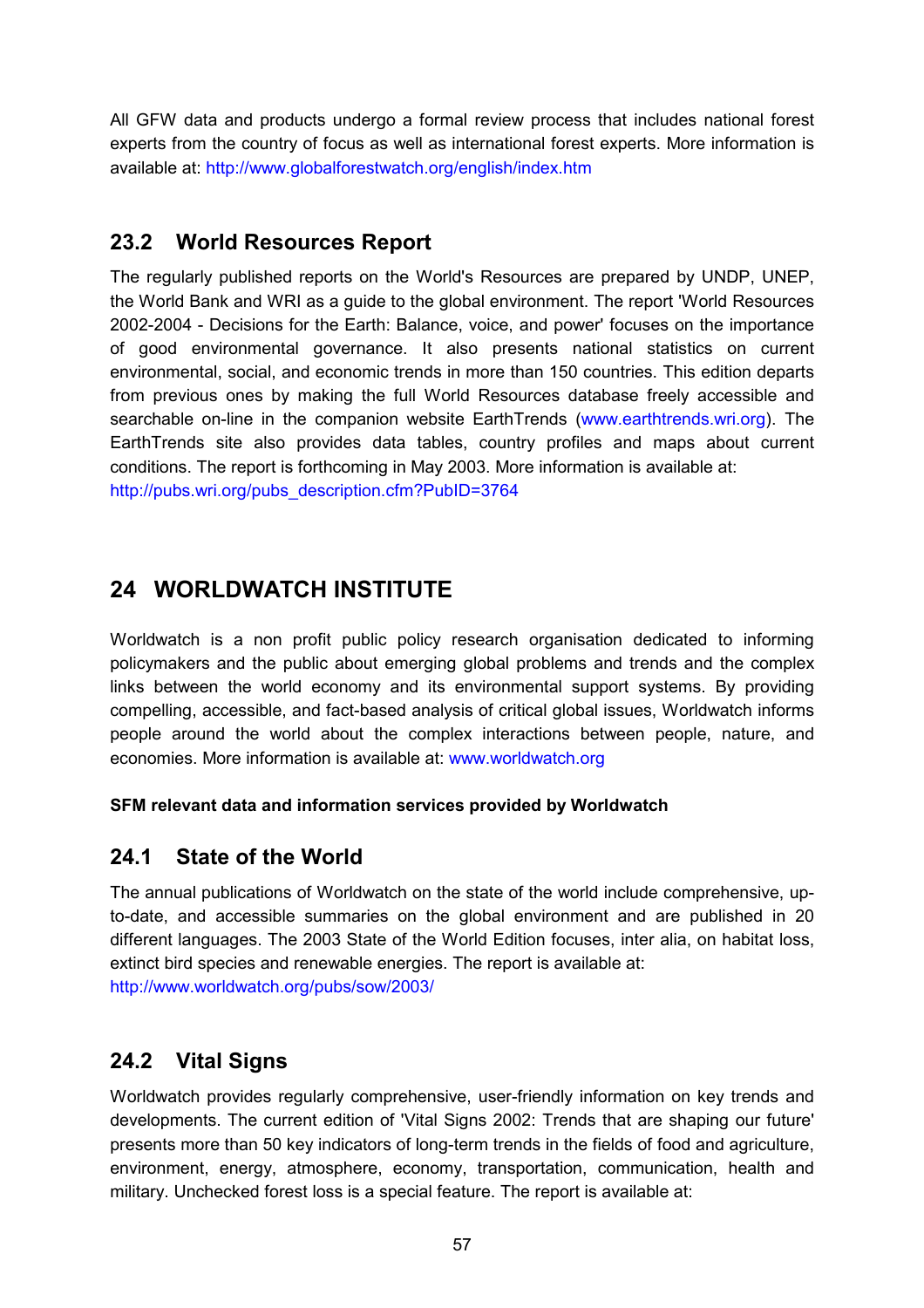<span id="page-57-0"></span>http://www.worldwatch.org/pubs/vs/2002/

### **25 WORLD WIDE FUND FOR NATURE (WWF)**

The World Wide Fund For Nature (WWF) is the world's largest independent conservation organisation. WWF is committed to halting and reversing forest loss and degradation worldwide. Presently, it has more than 300 forest related on-the-ground projects. In 1996, WWF launched the Forests for Life Campaign, which is working to achieve greater forest protection and promoting sustainable forest management world-wide.

The World Bank/WWF Alliance for Forest Conservation & Sustainable Use was founded in 1997 as a response to the depletion of the world's forest biodiversity, and of the forest-based goods and services essential for sustainable development. Since its inception the Alliance has mobilised approximately US\$4.5 million in new funding to support close to 100 forest conservation projects and fundamental forest research. More information is available at: http://www.panda.org/

#### **SFM relevant data and information services provided by WWF**

### <span id="page-57-1"></span>**25.1 WWF European Forest Scorecards**

WWF European Forest Scorecards 2000 provide comparative information on the way European nations treat forests. The scorecard is a simple evaluation where the current situation on a range of issues, like environment, social and cultural aspect, production, multiple use, consumption and pollution, is compared to a set of common goals. These goals are derived from the agreements of the United Nations Conference on Environment and Development (UNCED) including the forest principles, and the Resolutions of the MCPFE. WWF European Forest Scorecards 2000 include, for the first time, countries from Eastern Europe and the Baltic States and are available at:

http://www.panda.org/forests4life/pubs/Report\_Jan2000.doc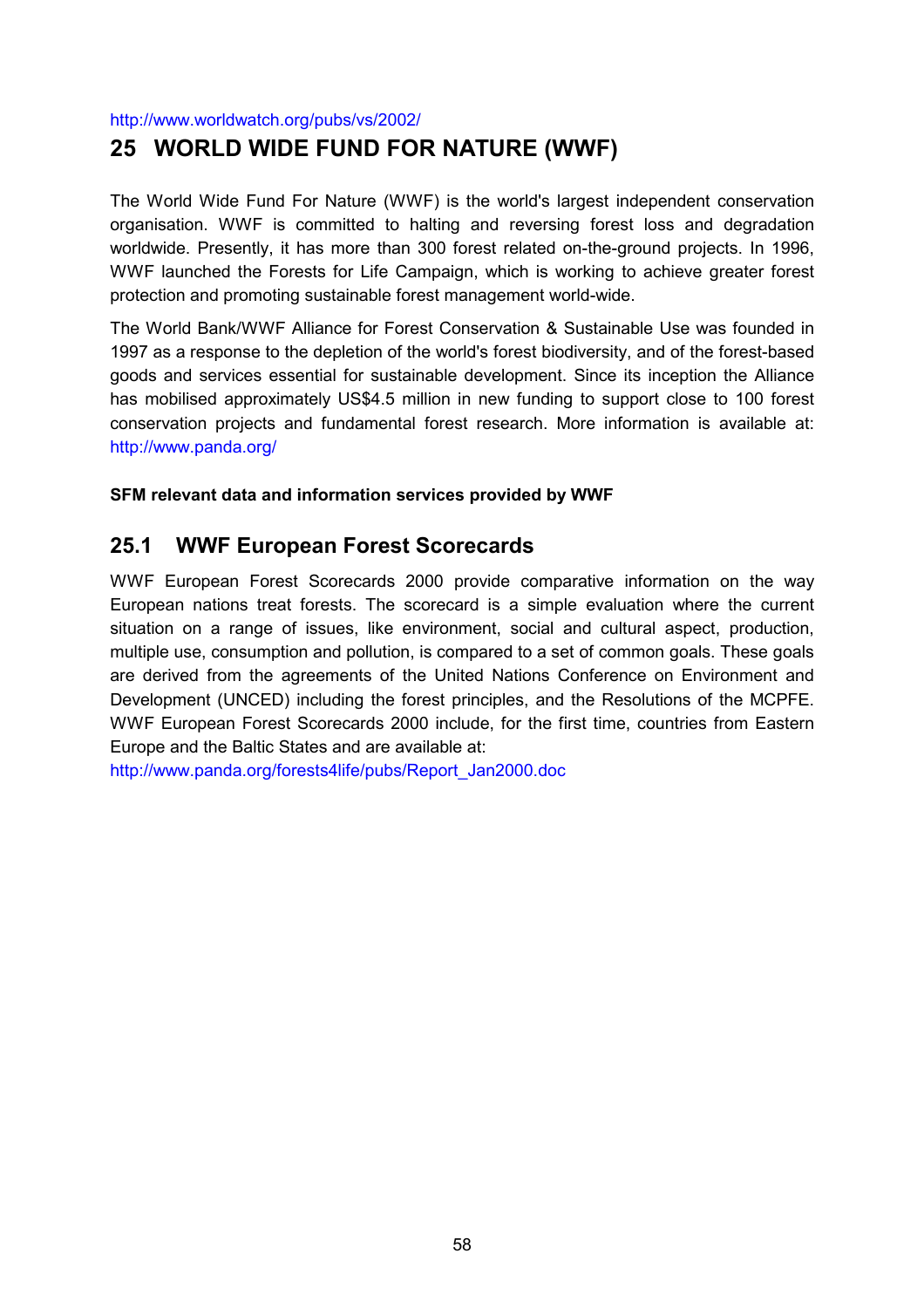# <span id="page-58-0"></span>**26 OTHER SFM RELEVANT DATA AND INFORMATION SERVICES**

### <span id="page-58-1"></span>**26.1 COST E27 - Protected Forest Areas in Europe (PROFOR)**

COST is an intergovernmental framework for scientific and technical co-operation allowing the co-ordination of national programmes on European level. COST Action E27 PROFOR was established in 2001 (until 2006) and signed by 21 European countries. Working Group III "A clearing house mechanism for European Protected Forest Areas", co-ordinated by EFI, will create a communication platform for information on bibliography and terminological terms and works towards the standardisation of data collection. More information is available at: http://www.efi.fi/projects/coste27/Introduction.html#five or http://cost.cordis.lu/src/home.cfm

### <span id="page-58-2"></span>**26.2 Dendrome**

Dendrome is a collection of forest tree genome databases and other forest genetic information resources for the international forest genetics community. Dendrome is part of a larger collaborative effort to construct genome databases for major crop and forest species. The primary genome database of Dendrome is called TreeGenes. It includes genetic map, DNA sequence, germplasm, and other related information for a large number of forest tree species. The Dendrome server also contains the IUFRO World Directory of Forest Geneticists and Tree Breeders. There are currently about 2700 entries in the directory. More information is available at: http://dendrome.ucdavis.edu/index.html

### <span id="page-58-3"></span>**26.3 Global Biodiversity Information Facility (GBIF)**

GBIF is an international co-operative scientific initiative to make the world's biodiversity information freely available through the Internet. Initially it is focusing on specimen level and ultimately will link to molecular, genetic and ecosystem level data. The purpose of GBIF is to design, implement, co-ordinate and promote the compilation, linking, standardisation, digitisation and global dissemination of the world's biodiversity data, within an appropriate framework for property rights and due attribution. GBIF is designed to work in close cooperation with established programmes and organisations that compile, maintain and use biological information resources. The participants will establish and support a 'distributed' information system that will enable users to access and utilise vast quantities of new and existing information and generate new knowledge. More information is available at: http://www.gbif.org/

### <span id="page-58-4"></span>**26.4 Monitoring of Non-Timber Forest Resources (MNTFR)**

Forest resource assessments on the national level are carried out in all EU member states and Switzerland and provide mainly information on the productive function of forests.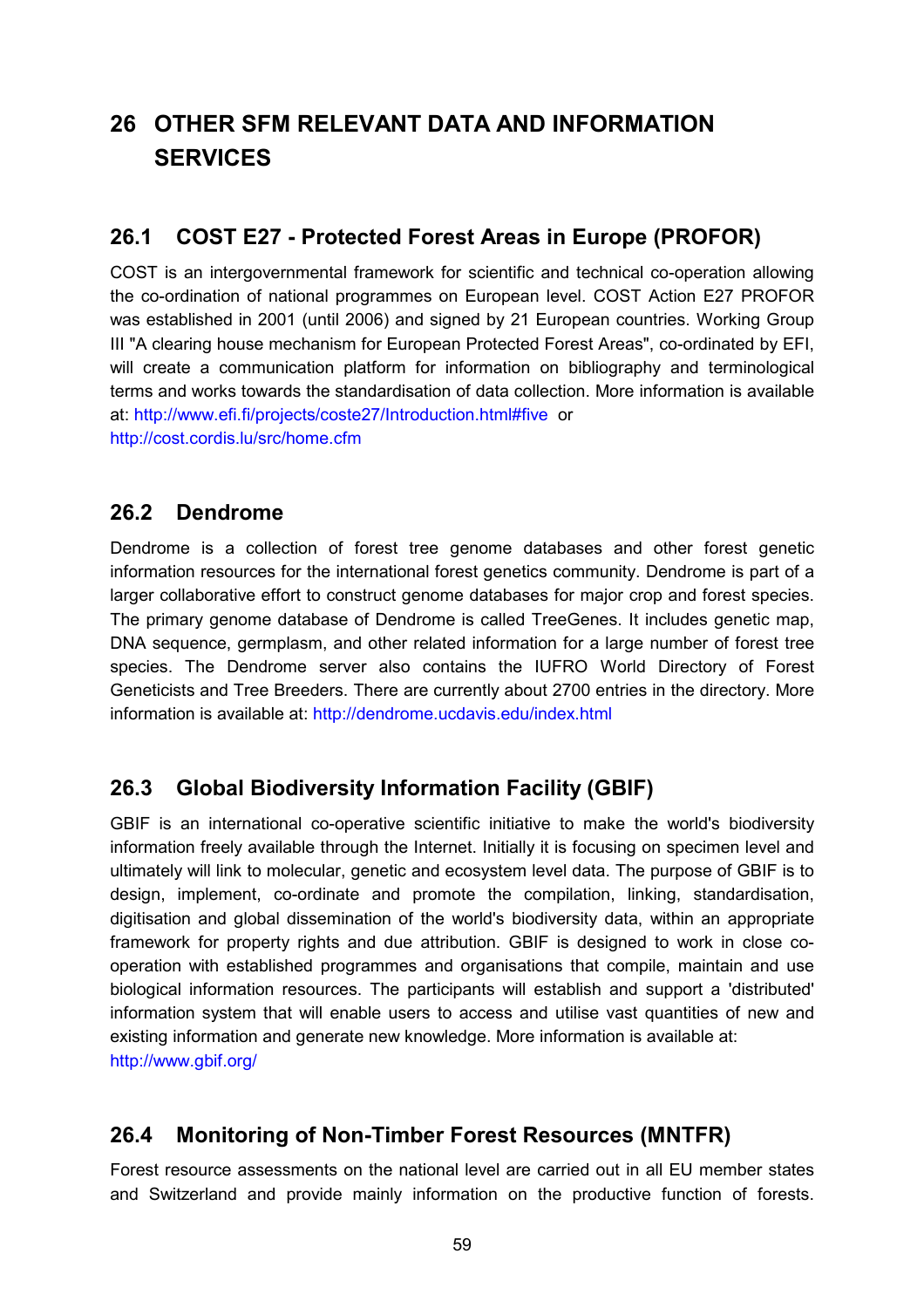Information on non-wood goods and services (e.g. soil protection, avalanche protection, recreation, habitat functions) is to a large extent missing. Therefore the EC-Project FAIR CT98 4045 'Scale Dependent Monitoring of Non-Timber Forest Resources Based on Indicators Assessed in Various Data Sources' has four main objectives:

- Development of methods that increase the degree of detail of the provided information on non-wood goods and services in relation to their resolution scale,
- Harmonising the information at European level.
- Analysis of the cost-efficiency of the proposed alternative methods,
- Validation of the proposed methods in selected test sites.

More information is available at: http://www.forst.tu-dresden.de/Informatik/mntfr/index.html

### <span id="page-59-0"></span>**26.5 Networking of Long-term Integrated Monitoring in Terrestrial Systems (NoLIMITS)**

NoLIMITS started as a two year EC preparatory action funded by the European Network for Research in Global Change (ENRICH). The aim was to develop a strategy for the creation of a pan-European long-term integrated monitoring site network. The network, based on existing sites, will serve the data and information needs of European-scale users for the detection and interpretation of global environmental change in terrestrial systems. To succeed, the network must deliver policy relevant information that either cannot be provided by alternative mechanisms or is better and more cost effective than information available through existing channels. More information is available at:

http://nolimits.nmw.ac.uk/details.html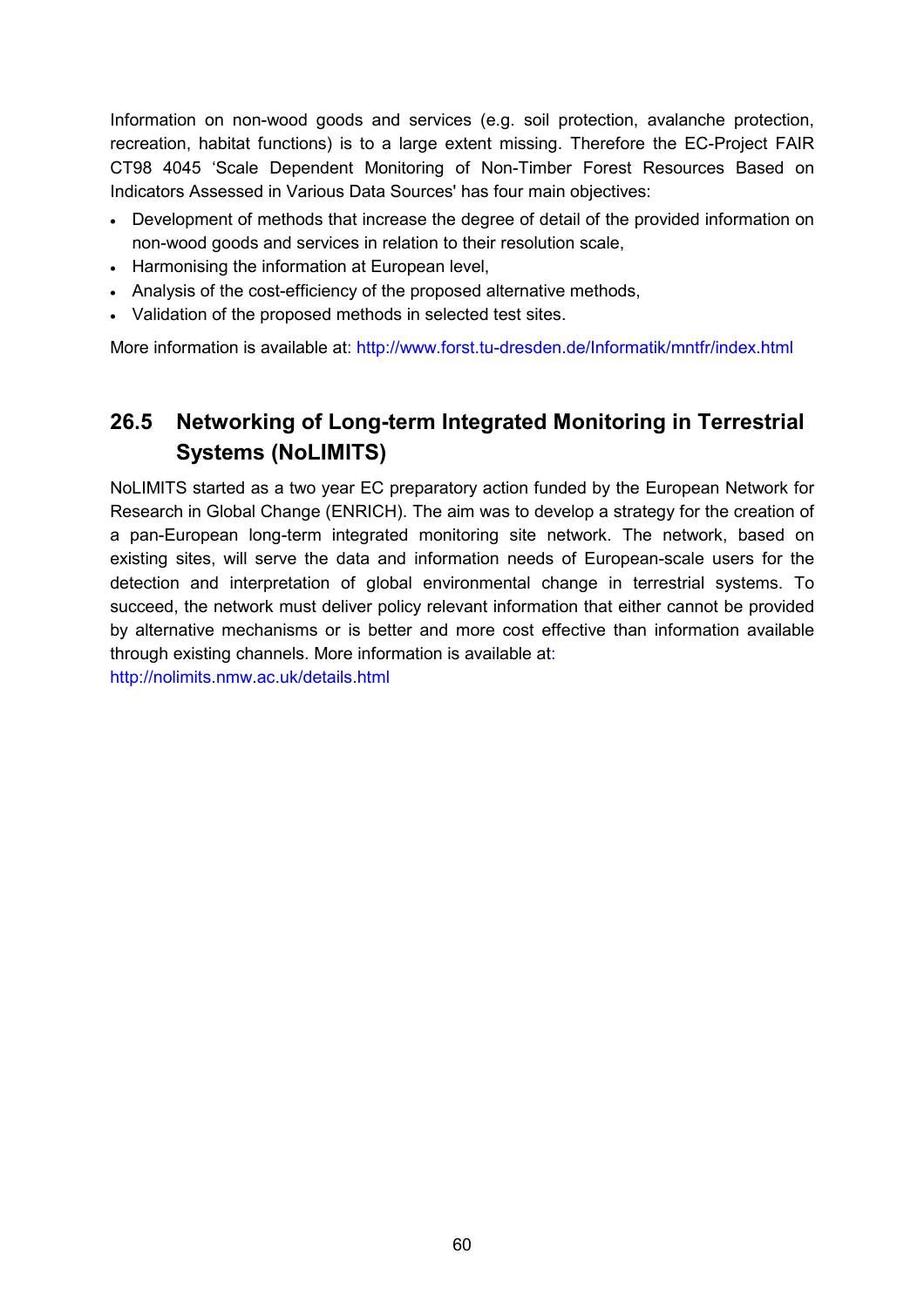### <span id="page-60-0"></span>**Abbreviations**

| <b>ACP</b>     | African, Caribbean and Pacific                                                     |
|----------------|------------------------------------------------------------------------------------|
| <b>AFWC</b>    | African Forestry and Wildlife Commission                                           |
| <b>AGPP</b>    | <b>Agriculture Plant Protection Service</b>                                        |
| ALI            | <b>Agricultural Labour Input Statistics</b>                                        |
| <b>ASCI</b>    | Areas of Special Conservation Interest                                             |
| <b>ATSR</b>    | Advanced Along Track Scanning Radiometer                                           |
| <b>AVHRR</b>   | <b>Advanced Very High Resolution Radiometer</b>                                    |
| <b>CBD</b>     | UN Convention on Biological Diversity                                              |
| <b>CCD</b>     | UN Convention on Combating Desertification and Drought                             |
| <b>CCE</b>     | Co-ordination Center for Effects                                                   |
| <b>CDDA</b>    | Common Database on Designated Areas                                                |
| <b>CDS</b>     |                                                                                    |
|                | Catalogue of Data Sources                                                          |
| <b>CEC</b>     | European Commission (Commission of the European Community)                         |
| <b>CEDAR</b>   | Central European Environmental Data Request Facility                               |
| <b>CEE</b>     | Central and Eastern Europe                                                         |
| cf.            | confer                                                                             |
| <b>CIFOR</b>   | Center for International Forestry Research                                         |
| <b>CIS</b>     | <b>Certification Information Service</b>                                           |
| <b>CIS</b>     | Commonwealth of Independent States                                                 |
| <b>CITES</b>   | Convention on International Trade in Endangered Species of Fauna and Flora         |
| <b>CLC</b>     | Corine Land Cover                                                                  |
| <b>CLRTAP</b>  | <b>UNECE Convention on Long Range Transboundary Air Pollution</b>                  |
| CoE            | Council of Europe                                                                  |
| <b>COMEXT</b>  | Database for statistics on the EU's external trade and trade between member states |
| <b>CORINE</b>  | COoRdination d'INformation Environmental (Information System on the Co-ordination  |
|                | of Information on the Environment)                                                 |
| <b>COST</b>    | European Co-operation in the Field of Scientific and Technical Research            |
| <b>CSD</b>     | Commission on Sustainable Development                                              |
| <b>DFDE</b>    | Database on Forest Disturbances in Europe                                          |
| DG             | Directorate General                                                                |
| <b>EAA</b>     | <b>Economic Accounts for Agriculture</b>                                           |
| <b>EAAF</b>    | Economic Accounts for Agriculture and Forestry                                     |
| EAF            | <b>Economic Accounts for Forestry</b>                                              |
| EAC            | European Astronautical Centre                                                      |
| EC             | <b>European Community</b>                                                          |
| <b>ECB</b>     | European Central Bank                                                              |
| EC CHM         | European Community Clearinghouse Mechanism                                         |
| <b>ECOSOC</b>  | Economic and Social Council of the UN                                              |
| <b>EDS</b>     | <b>Environmental Data System</b>                                                   |
| EEA.           | <b>European Environment Agency</b>                                                 |
| <b>EEFR</b>    | EFISCEN European Forest Resource Database                                          |
| <b>EFC</b>     | <b>European Forestry Commission</b>                                                |
| EFI            | <b>European Forest Institute</b>                                                   |
| <b>EFICS</b>   | European Forestry Information and Communication System                             |
| <b>EFIDAS</b>  | European Forestry Information and Data Analysis System                             |
| <b>EFIS</b>    |                                                                                    |
| <b>EFISCEN</b> | European Forest Information System                                                 |
|                | European Forest Information Scenario Model                                         |
| <b>EFSOS</b>   | European Forest Sector Outlook Studies                                             |
| <b>EFTA</b>    | European Free Trade Association                                                    |
| <b>EIONET</b>  | European Environment Information and Observation Network                           |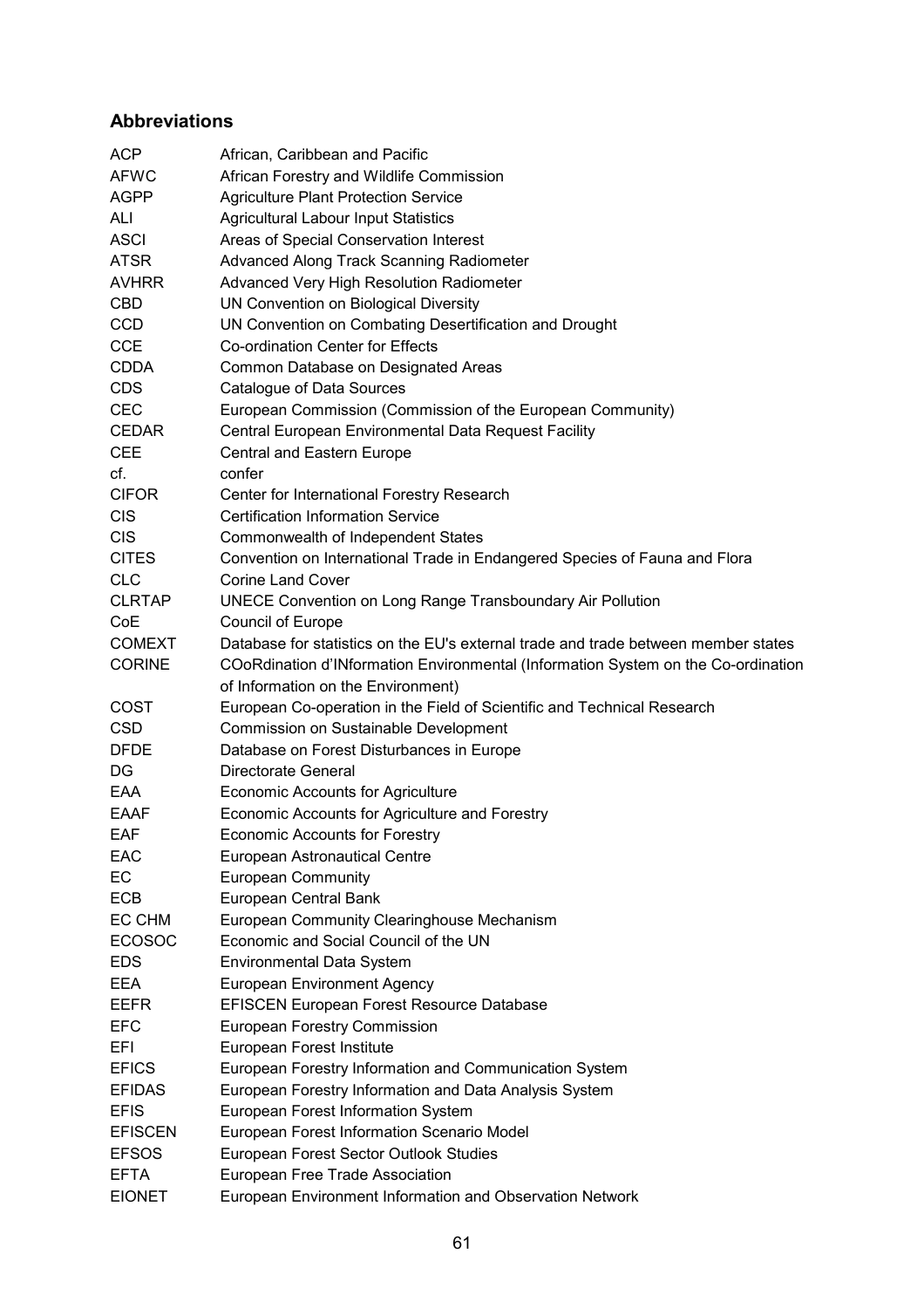| ELC                         | <b>IUCN Environmental Law Centre</b>                                                                        |
|-----------------------------|-------------------------------------------------------------------------------------------------------------|
| <b>ELIS</b>                 | Environmental Law Information System                                                                        |
| <b>EMEP</b>                 | Co-operative Programme for Monitoring and Evaluation of the Long-range                                      |
|                             | Transmission of Air Pollutants in Europe                                                                    |
| <b>EMU</b>                  | European Monetary Union                                                                                     |
| <b>ENRICH</b>               | European Network for Research in Global Change                                                              |
| <b>ENRIN</b>                | <b>Environment and Natural Resources Information Networks</b>                                               |
| <b>ERS</b>                  | <b>Earth Observation Satellite</b>                                                                          |
| <b>ESA</b>                  | European Space Agency                                                                                       |
| <b>ESB</b>                  | European Soil Bureau                                                                                        |
| <b>ESOC</b>                 | European Space Operation Centre                                                                             |
| <b>ESRIN</b>                | European Space Research Institute                                                                           |
| <b>ESS</b>                  | European Statistical System                                                                                 |
| <b>ESTEC</b>                | European Space Research and Technology Centre                                                               |
| ETC/NPB                     | European Topic Centre on Nature Protection and Biodiversity                                                 |
| <b>ETTS</b>                 | European Timber Trends Study                                                                                |
| EU                          | European Union                                                                                              |
| <b>EUFORGEN</b>             | European Forest Genetic Resources Programme                                                                 |
| <b>EUNIS</b>                | European Nature Information System                                                                          |
| Eurostat                    | European Statistical Office                                                                                 |
| <b>EUSIS</b>                | European Soil Information System                                                                            |
| <b>FAO</b>                  | Food and Agriculture Organisation of the United Nations                                                     |
| <b>FCCC</b>                 | UN Framework Convention on Climate Change                                                                   |
| <b>FIMCI</b>                | Forest Intensive Monitoring Co-ordinating Institute                                                         |
| <b>FINE</b>                 | Forest Information Services Network for Europe                                                              |
| <b>FIRS</b>                 | Forest Information from Remote Sensing                                                                      |
|                             |                                                                                                             |
| <b>FORIS</b><br><b>fPAR</b> | <b>Forestry Information System</b>                                                                          |
|                             | fraction of Photosynthetically Active Radiation absorbed by vegetation<br><b>Forest Resource Assessment</b> |
| <b>FRA</b>                  | Forest Reserves Research Network Databank                                                                   |
| FRRN                        |                                                                                                             |
| <b>FSC</b>                  | Forest Stewardship Council                                                                                  |
| GDP                         | <b>Gross Domestic Product</b>                                                                               |
| <b>GEIS</b>                 | <b>Global Environmental Information Systems</b>                                                             |
| <b>GEMET</b>                | <b>General Multilingual Environmental Thesaurus</b>                                                         |
| GEO                         | <b>Global Environment Outlook</b>                                                                           |
| <b>GFIS</b>                 | <b>Global Forest Information Service</b>                                                                    |
| <b>GFMC</b>                 | <b>Global Fire Monitoring Center</b>                                                                        |
| <b>GFSM</b>                 | <b>Global Fibre Supply Model</b>                                                                            |
| <b>GFW</b>                  | <b>Global Forest Watch</b>                                                                                  |
| <b>GIEWS</b>                | Global Information and Early Warning System on Food and Agriculture                                         |
| <b>GIS</b>                  | Geographic Information Systems                                                                              |
| <b>GMES</b>                 | Global Monitoring for Environment and Security Project                                                      |
| <b>GPPIS</b>                | Global Plant and Pest Information System                                                                    |
| <b>GRID</b>                 | <b>Global Resource Information Database</b>                                                                 |
| <b>GTOS</b>                 | Global Terrestrial Observation System                                                                       |
| <b>GVM</b>                  | <b>Global Vegetation Monitoring</b>                                                                         |
| <b>IBRD</b>                 | International Bank for Reconstruction and Development                                                       |
| <b>ICEL</b>                 | International Council of Environmental Law                                                                  |
| ICP                         | International Co-operative Programme                                                                        |
| <b>ICSID</b>                | International Centre for Settlement of Investment Disputes                                                  |
| <b>IDA</b>                  | International Development Association                                                                       |
| IEA                         | <b>International Energy Agency</b>                                                                          |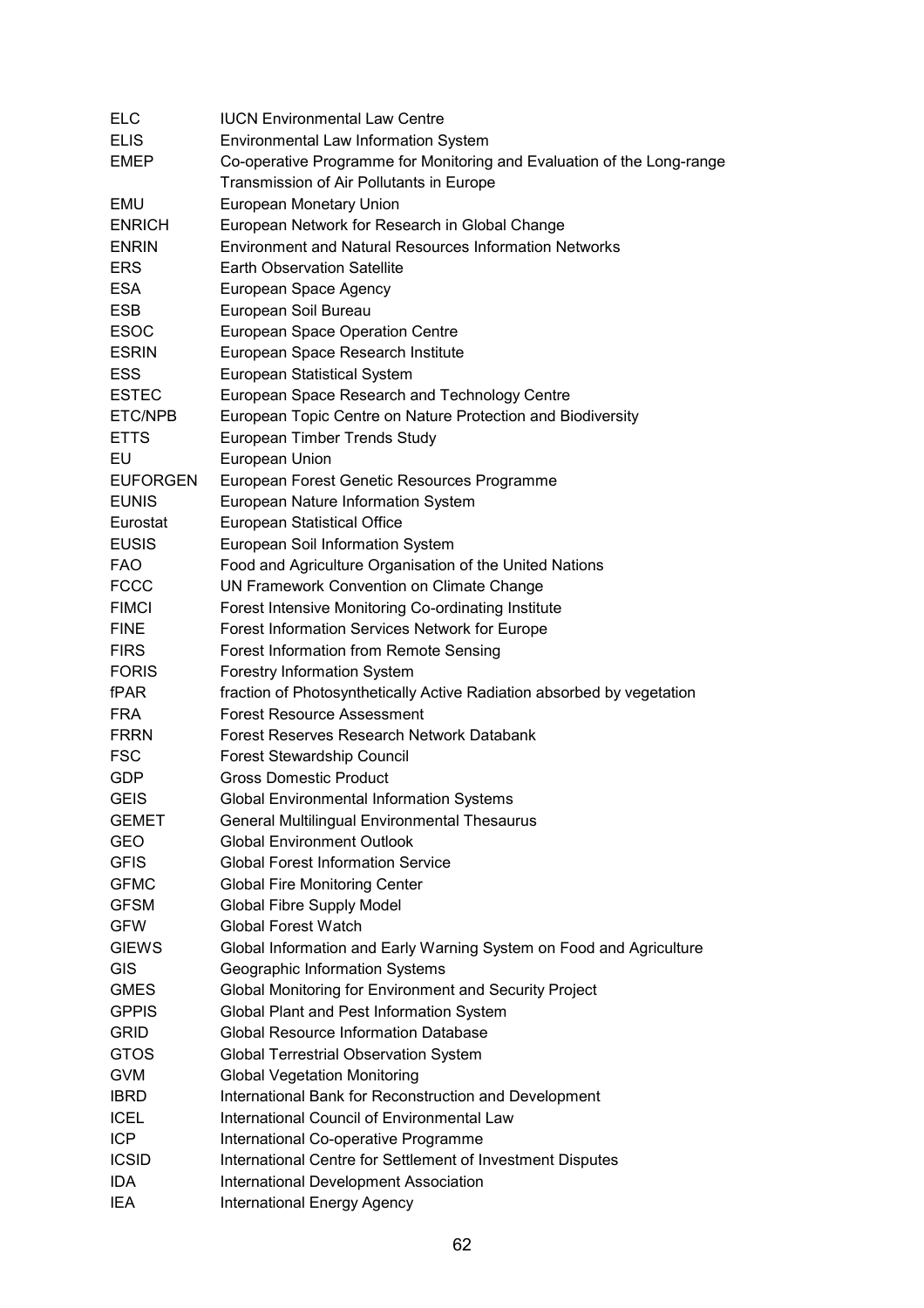| <b>IEEAF</b>                | European Framework for Integrated Environmental and Economic Accounting for                      |
|-----------------------------|--------------------------------------------------------------------------------------------------|
|                             | <b>Forests</b>                                                                                   |
| <b>IFC</b>                  | International Finance Corporation                                                                |
| <b>IFFN</b>                 | <b>International Forest Fire News</b>                                                            |
| <b>ILO</b>                  | International Labour Organization                                                                |
| <b>IMF</b>                  | <b>International Monetary Fund</b>                                                               |
| <b>IPGRI</b>                | International Plant Genetic Resources Institute                                                  |
| <b>ISEP</b>                 | International Society for Environmental Protection                                               |
| <b>ITTO</b>                 | International Tropical Timber Organization                                                       |
| <b>IUCN</b>                 | The World Conservation Union                                                                     |
| <b>IUFRO</b>                | International Union of Forest Research Organizations                                             |
| <b>JRC</b>                  | Joint Research Centre of the European Commission                                                 |
| KILMnet                     | Key Indicators of the Labour Market                                                              |
| LAI                         | Leaf Area Index                                                                                  |
| LM                          | Land Management                                                                                  |
| <b>MAB</b>                  | Man And the Biosphere                                                                            |
| <b>MCPFE</b>                | Ministerial Conference on the Protection of Forests in Europe                                    |
| <b>MIGA</b>                 | Multilateral Investment Guarantee Agency                                                         |
| <b>MIS</b>                  | <b>Market Information Service</b>                                                                |
| <b>NATLAN</b>               | Nature/Land Cover Information Package                                                            |
| <b>NEFC</b>                 | <b>Near East Forestry Commission</b>                                                             |
| <b>NFP</b>                  | <b>National Focal Point</b>                                                                      |
| <b>NIS</b>                  | <b>Newly Independent States</b>                                                                  |
|                             | NOAA-AVHRR National Oceanic and Atmospheric Administration polar orbiting satellites carrying an |
|                             | Advanced Very High Resolution Radiometer                                                         |
| <b>NSIs</b>                 | <b>National Statistical Institutes</b>                                                           |
|                             |                                                                                                  |
|                             |                                                                                                  |
| <b>NUTS</b>                 | Nomenclature of territorial units for statistics (nomenclature des unites territoriales          |
|                             | statistiques)                                                                                    |
| <b>NWFP</b>                 | Non-wood forest products                                                                         |
| <b>OECD</b>                 | Organisation for Economic Co-operation and Development                                           |
| <b>PCC</b>                  | Programme Co-ordinating Centre                                                                   |
| pSCIs                       | proposed Sites of Community Interest                                                             |
| <b>REFORGEN</b>             | FAO World-wide Information System on Forest Genetic Resources                                    |
| <b>REGIO</b>                | Eurostat database for regional statistics                                                        |
| <b>RIVM</b>                 | Dutch National Institute of Public Health and the Environment                                    |
| <b>SACs</b>                 | Special Areas of Conservation                                                                    |
| <b>SCIs</b>                 | Sites of Community Interest                                                                      |
| <b>SERIS</b>                | State of the Environment Reports Information System                                              |
| SoE                         | State of the Environment                                                                         |
| <b>SPAs</b>                 | <b>Special Protection Areas</b>                                                                  |
| <b>SPOT</b>                 | Systéme Pour l'Observation de la Terre                                                           |
| <b>SRV</b>                  | <b>Sustainability Reference Value</b>                                                            |
| <b>STAR</b>                 | Sustainability Targets and Reference Database                                                    |
| TBFRA                       | Temperate and Boreal Forest Resources Assessment                                                 |
| <b>TEMS</b>                 | <b>Terrestrial Ecosystems Monitoring Sites</b>                                                   |
| <b>TESEO</b>                | Treaty Enforcement Service Using Earth Observation                                               |
| <b>TFU</b>                  | <b>Tropical Forest Update</b>                                                                    |
| <b>UN</b>                   | <b>United Nations</b>                                                                            |
| <b>UNCED</b>                | United Nations Conference on Environment and Development                                         |
| <b>UNDP</b>                 | United Nations Development Programme                                                             |
| <b>UNECE</b><br><b>UNEP</b> | United Nations Economic Commission for Europe<br>United Nations Environment Programme            |